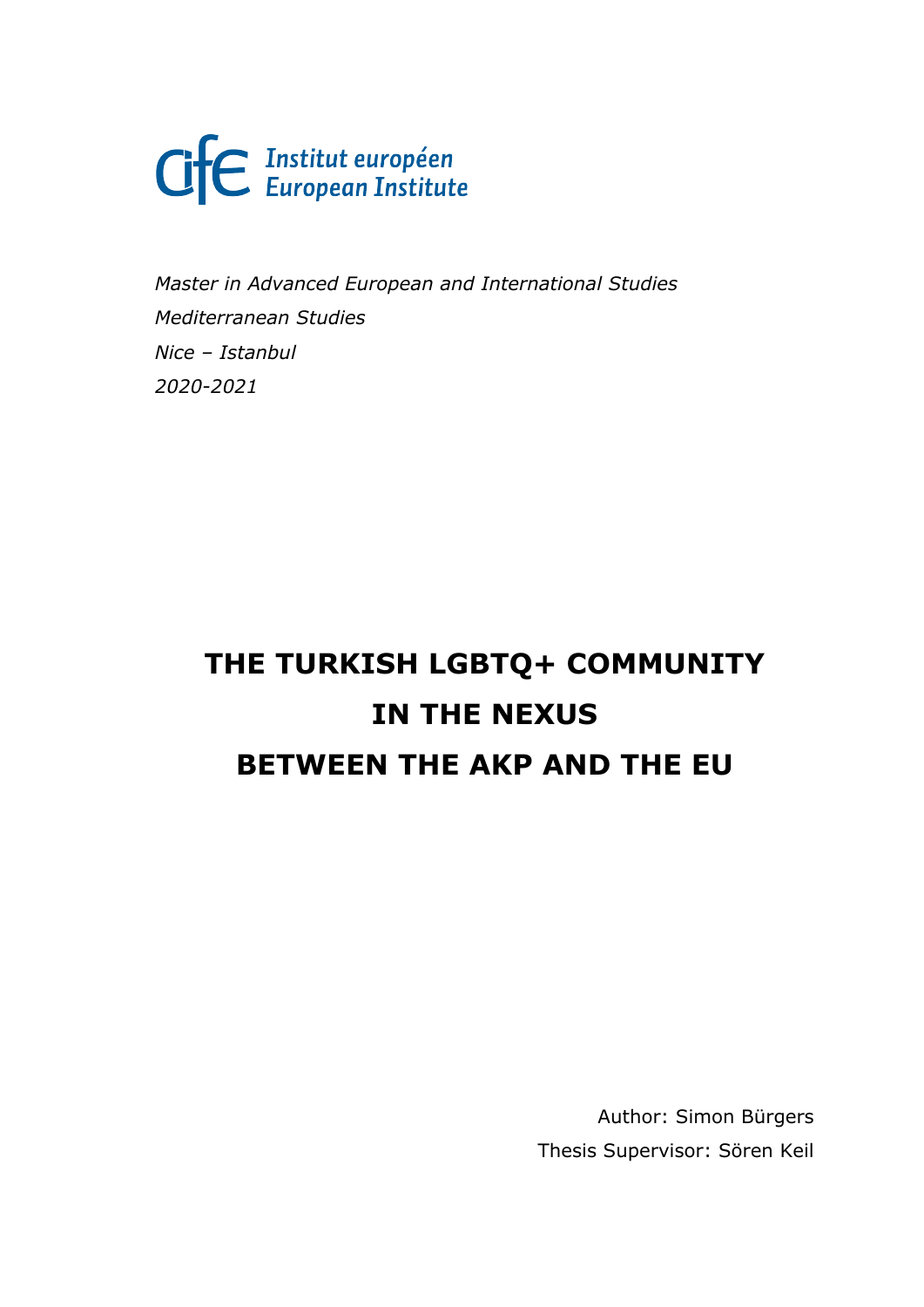## **Acknowledgments**

First and foremost, I want to thank my supervisor, Mr. Sören Keil for his patience and advice without which the writing of this thesis would not have been possible.

Furthermore, I want to thank my family, friends and fellow students at CIFE for their constant support.

I also would like to express my gratitude to Mrs. Avram, Mr. Vérez and the entire CIFE staff for having organised this master programme in the difficult context of the ongoing COVID-19 pandemic.

*Any comment or information only engages the responsibility of the author.*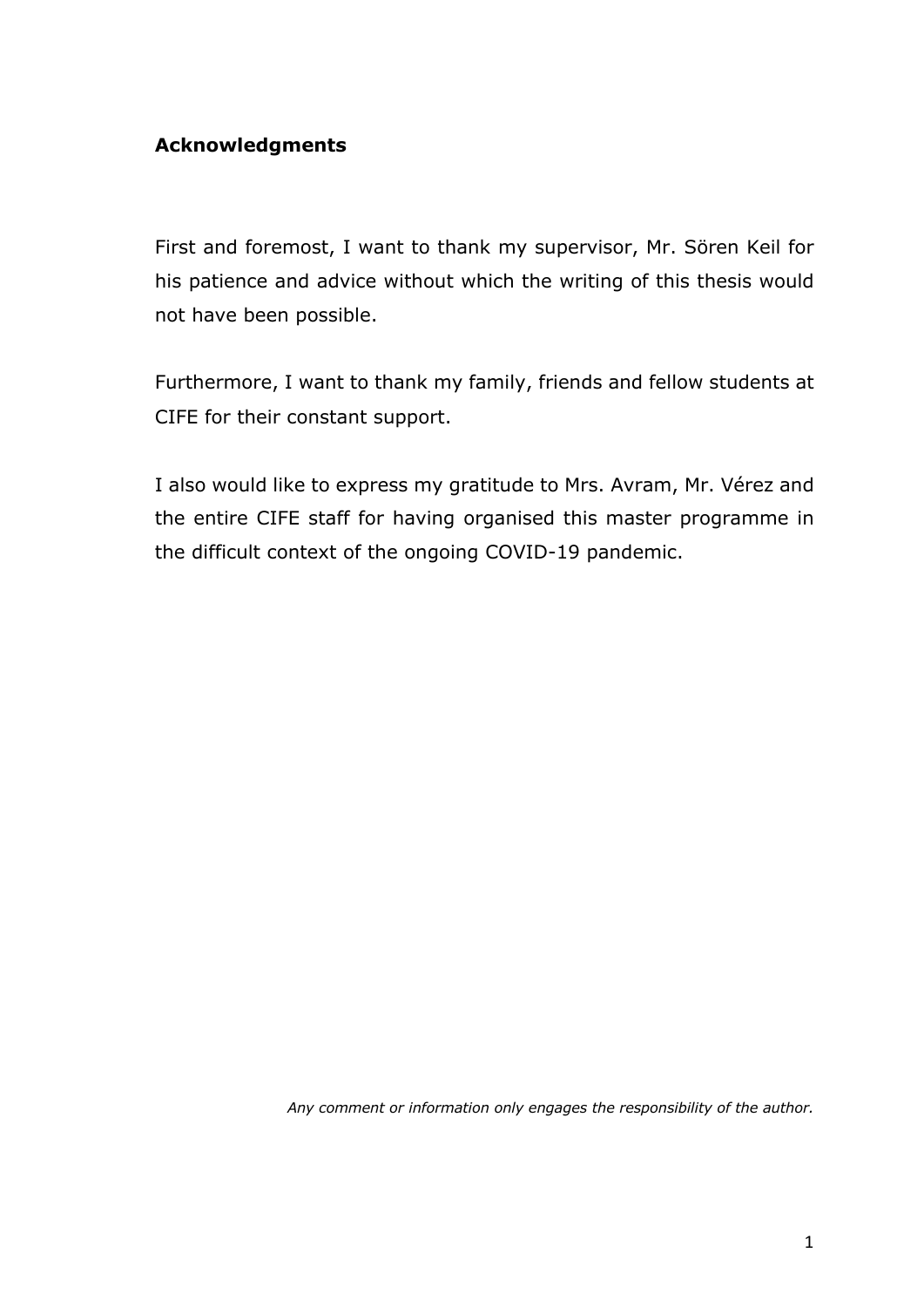# **Table of Contents**

| <b>Abbreviations</b>                                           | p. 3 |
|----------------------------------------------------------------|------|
| <b>Introduction</b>                                            | p. 5 |
| I. LGBTQ+ History of Turkey                                    | p. 9 |
| I.I. The Ottoman Period                                        | p.10 |
| I.II. The 20th Century Turkish Republic                        | p.15 |
| II. Populism and the AKP                                       | p.21 |
| II.I. Populism as means of Political Analysis                  | p.21 |
| II.II. Erdoğan and the AKP through a Populist Lens             | p.24 |
| III. Turkish Civil Society and the EU                          | p.36 |
| III.I. The External Incentives Model                           | p.36 |
| III.II. The Influence of the EU on Turkish Civil Society       | p.38 |
| IV. The Turkish LGBTQ+ Community in the AKP-EU<br><b>Nexus</b> | p.46 |
| <b>Conclusion</b>                                              | p.58 |
| <b>List of References</b>                                      | p.61 |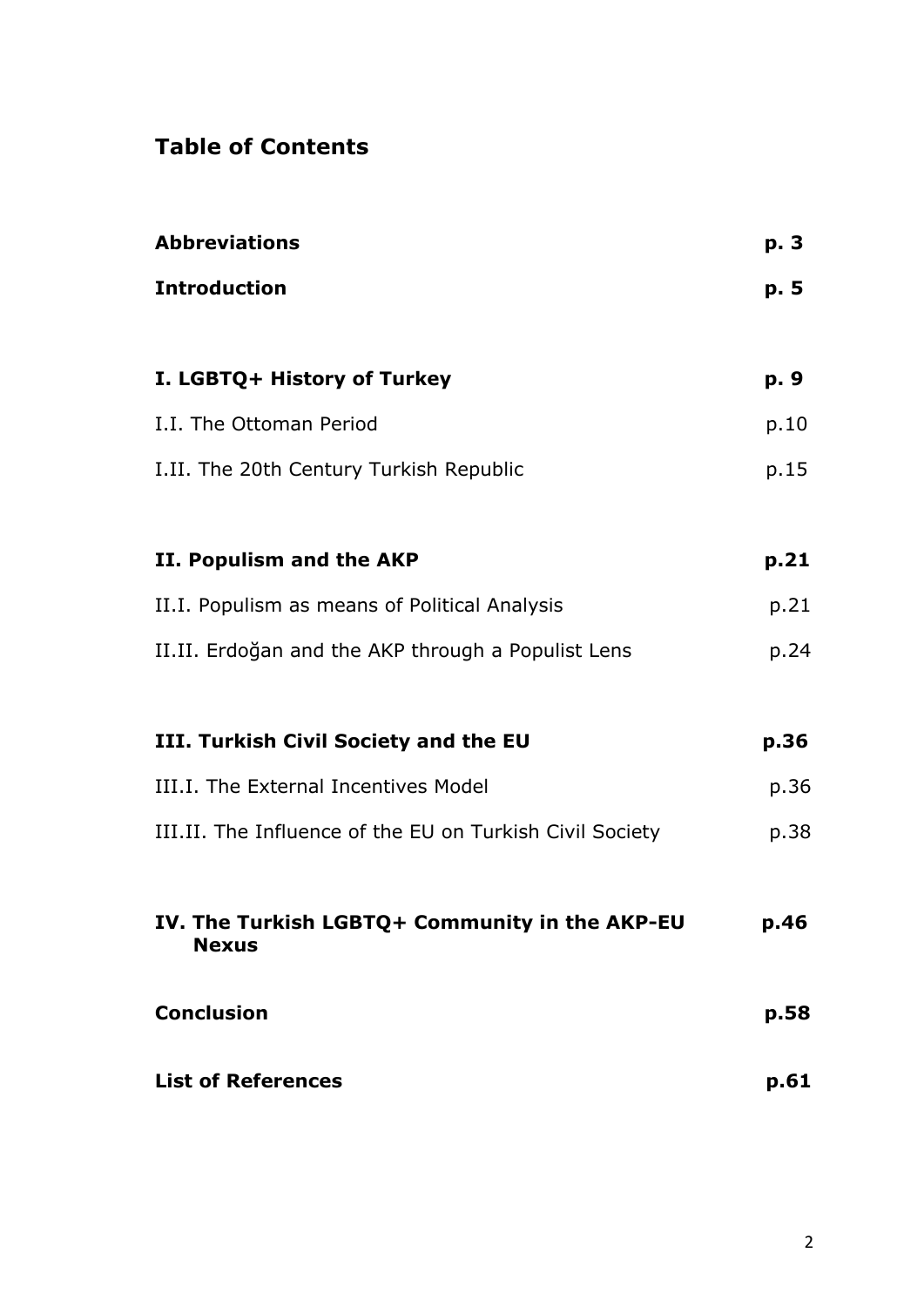# **Abbreviations**

| <b>AKP</b>  | Adalet ve Kalkınma Partisi     | Justice and<br>Development Party                    |
|-------------|--------------------------------|-----------------------------------------------------|
| <b>ANAP</b> | Anavatan Partisi               | Motherland Party                                    |
| <b>BDP</b>  | Barış ve Demokrasi Partisi     | Peace and Democracy<br>Party                        |
| <b>CHP</b>  | Cumhuriyet Halk Partisi        | Republican People's<br>Party                        |
| <b>CSO</b>  |                                | <b>Civil Society</b><br>Organisation                |
| EU          |                                | European Union                                      |
| <b>HDP</b>  | Halkların Demokratik Partisi   | People's Democratic<br>Party                        |
| $LGBTQ+$    |                                | Lesbian, Gay, Bisexual<br>Transgender, Queer, $+^1$ |
| <b>MHP</b>  | Milliyetçi Hareket Partisi     | <b>Nationalist Movement</b><br>Party                |
| <b>MSP</b>  | Millî Selâmet Partisi          | <b>National Salvation</b><br>Party                  |
| <b>NGO</b>  |                                | Non-Governmental<br>Organisation                    |
| <b>RDYP</b> | Radikal Demokratik Yeşil Parti | <b>Radical Democratic</b><br>Green Party            |
| <b>RP</b>   | Refah Partisi                  | <b>Welfare Party</b>                                |
| <b>SHP</b>  | Sosyaldemokrat Halk Partisi    | Social Democratic<br>People's Party                 |
| US          |                                | United States of<br>America                         |

 $1$  The term 'queer' aims to describe all identities outside of the heteronormative sexuality and gender identity spectrum. The '+' sign aims to include all people who do not feel accurately described by one of the other acronyms.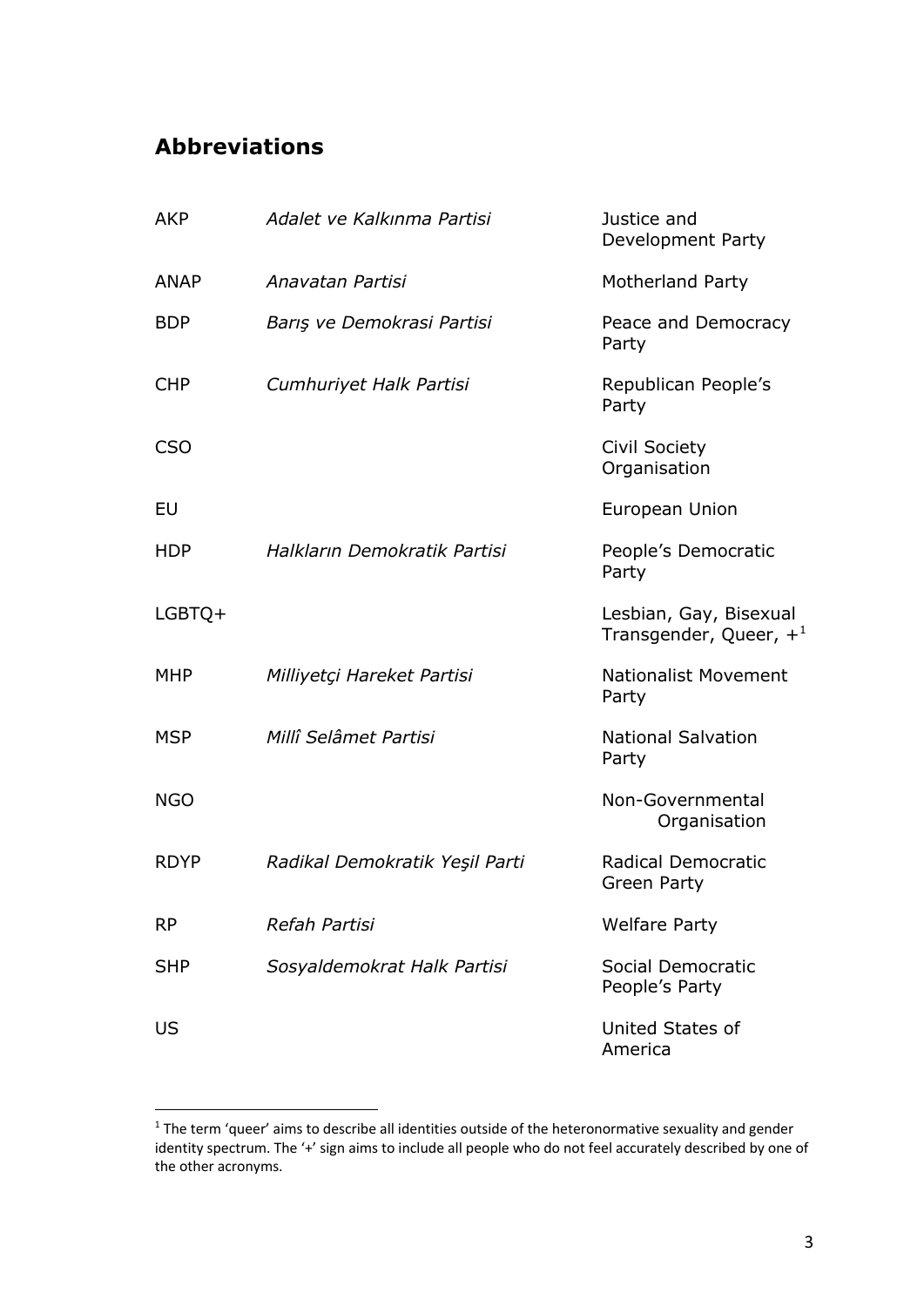## *Annotation:*

*Regarding terminology, the term LGBTQ+ people or queer people will be used in an attempt to be as inclusive as possible. The diversity and multiplicity of contemporary sexual and gender identities is acknowledged by the author. However, treating them consistently individually would go beyond the scope of this work. It is important to notice that in some contexts, specifically the Ottoman and early 20th century period, instead of LGBTQ+ or queer, solely the term 'homosexuality' is used. This is not due to ignorance or an attempt at exclusion. Rather, it is aiming to adequately reflect on the discourse of the time, in which homosexuality or even 'sodomy' were the terminologies employed and non-heteronormative sexual and gender identities beyond same-sex male sexuality were often rendered entirely invisible.*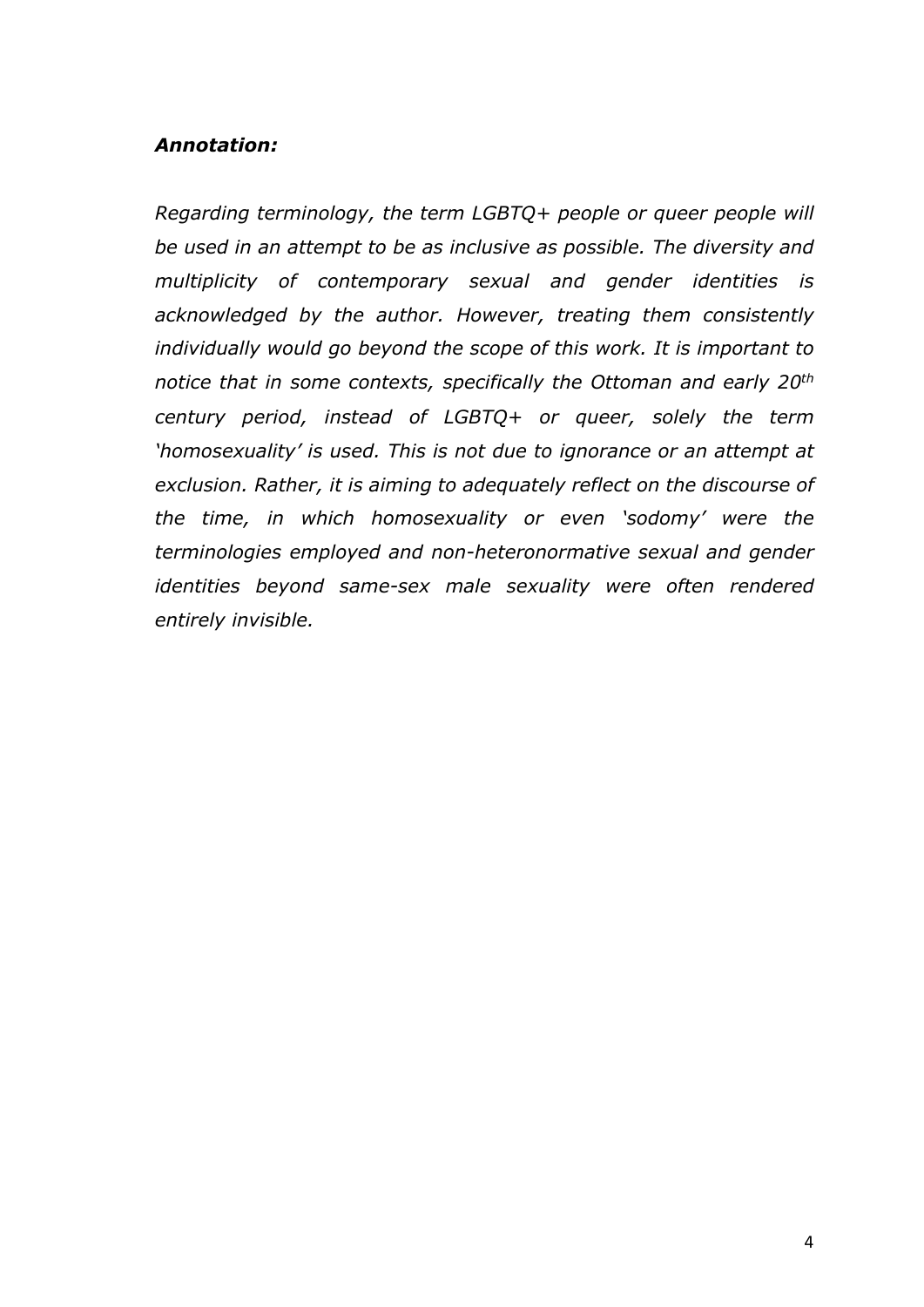## **Introduction**

This thesis aims to critically analyse the situation of the Turkish LGBTQ+ community in the context of the dynamics of the EU accession process as well as the rise to power of the AKP and Recep Tayyip Erdoğan from 2000 to 2021. In the following, the relevance of this dynamic and its actors will be explained.

Turkey and Europe have been closely linked since the establishment of the Ottoman Empire and its subsequent expansion as well as eventual decline. In the past two decades, the relations between the Republic of Turkey and the EU have been extremely dynamic, improving and approaching at first and then over the past decade steadily declining until having now reached a purely transactional nature. The EU has an interest in the stability and democratisation of Turkey as a country in its direct neighbourhood that connects it not only geographically but also ideologically and politically with the Middle East. This importance has been highlighted through Turkey's role in the approach the EU has taken towards refugees aiming to come to Europe. For Turkey, the EU retains a high degree of relevance due to it being Turkeys largest trading partner and due to its political weight in the region. In the 21st century, the relations of these two political actors have been decisively shaped by Turkey's EU accession process and the concurrent rise to power of now president Erdoğan and the AKP.

As part of Turkey's accession to the EU, a process that had officially commenced in 2005, the EU has focussed on making democratic governance and rule of law essential conditions for Turkey's rapprochement. CSOs and civil society at large play an important role in these two criteria as they are the expression of political opinions and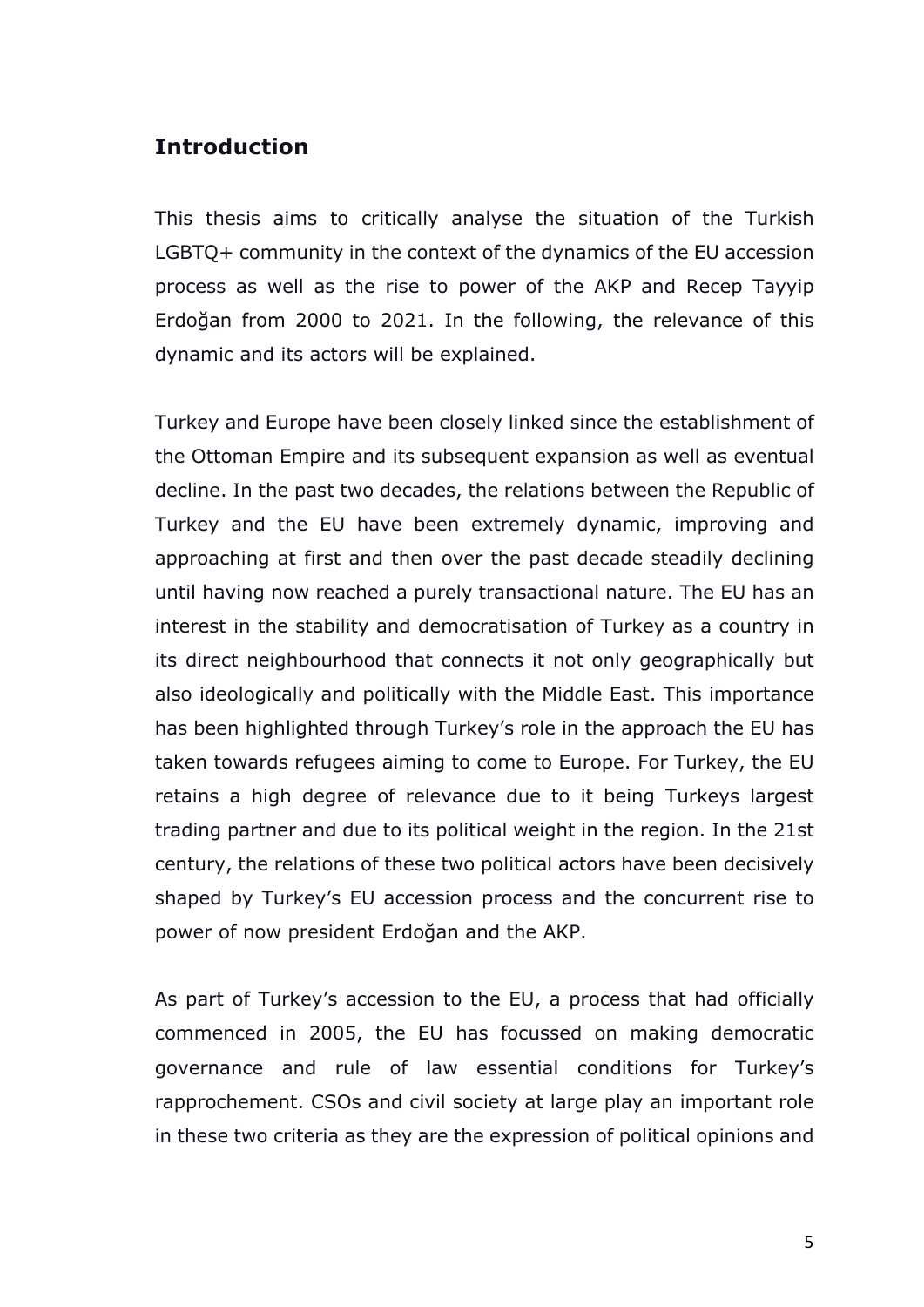eventual dissent of a country's population. The people's ability to express themselves freely and to effectively interact with political institutions and representatives is, therefore, a meaningful indicator of the functionality of democratic institutions and legislation.

Throughout the civil-society political developments of the 20th century, the LGBTQ+ community has been an important factor. Due to their lack of political representation as well as severe legal and social discrimination queer people have effectively organised themselves in grassroots associations and successfully rallied for an improvement of their situation. As such, they are to this day often well linked with CSOs and movements of political contestation. This holds especially true in political environments where LGBTQ+ still face repression, discrimination and/or a lack of legal protection. In the context of democratic governance and rule of law as criteria of EU conditionality, the LGBTQ+ community also holds significant relevance due to the EU proclaiming itself as a protector of LGBTQ+ rights.

The Turkish LGBTQ+ community thus serves as an important and relevant subject of study at the interaction of the dynamics of the EU accession process as well as the rise to power of the AKP and Recep Tayyip Erdoğan from 2000 to 2021. It will be argued that while both the, EU as well as Erdoğan and the AKP, have taken substantial influence on the Turkish LGBTQ+ community, it was ultimately always to advance their own political agendas. To successfully protect their interests or fight for an improvement of their situation queer Turks thus had to carefully navigate the AKP-EU nexus.

To demonstrate this claim, this paper will separately focus on these three political actors: the Turkish LGBTQ+ community, the AKP and Erdoğan, as well as the EU.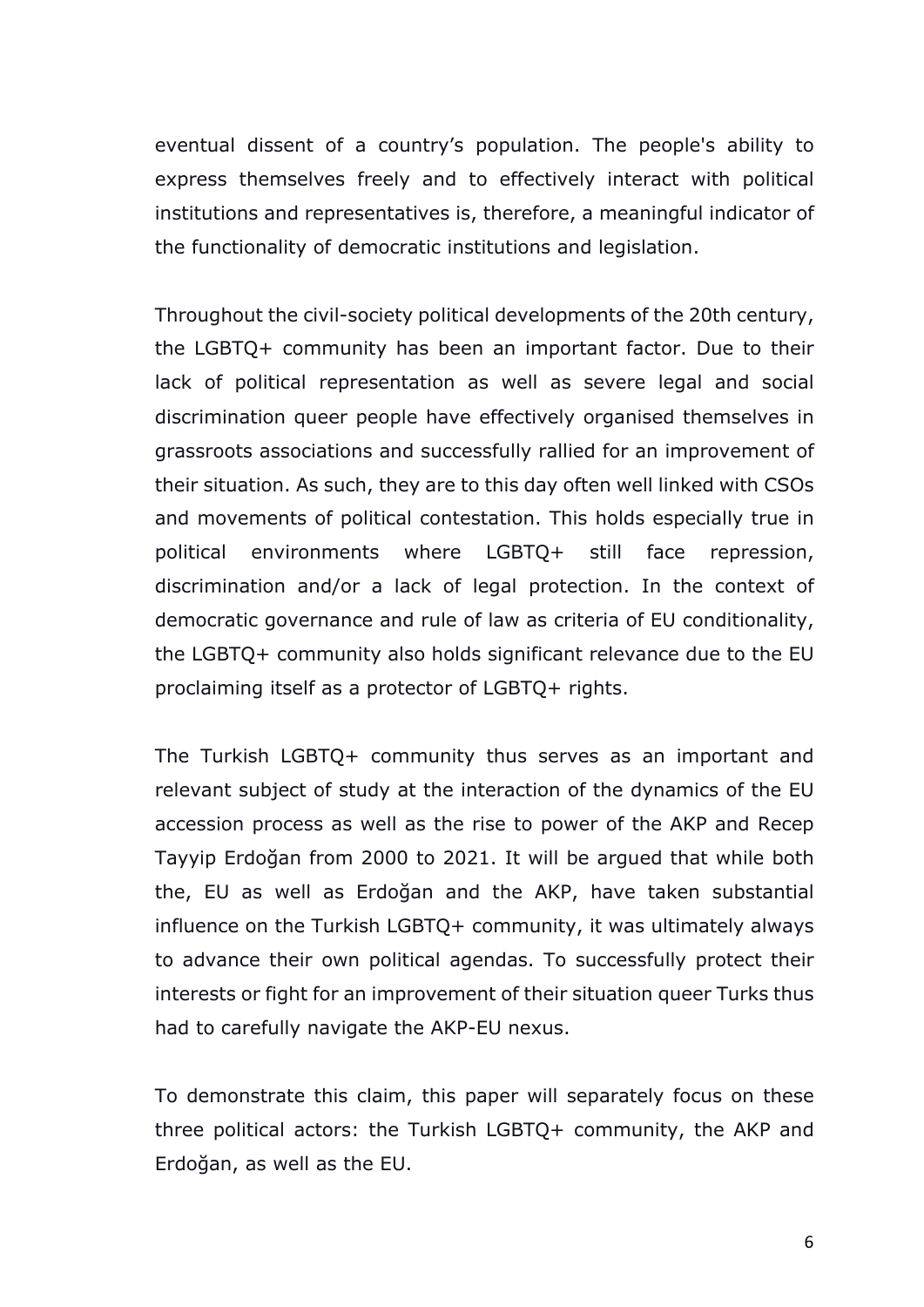In the first chapter, the history of the Turkish LGBTQ+ community will be critically analysed to adequately understand their contemporary role. This analysis will take place in two parts, first centring on the Ottoman period and then focussing on the relevant political developments throughout the 20th Century. During both periods, the LGBTQ+ community will be characterised in its relation to and treatment by the Turkish state as well as to the external influences from the West and specifically from Europe.

The second chapter will centre on Erdoğan's and the AKP's rise to power and their subsequent political development from 2001 to 2021. This is important as they constitute the most important and dominant political actors of contemporary Turkey. In order to adequately analyse them, they will be viewed through a populist lens. Therefore, the first part of this chapter introduces the theories of populism as a tool of political analysis will be introduced. In the second part, these frameworks will then be applied to explain the rise to power of Erdoğan and the AKP as well as their subsequent political and ideological developments over the past two decades.

The third chapter will focus on the EU as the third important actor after the Turkish LGBTQ+ community and Erdoğan's AKP. The focus will be put on the EU's conditionality as means to analyse its influence on Turkey as part of the accession process. Therefore, the first part of this chapter will introduce the external incentives model as an analytical framework. This framework will then be applied to the EU's conditionality and its effects specifically on Turkish CSOs.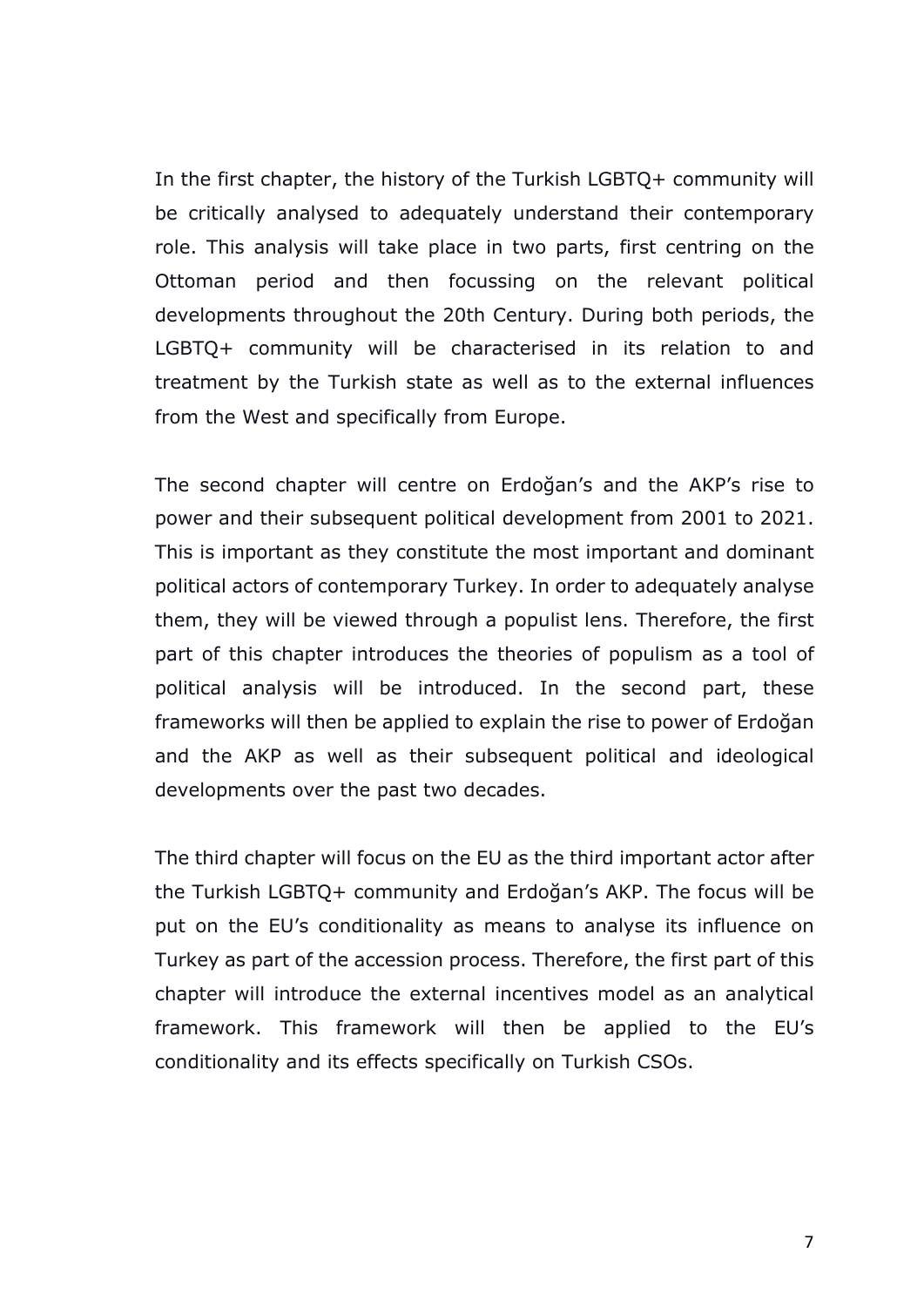In the final, fourth chapter, the findings of the previous three sections will be combined to critically analyse the development of the Turkish LGBTQ+ community in the nexus between AKP and EU.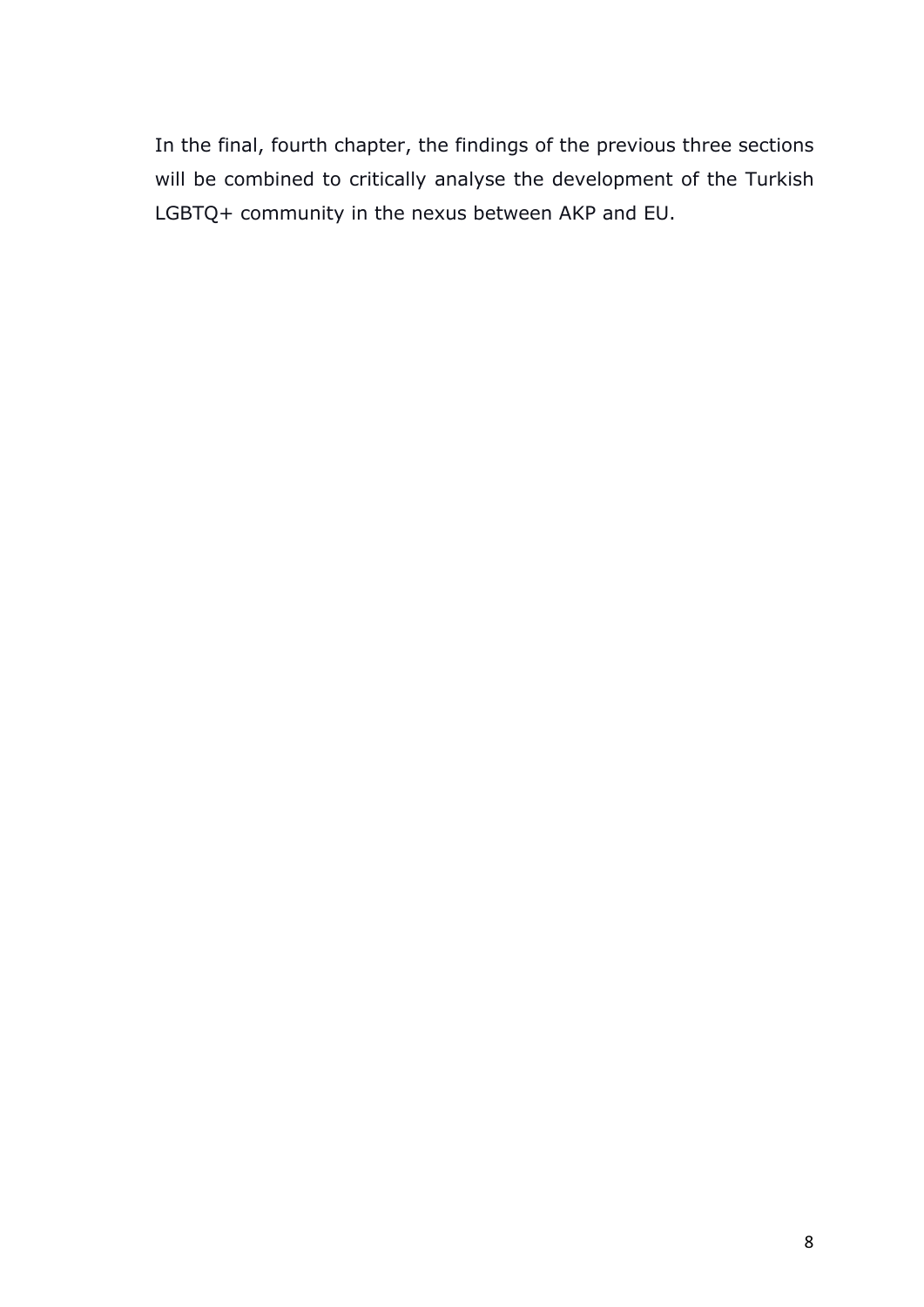# **I. LGBTQ+ History of Turkey**

In the following chapter, the LGBTQ+ history of Turkey will be analysed with regards to the legal situation for LGBTQ+ people in the country and the social acceptance or discrimination they have been facing. A special emphasis will be given to the role of Europe in the construction of Turkish LGBTQ+ identity, organisation and politicisation.

First, the evolving situation during the Ottoman Empire will be analysed and compared with the situation in Europe. This comparison is important as European legislation came to permanently influence its Turkish counterpart from the 19th century onwards. It will be argued that the Ottoman legal changes during the 1850s that were modelled according to French law contributed to a lasting push of LGBTQ+ issues from the public into the private sphere.

Then, the changes of the 20th Century under the Turkish Republic established in 1923 will be the focus of analysis. Specific importance will thereby be given to the formation and institutionalisation of politically visible and active associations representing LGBTQ+ issues on a national scale. This formation will be structured into an early phase from the 1920s to the 1970s, a period of increased dissidence and struggle under the military dictatorship of the 1980s and eventually the consolidation of representative associations in the 1990s.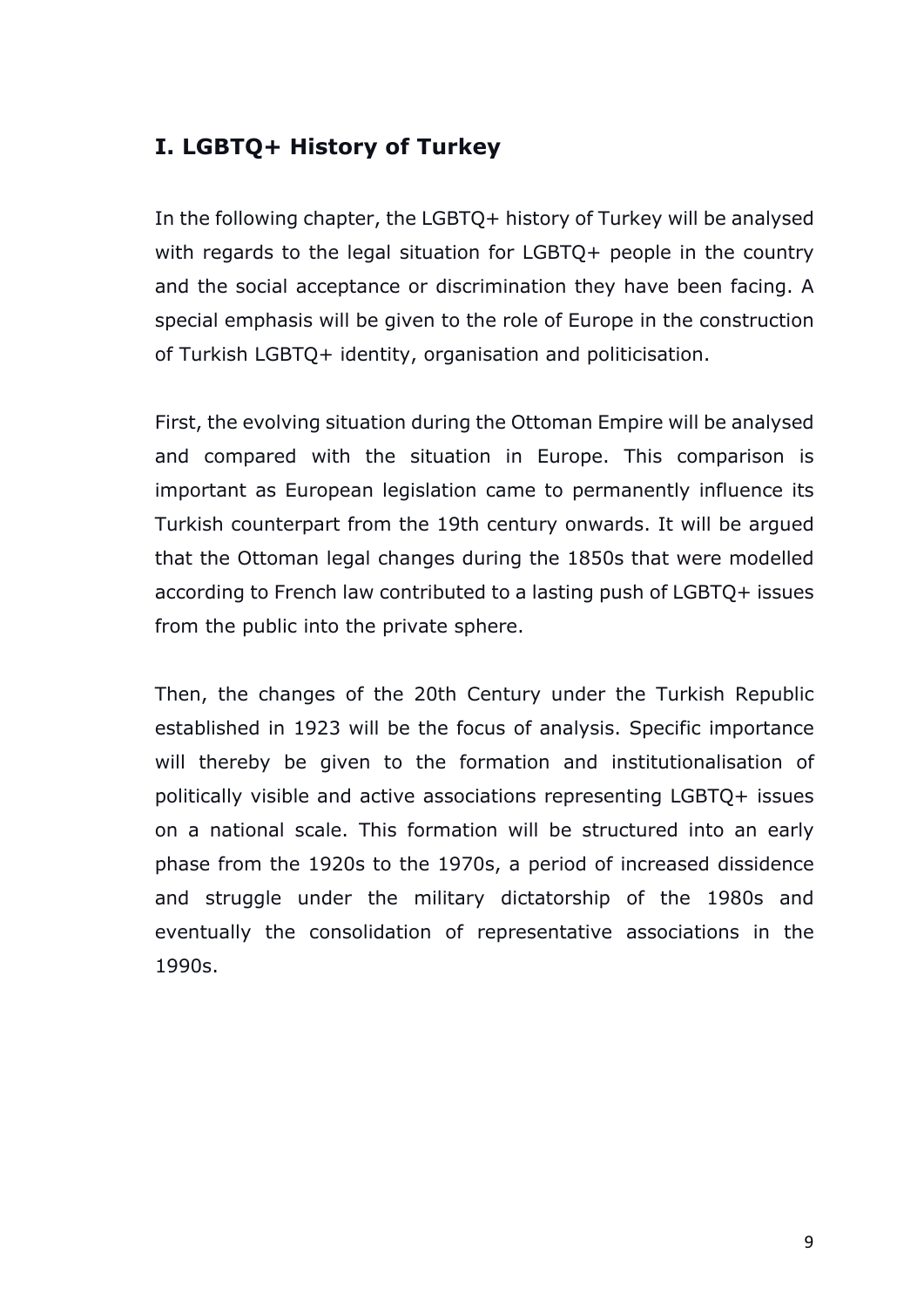## **I.I. The Ottoman Period**

Throughout the Ottoman Empire homosexual <sup>2</sup> relationships occurred and are historically recorded (Özbay, 2015). However, queer identities, be they personal or collective were never accepted as valid alternatives to the heteronormative models (Engin, 2015). The Ottomans were following the Hanafi school of Quranic law, which postulated that criminal laws lay outside the jurisprudence of shari'a law and instead were to be drafted by the state, in contrast to other Muslim empires. The Hanafi school furthermore classified homosexuality as a ta'zir<sup>3</sup> crime, thus falling under criminal legislation and as such its penalisation too was to be solely determined by the state (Habib, 2010; Ozsoy, 2020).

Homosexuality was not explicitly mentioned in the Ottoman Empire's secular penal codes that were first introduced by Mehmet the II during the 15th Century and subsequently renewed by Selim the I in the 16th Century. In the mid 16th century under Süleyman  $I<sup>4</sup>$  same-sexual activity was penalised for the first time under the term sodomy after a revision of the Ottoman penal code around 1540:

'Article 32: If a person who is of sound mind, of age, commits sodomy if he is married and is rich, a fine of 300 akçe shall be collected; and from a person in average circumstances, a fine of 200 akçe shall be collected; and from a poor person a fine of 100 akçe shall be collected; and from a person in worse circumstances, a fine of 50 or 40 akçe shall be collected.

 $<sup>2</sup>$  For the Ottoman period, it is only referred to same-sex affection or homosexuality as other forms of</sup> sexual or gender identity were, at the time, neither acknowledged nor recorded (Özbay, 2015).

<sup>&</sup>lt;sup>3</sup> A term that, in shari'a law designates corporal punishment in the form of lashes. However, the Ottoman Criminal Code imposed fines instead of lashes (Ménage, 1973).

<sup>4</sup> Known as 'Süleyman the Magnificent' (Ágoston & Masters, 2009, p.541).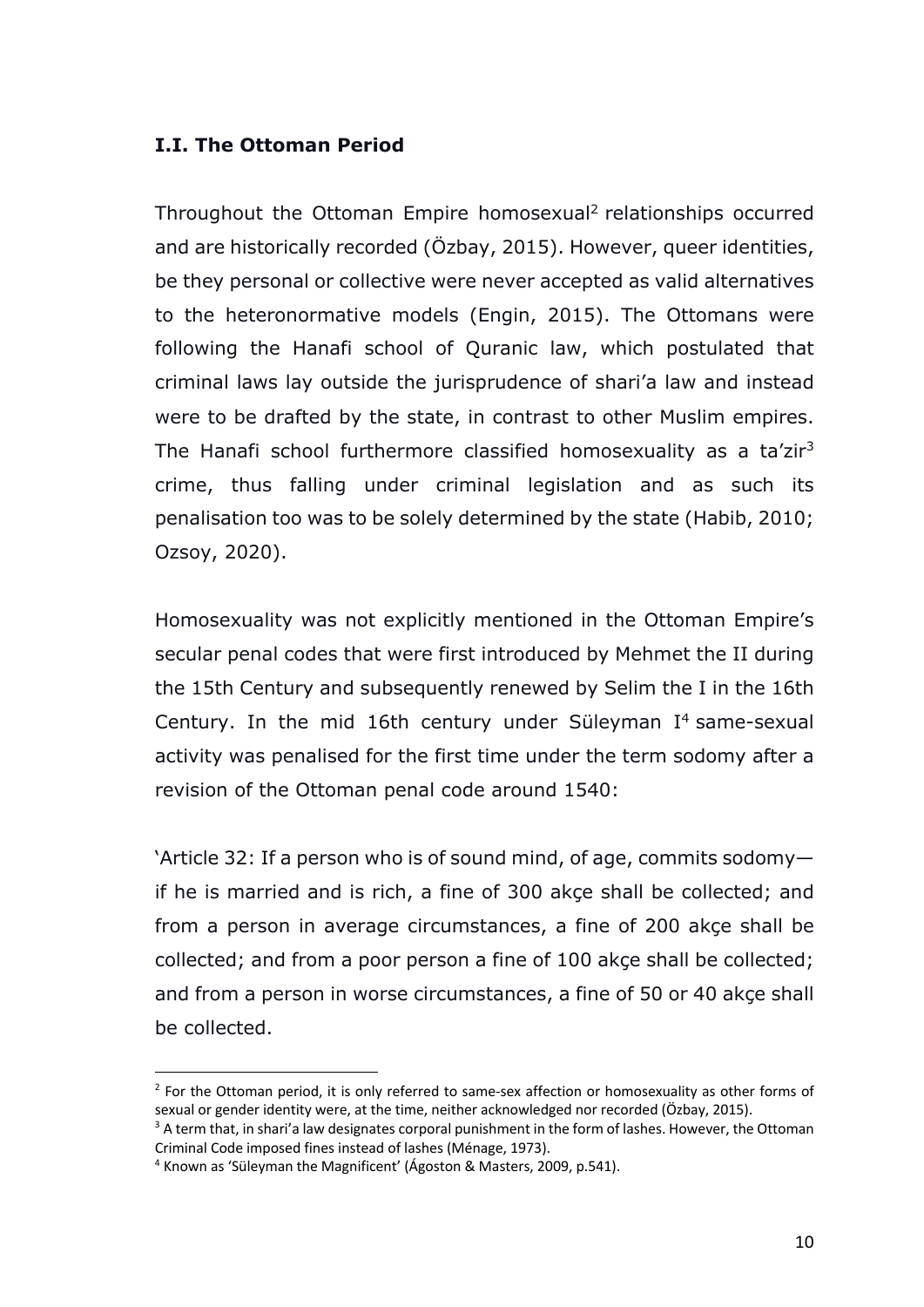Article 33: And if the person who commits sodomy is unmarried— from a rich one 100 akçe shall be collected as a fine, from one in average circumstances 50 akçe, and from a poor one 30 akçe.' (Ménage, 1973, p. 103).

Punishment was thus defined solely in monetary terms that were adjusted according to an individual's wealth and marital status. While it is difficult to compare the severity of these fees to contemporary prices, the sole fact that punishment did not include corporal forms or imprisonment is to be interpreted as an indicator of their relative mildness compared to the European punishments of the time.

In the European states of the early modern period, 'sodomy' was punishable by death in nearly all realms with historical evidence of the regular application of these harsh punishments (Von Bar, 2007). With the advent of enlightenment thinkers and the diffusion of their theories and analyses, the European legal context regarding homosexuality started to change and the death penalty started to be replaced with imprisonment and the loss of civic rights. However, the legal situation in the Ottoman Empire remained significantly more open and tolerant until the 19th century (Ozsoy, 2020).

Furthermore, due to the difficulty of proving conduct penalised under these acts, their actual application remained a rare occurrence (Ozsoy, 2020). This is evident in historical records that show a high incidence of reports on same-sexual activity; however, these records also show that most reports were not followed up due to a lack of evidence (Ozsoy, 2020).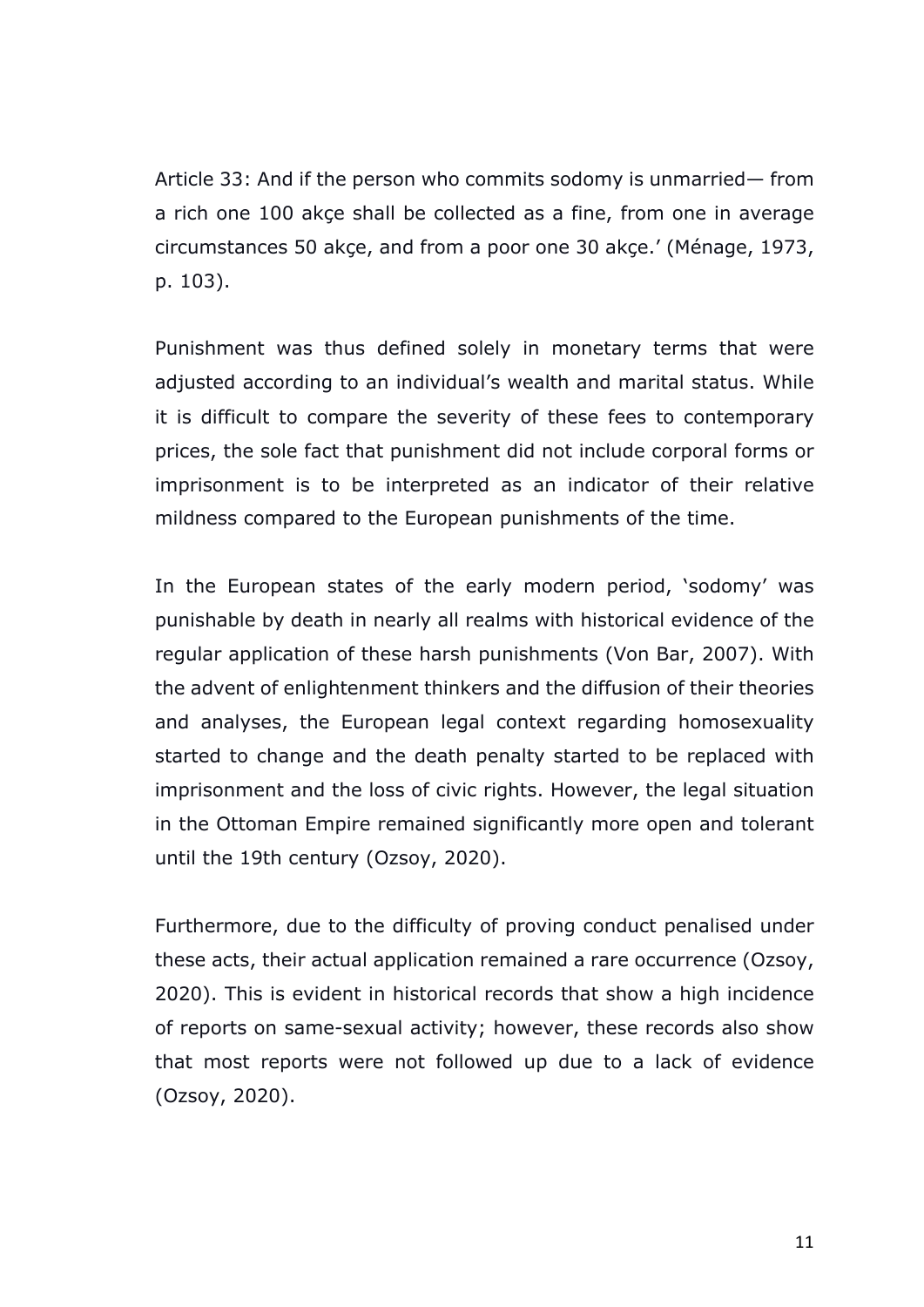This goes to show that Ottoman society had an ambiguous attitude towards same-sex affection. While it was deemed unseemly behaviour it was rarely persecuted by the state and if so, the resulting punishment was exercised solely in monetary terms. According to Coşgel, Ergene, Etkes and Miceli (2013), however, the reliance on fines instead of corporal punishment or imprisonment has to be attributed to considerations of socioeconomic nature rather than to humanistic principles. Regardless of causality, the state of Ottoman tolerance regarding same-sex relations, even though they were far from being accepted as a valid alternative form to heteronormative relationships, was comparatively unique for that period.

Over the course of the 19th century the previously relatively isolationist Ottoman Empire started to open up to Europe economically and culturally (Engin, 2015). However, the Ottoman opening towards Europe also meant the adoption of European epistemological and statetheoretical ideas, amongst them the Continent's conservative stance towards homosexuality (Çetin, 2016; Fishman, 2013). This culminated in the adoption of the 1810 French penal code into the Ottoman Penal Code as part of a legislative revision in 1858. This legislative revision took place during a period known as 'Tanzimat' <sup>5</sup> that saw bureaucratic reforms aiming to modernise the Ottoman Empire (Britannica, 2021). As part of these reforms, initiatives and innovations of the rapidly evolving European nation-states of the time were often absorbed (Engin, 2015).

The article of the 1858 revised penal code relevant to LGBTQ+ persons is the following:

<sup>5</sup> Restructuring (Britannica, 2021).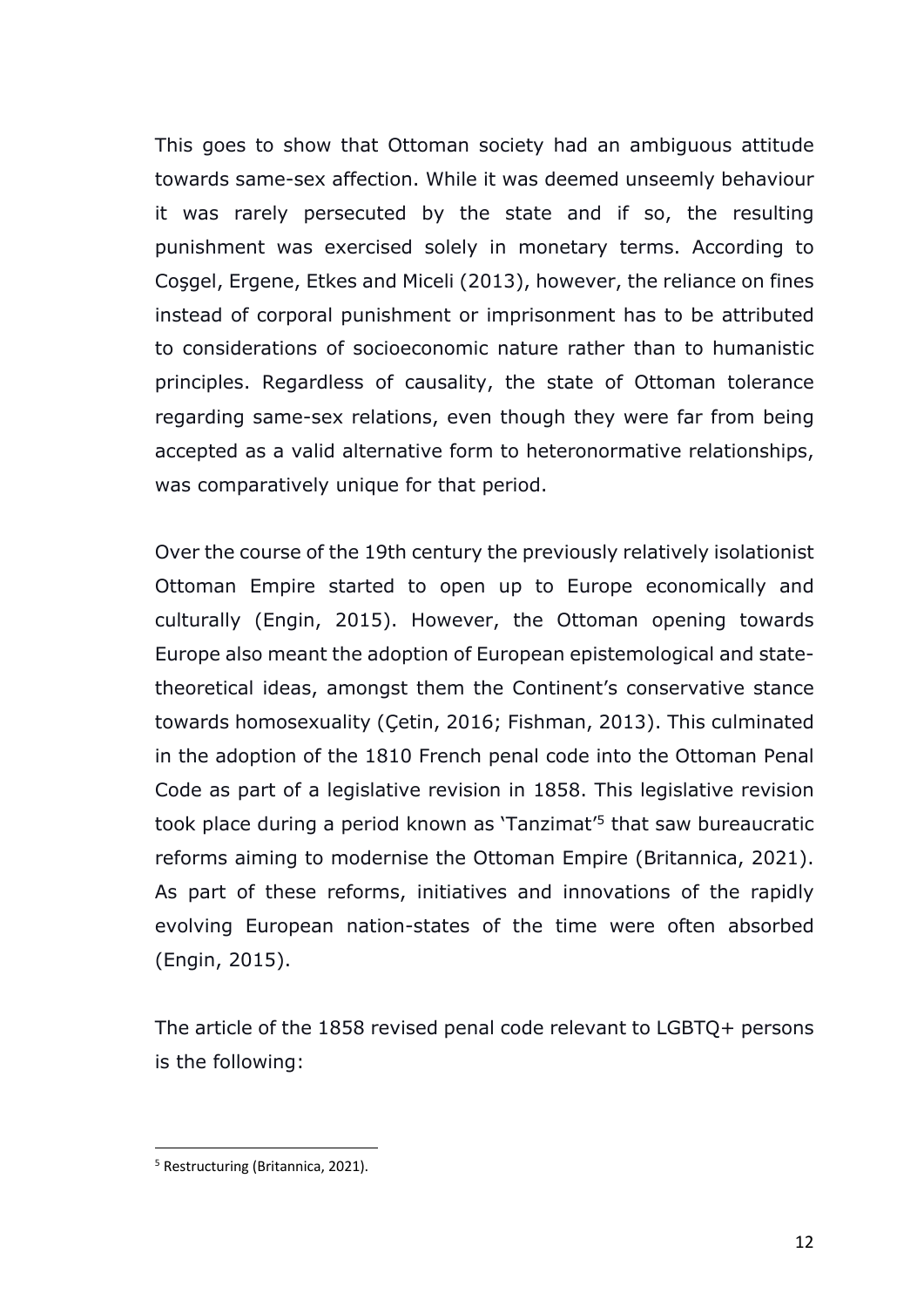'Article 202: The person who dares to commit the abominable act<sup>6</sup> publicly contrary to modesty and sense of shame is to be imprisoned for from three months to one year and a fine of from one Mejidieh gold piece to ten Mejidieh gold pieces is taken' (Bucknill & Utidjian, 1913, p.156)

Homosexuality/'sodomy' is not directly mentioned in this article. However, it is to expect that minor forms of sexual intimacy between people of the same sex would have been considered significantly more immodest and shameful than comparable acts between people of different sexes.

Importantly, Ottoman legislation did previously not differentiate between the public and the private sphere with regards to its relative toleration of (homo)sexual acts (Ozsoy, 2020). With the 1858 adaptation, this drastically changed, as the term 'sodomy' disappeared from legislation and homosexuality thus started to be increasingly confined to the private in the Ottoman Empire. While private homosexuality was no longer penalised in the previous monetary terms, public display of (homo)sexual affection was now penalised significantly harder than it had previously been the case (Ozsoy, 2020). This legal change also negatively influenced the social acceptance of homosexuality, where less public display meant less literary discourse around it and subsequently less acceptance of it in the public sphere (Ze'evi, 2005).

It can thus be said that at the end of the 19th century same-sex relations in the Ottoman Empire had, under European legal influence, been confined to the private sphere, with public display being more

<sup>6</sup> Sexual intercourse/intimacy (Bucknill & Utidjian, 1913, p.150).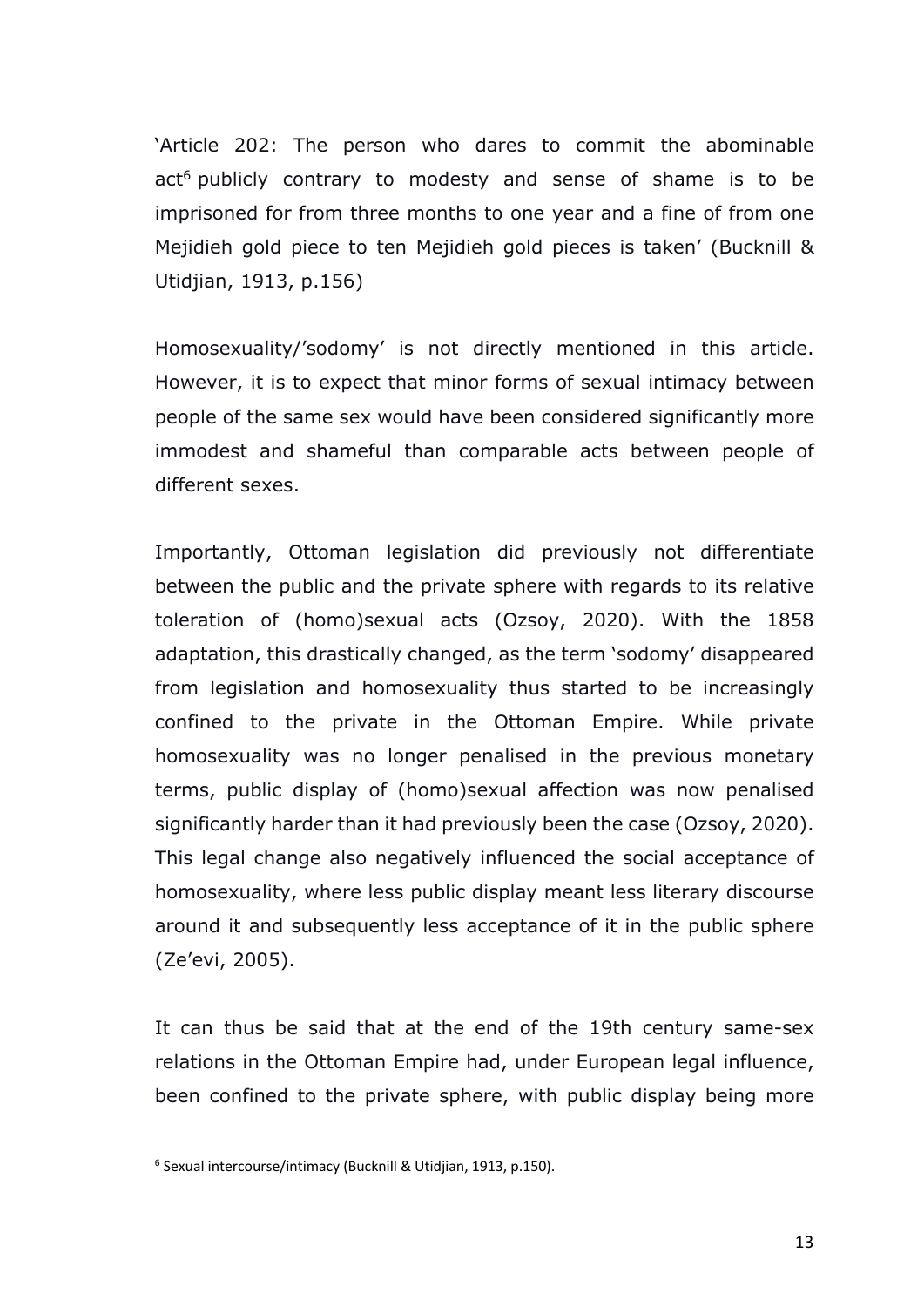harshly reprimanded and society subsequently viewing homosexuality more negatively (Ozsoy, 2020). Due to the Ottoman Empire never having been colonised by European powers, however, the subsequently harsher European criminalisation of homosexuality of the late 19th and early 20th century was not incorporated into Turkish law at the time (Fishman, 2013).

Because of Ottoman leniency towards homosexual acts, wealthy European homosexuals took advantage of the Ottoman Empire's and more specifically Istanbul's relative openness towards homosexuality compared to the persecution, arrest and potential imprisonment they had to fear in European cities (Çetin, 2016). This status of Istanbul as a centre of refuge for gay European men is described in detail by the European research pioneer on homosexuality, Magnus Hirschfeld (2000).

To summarise, during the period of the Ottoman Empire, same-sex sexual activity frequently happened and large parts of society did know about it as is evident from historical records of accusations of 'sodomy'. It is important to note that such accusations were often not reprimanded and that the monetary penalties associated with them were an extraordinarily mild form of punishment compared to the contemporary European legal context. As such, through the legal changes, mainly the adoption of French legal codes, introduced during the mid-19th Century sexuality at large and LGBTQ+ sexualities specifically were further pushed from the public into the private sphere. Nevertheless, Istanbul remained an important centre for queer people until the turn of the century due to its comparatively tolerant environment.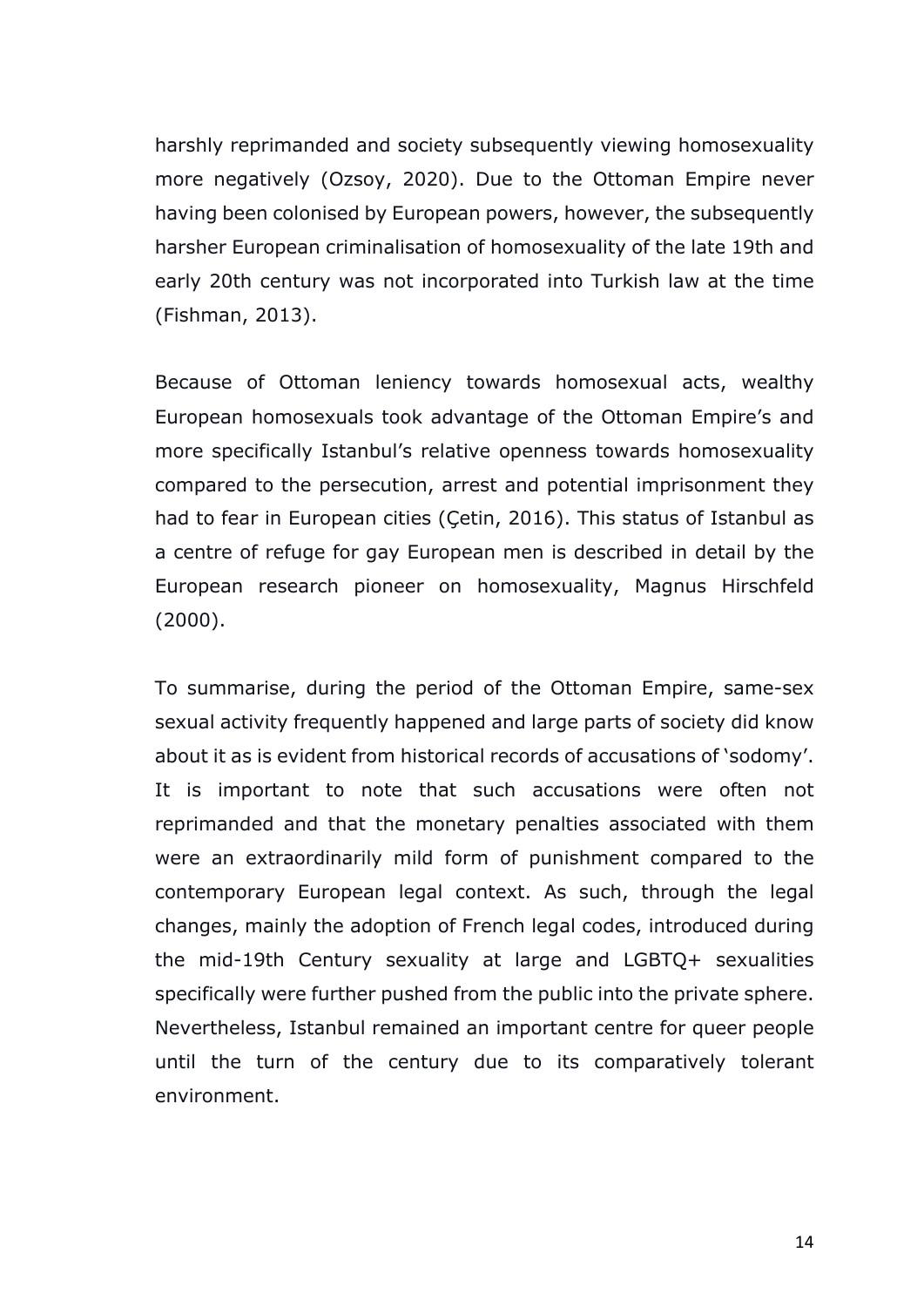#### **I.II. The 20th Century Republic of Turkey**

After the fall of the Ottoman Empire during WWI and a substantial loss of its territory, Turkey saw the establishment of a secular democratic state under the leadership of Mustafa Kemal Atatürk. This state was ideologically modelled after the European nation-states and as such included a new model of citizenship (Engin, 2015). Thereby, issues of gender equality, secularisation and democratisation were highlighted and significantly altered. The idealisation, implementation and institutionalisation of these principles in Turkish society and the Turkish state are summarised as the Kemalist movement which has been profoundly shaping Turkish political and cultural identity to this day.

Even though many of the developments associated with Kemalism were socially quite upheaving for the period, such as the banning of headscarves and the traditional fes hat in public institutions or the introduction of the vote for women in 1934, treatment of homosexuality or transgender identity were completely absent from the public discourse for decades (Çetin, 2016). It is only through the literature of the time as well as some historical records that the lives of queer people of this period can be superficially traced (Özbay, 2015). This omittance of LGBTQ+ lives from public discourse and historic records can be interpreted as a continuity of the push of the queer and the sexual at large from the public into the private sphere at the end of the 19th century with the adoption of the French Penal code.

Only from the 1960s and 1970s onwards did LGBTQ+ persons gain public attention, specifically through the entertainment sector and its performers. This sector was centred in the Beyoğlu district of Istanbul with some performers such as Zeki Muren or Bülent Ersoy gaining national media attention and recognition (Özbay, 2015). The election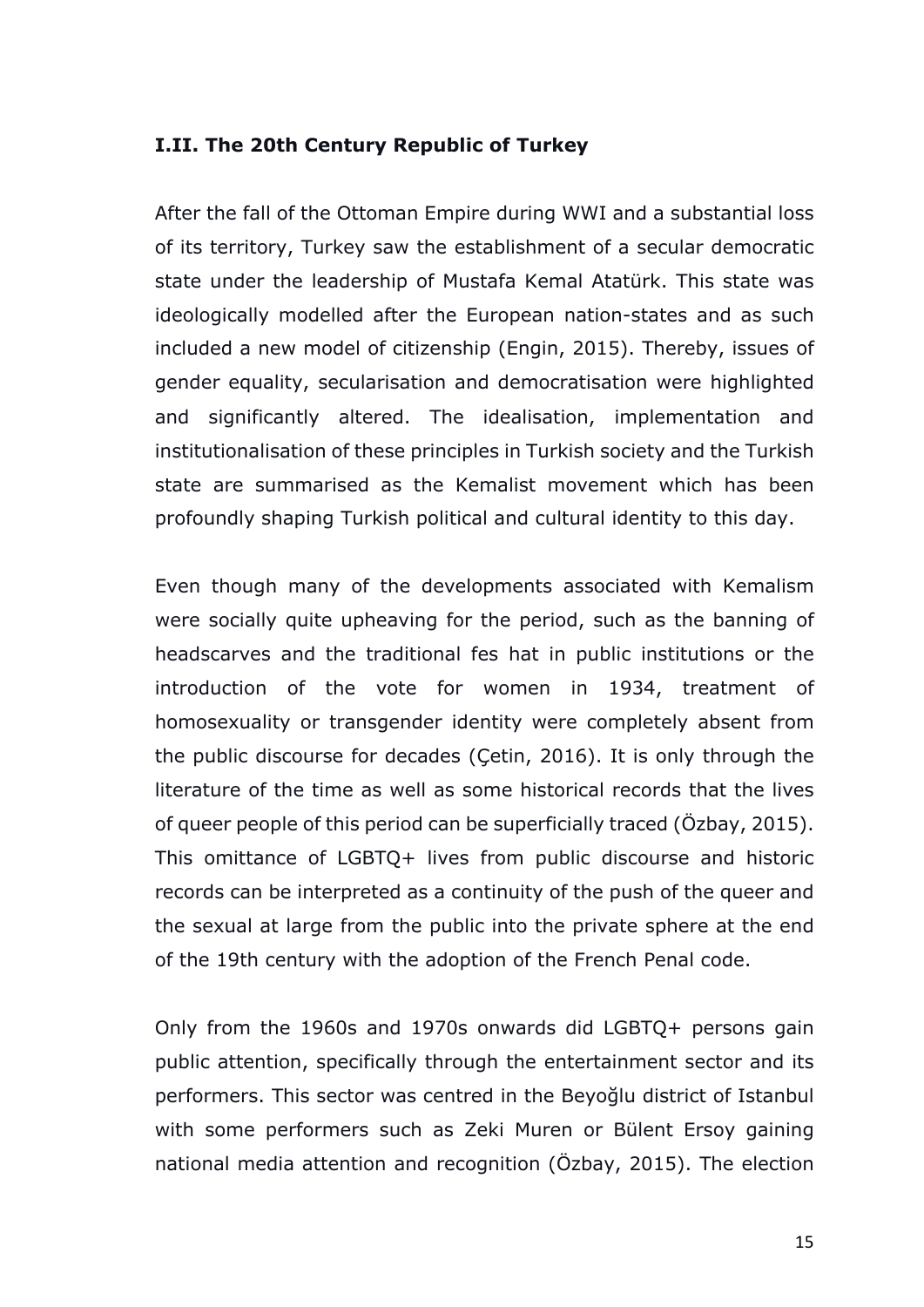of a new coalition government in 1974 saw the takeover of the Ministry of Interior by the conservative MSP, resulting in a police crackdown on many of the Beyoğlu bars and its LGBTQ+ entertainment scene as well as transgender sex workers (Engin, 2015).

However, at the same time, under the influence of the global aftermath of the 1969 Stonewall Riots<sup>7</sup> in the US, the activist Ibrahim Eren started organising LGBTQ+ interests in the form of an association to resist increased violence by the police against LGBTQ+ individuals (Çetin, 2016). The 1970s can therefore be seen as the period of the beginning of the politicisation and self-organisation of the LGBTQ+ community.

Following the military coup on the 2nd of September 1980 and its subsequent takeover of the government, these performers as well as the LGBTQ+ community at large were confronted with increased repression. For example, the openly transgender Bülent Ersoy was forced into German exile upon her return to Turkey after a highly publicised sex reassignment surgery in London (Özbay, 2015).

Other than the individual repression of celebrities, the 1980's military coup also saw the persecution of the most visible and vulnerable members of the LGBTQ+ community, namely trans sex workers. For example, in 1981 around 60 trans sex workers were arrested in central Istanbul and subsequently kept in custody, where they suffered numerous forms of torture and humiliation, amongst these the shaving of their heads (Çetin, 2016). Even though military rule transitioned to

 $7$  The 1969 Stonewall Riots in the Greenwich neighbourhood of New York City are commonly acknowledged as the first prominent organised form of resistance of the LGBTQ+ community against repressive state policies and police violence. Largely organised by transgender individuals, this resistance received global media attention and as such profoundly influenced and inspired LGBTQ+ resistance movements and forms of self-organisation around the world (Çetin, 2016).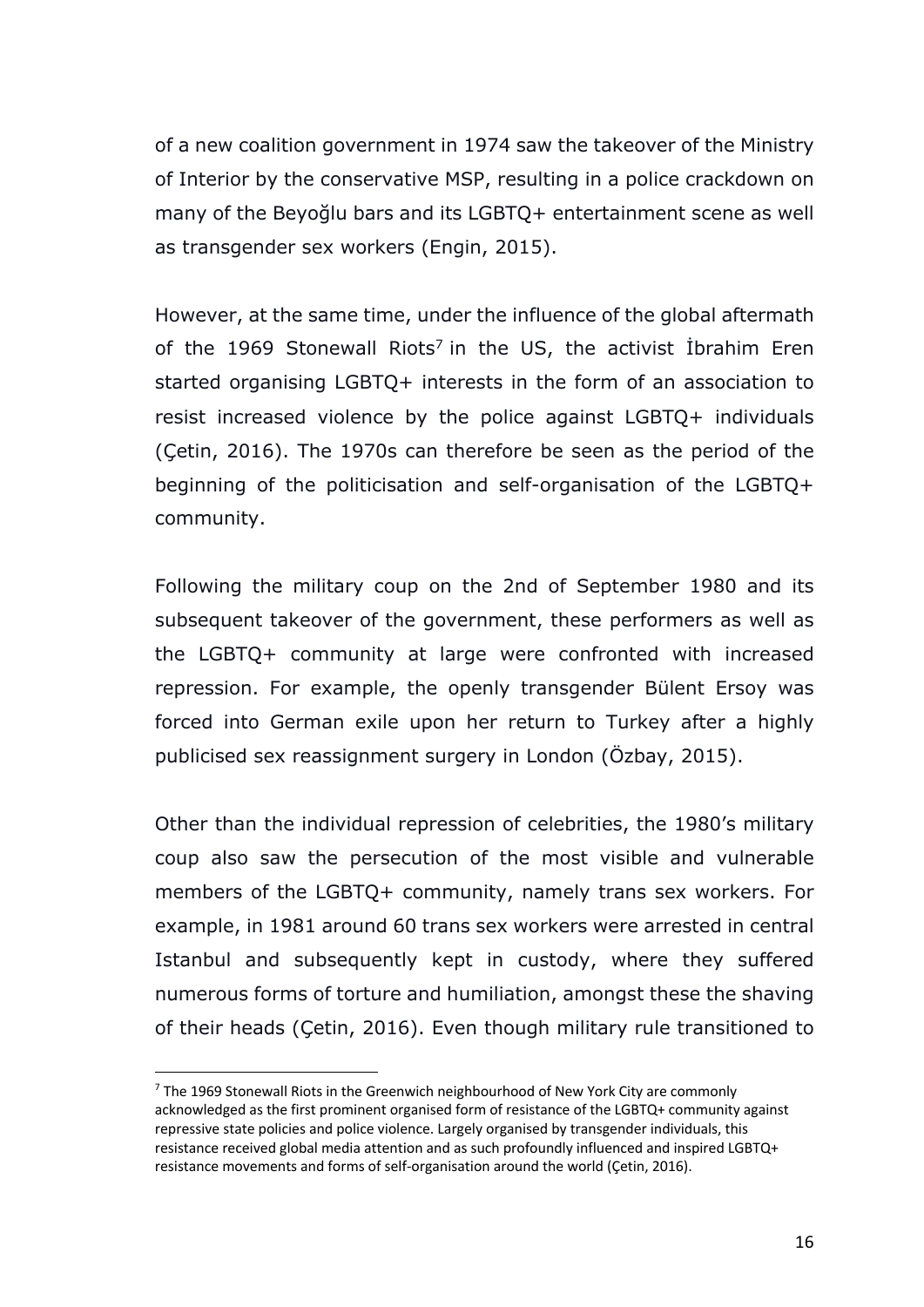democratic rule after two years, the military remained in close control of the government and as such Turkey remained under ANAP a oneparty rule until the 1990s.

This period of increased and more violent repression, however, lead to more serious attempts of self-organisation of the LGBTQ+ community. The most influential example is the attempt of the foundation of an own political party, the RDYP in 1987 (Özbay, 2015). This attempt of political organisation forced all other major political parties to publicly position themselves with regards to the LGBTQ+ community.

While most parties, except for the SHP, outrightly rejected the party's foundation by likening homosexuality and transgender identity to illness and immorality, the RDYP's unofficial foundation strongly anchored LGBTQ+ issues in the public debate (Çetin, 2016). Furthermore, the late 1980s saw the commencement of many other initiatives, such as the publishing of newspapers dealing with Queer Liberation, attempts at transnational cooperation with LGBTQ+ movements in other countries and the foundation of numerous unofficial associations and collectives (Çetin, 2016).

These processes culminated in 1987 in a public hunger strike of 37 LGBTQ+ people on Gezi Park, against the sustained police raids targeting trans sex workers. The strike in the centre of Istanbul that lasted for ten days garnered not only renewed media coverage but also support from civilians of the arts and academic sectors. This protest marks one of the most visible and influential forms of LGBTQ+ politicisation in Turkey and is, in its national impact, comparable to the 1969 Stonewall Riots (Çetin, 2016).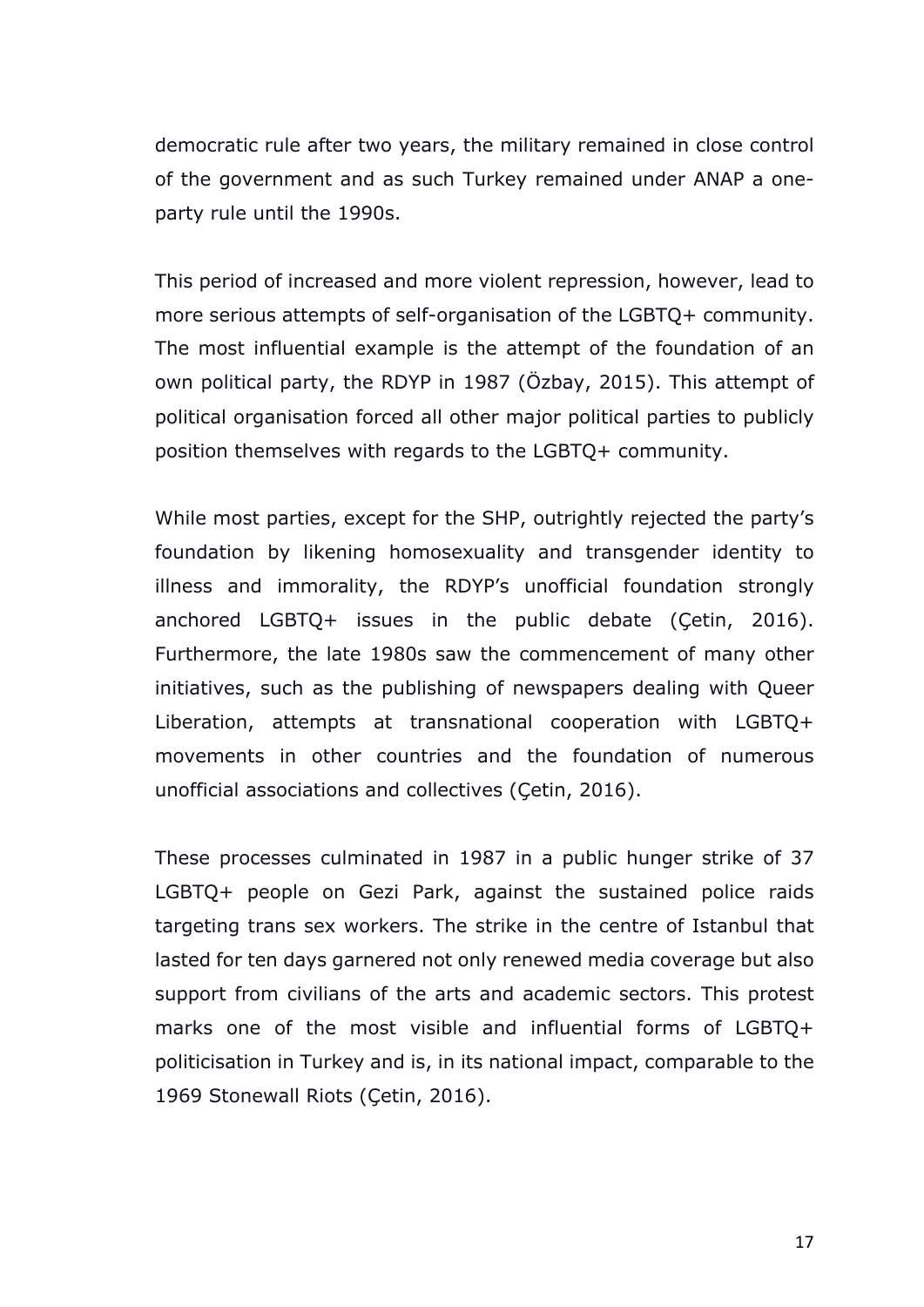The targeting of trans persons and their persistent effort throughout the 1980s culminated in the first legal change of the Republic of Turkey directly concerning queer lives, more specifically, trans lives. An adaptation of Article 29 stipulated the possibility of having one's gender officially changed after gender reassignment surgery (Çetin, 2016). However, this process involved, amongst other bureaucratic steps, the presentation of ones' case before one or several medical commissions. Given the societal and political aversion to LGBTQ+ issues and specifically transgender identity, it constituted a very uncomfortable procedure for transgender people.

Due to the unofficial character of these associations and organisations, LGBTQ+ people were, however, prevented from lobbying activities that could push for further profound policy changes in the Turkish political institutions. Furthermore, it highly restricted them in their ability to provide supportive social services for their community and from pursuing legal action in the defence of themselves and their organisations. It is important to be aware that the LGBTQ+ movements of the 1970s and 1980s were heavily influenced in their visibility and character by the trans people and their struggle against violent repression, similar to the queer movements of that time in the US and Europe.

Over the course of the 1990s, the queer movement saw an increase in the institutionalisation of its forms of self-organisation as well as in the number and salience of international connections with other LGBTQ+ organisations. Additionally, there occurred a progressive extension of the community's visibility in Turkish culture beyond controversial media debates (Özbay, 2015). For example, in 1992 the queer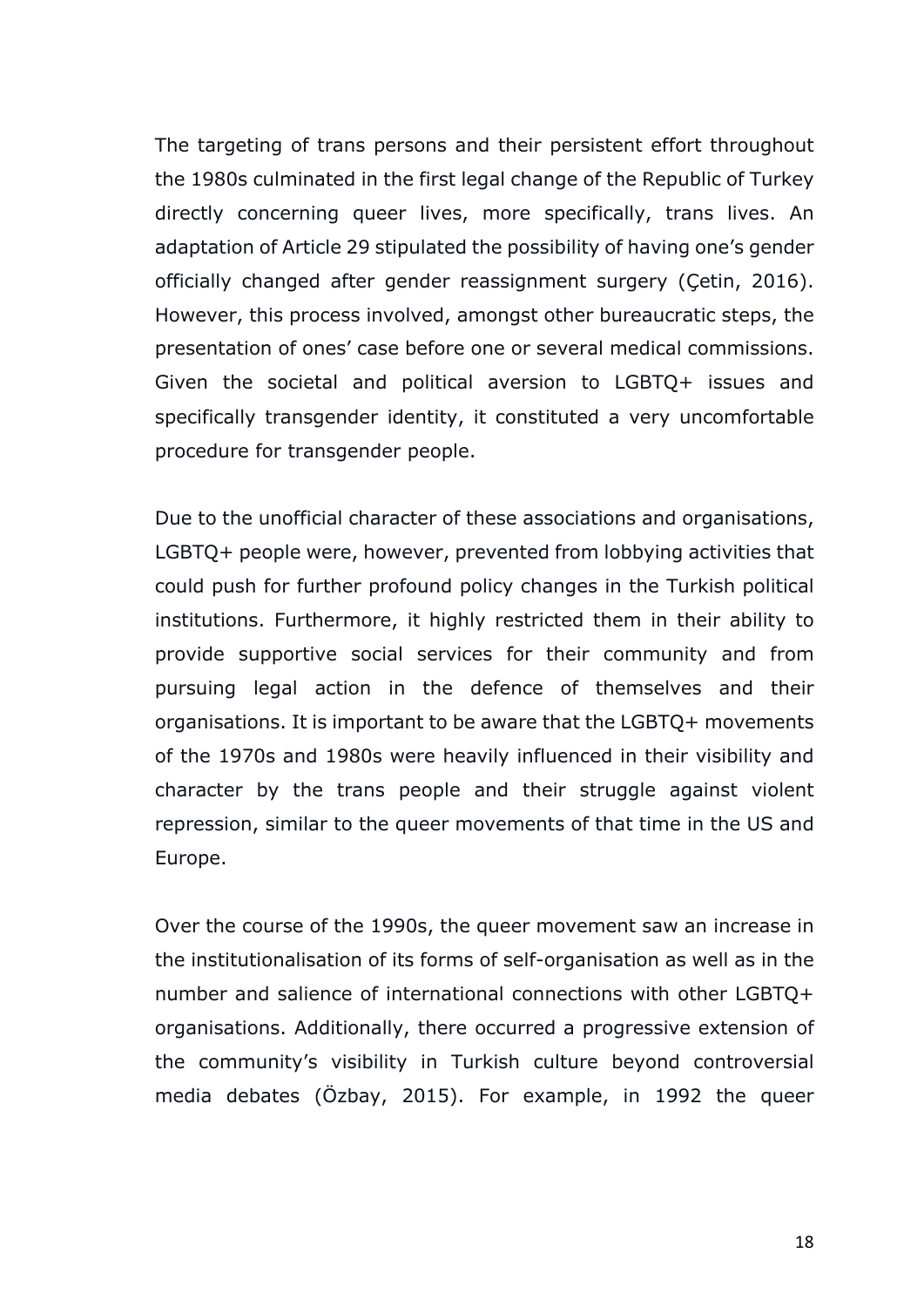association 'Gökkuşağı <sup>8</sup> 92' was founded and, under the tutelage of a German association attempted to organise a Gay Pride march on the streets of Istanbul to commemorate the 1969 Stonewall riots. Despite their governmental ban, the initiative was successful as the ban saw increased solidarity amongst LGBTI groups that consolidated in the foundations of the associations Lambda Istanbul in 1993 and KAOS GL in 1994 (Çetin, 2016). At the same time, several smaller associations arose. This development reflected the diversity of the LGBTQ+ communities and increased differentiation amongst their members in the context of an increased internal debate around the dominance of gay middle-class men in the two aforementioned organisations.

Cooperation amongst these various groups was high and as such saw a proliferation of publishing activities across different forms of media as well as unofficial political rallying (Çetin, 2016). At the same time, queer stories were slowly entering mainstream culture in the forms of movies and books (Özbay, 2015). However, in the 1990s too, police raids were a constant occurrence in the lives of Turkish LGBTQ+ individuals and could not be prevented by the increase in activism. Nevertheless, as an unintended consequence this state repression, similarly to earlier incidents, sparked media coverage and renewed debates on the discrimination suffered by the LGBTQ+ communities (Çetin, 2016).

The developments of the LGBTQ+ in the 20th century can be summarised to be marked by an increasing degree of self-organisation and politicisation. It is thereby important to note that from the 1920s to the 1960s, direct state oppression was largely absent as was the cultural, social and political visibility of queer identities and sexualities.

 $8$  Rainbow (Cetin, 2016, p.11).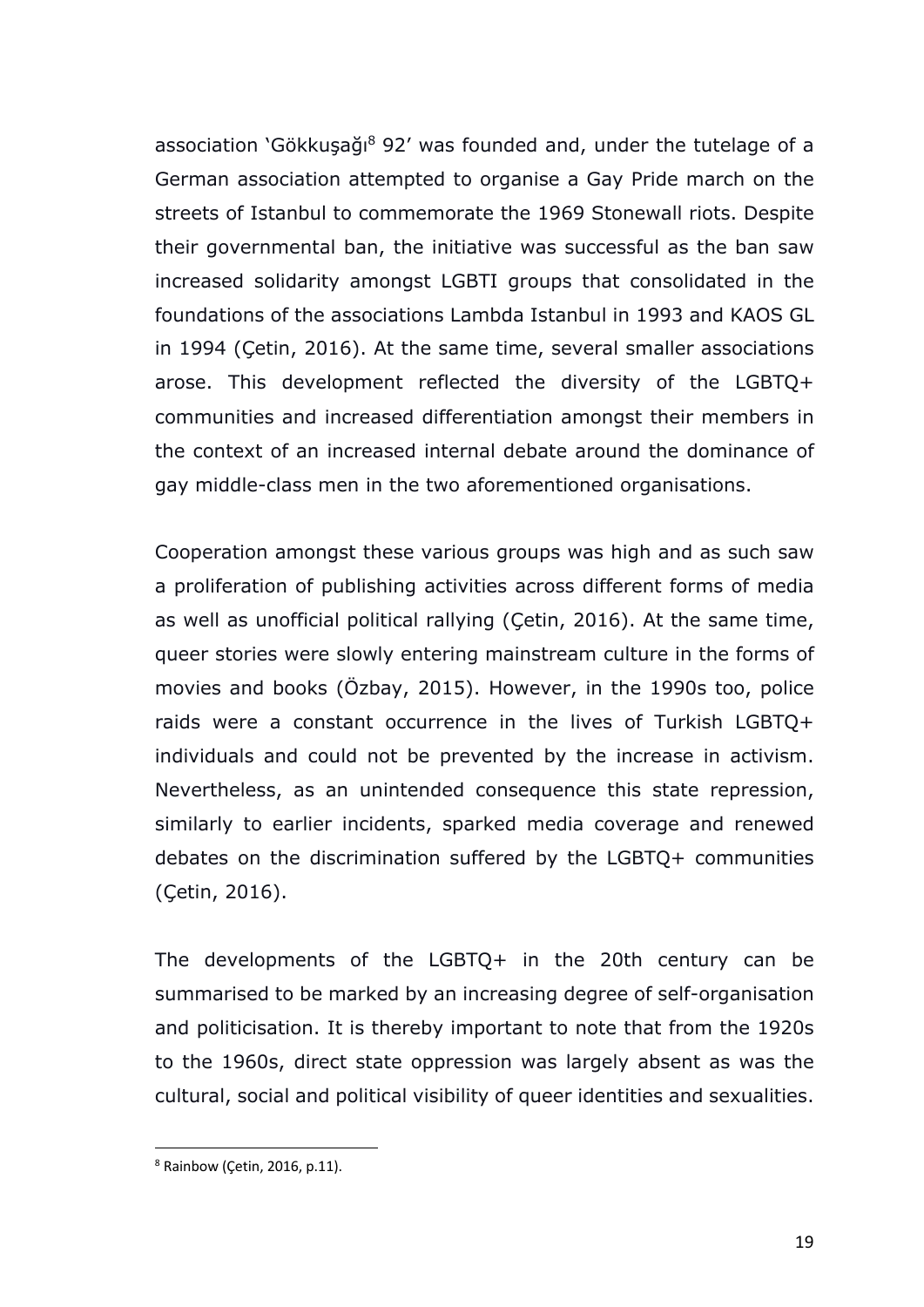It was only from the 1970s onwards, in the light of increased repressive measures and the use of excessive police force targeting the small spheres of queer Turkish life, that the LGBTQ+ communities' politicisation commenced. Violent state repression was thereby not met with withdrawal into the private, but rather with offensive strategies to increase visibility and support. The parallel to the developments of the queer movements in the West is thereby striking. It is especially important to highlight the role CSOs play for the LGBTQ+ community as a means of political representation and lobbying for equality and non-discrimination. It is because of this importance that CSOs will, later on, be the main focus of the analysis of the EU's influence on Turkey.

As was the case with the legal changes in the late Ottoman period, the influence of Europe and, increasingly, the US on Turkish LGBTQ+ associations played an influential role. Contrary, to the 19th-century developments, however, this time they helped render the Turkish queer movements visible and interconnected not only amongst themselves in the Turkish political arena, but increasingly also on a regional and global scale. Nevertheless, the most important internal developments and events, such as the continuous public discourse on queer issues, or the 1987 Gezi Park strike, have been shaped by Turkish LGBTQ+ people and in particular by the Turkish transgender community.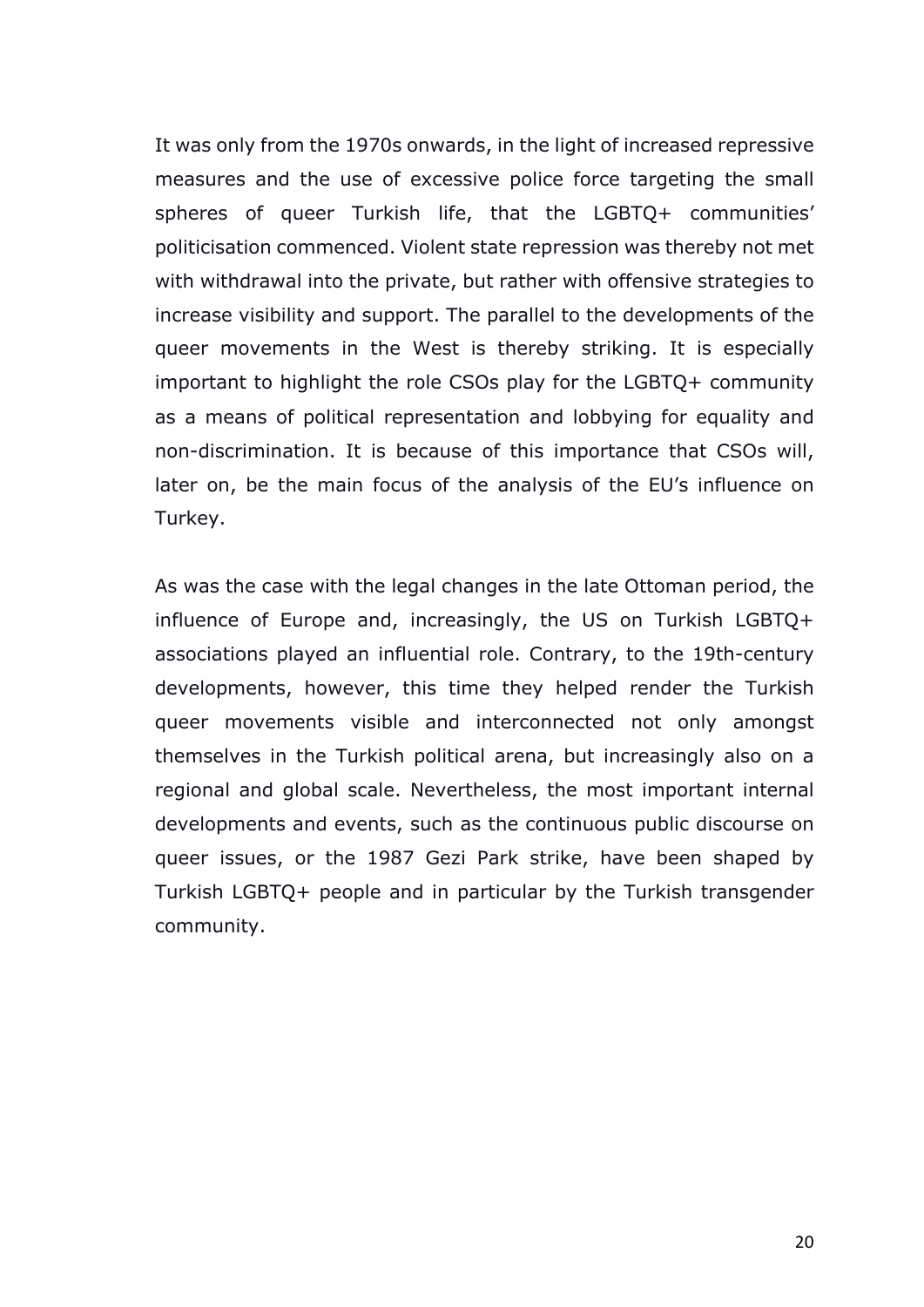# **II. Populism and the AKP**

The previous chapter has critically analysed the history of LGBTQ+ communities during the Ottoman period and throughout the 20th Century. This historical context is important in order to adequately understand the contemporary role of the LGBTQ+ community in Turkey, especially in their relation to the Turkish state as well as to the West, specifically to Europe.

Now the focus will shift to another important actor, Recep Tayyip Erdoğan's AKP as the last two decades in Turkish politics have been dominated by Erdoğan and the AKP. In the following, the rise of power of these political actors will be analysed through a populist theoretical framework. First, theories of populism as a tool of political analysis will be introduced. In the second part, this framework will then be applied to explain the rise to power of Erdoğan and the AKP as well as their subsequent political and ideological developments over the past two decades.

#### **II.I. Populism as means of Political Analysis**

Mudde (2004, p.543) describes populism as 'an ideology that considers society to be ultimately separated into two homogenous and antagonistic groups, 'the pure people' versus 'the corrupt elite', and which argues that politics should be an expression of the general will of 'the people'. Albertazzi and McDonnel (2007, p.3) elaborate on this definition by adding that in addition to 'elites' populism 'pits a virtuous and homogenous people against […] dangerous "others" depicted as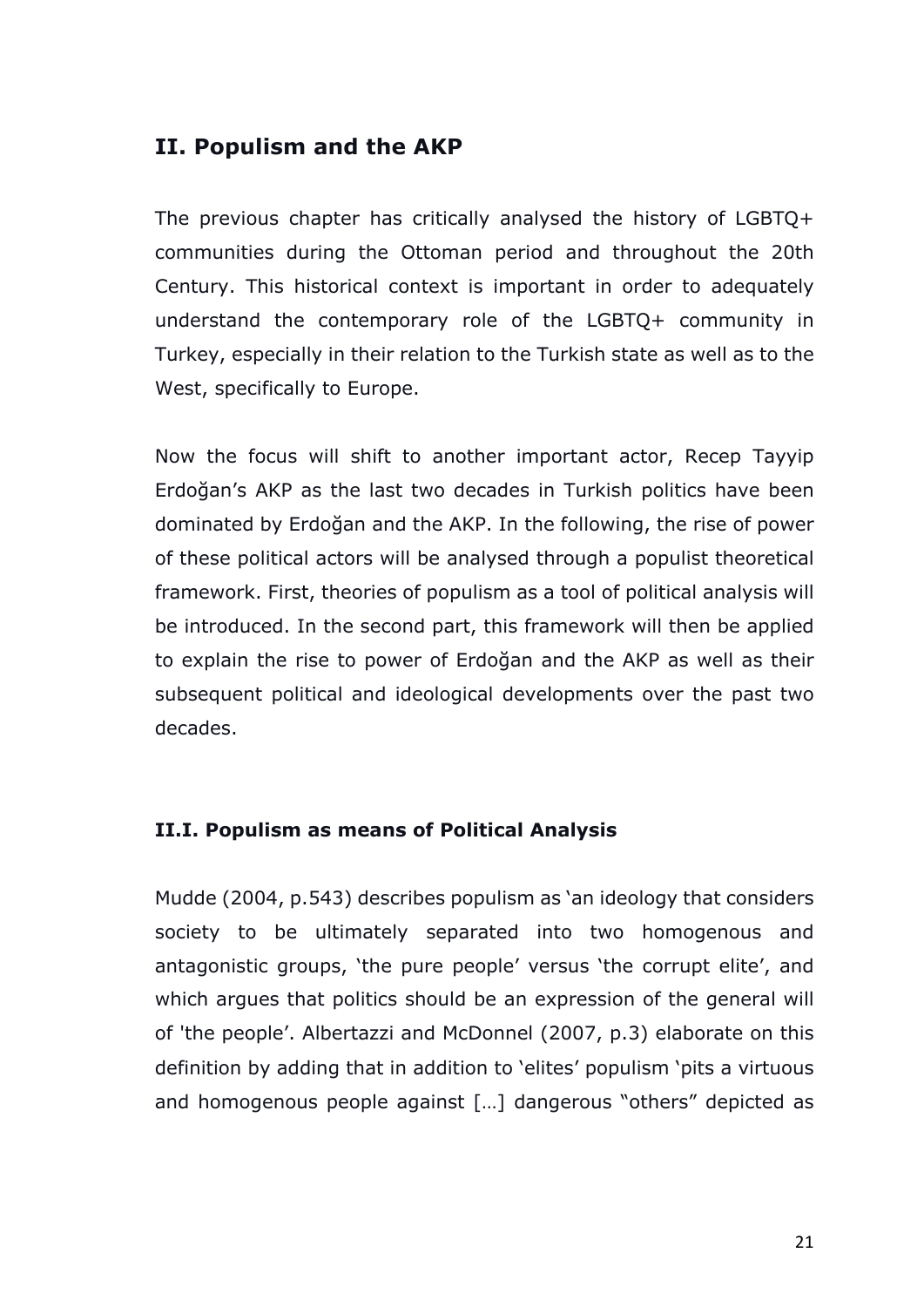depriving (or attempting to deprive) the sovereign people of their rights, values, prosperity, identity and voice'.

It is important to note that rather than a tangible social group, 'the people' are an 'imagined community', 'a mythical and constructed subset of the whole population' (Mudde, 2004, p. 546) whose alleged consciousness forms the basis of all good. The term 'the people' is usually meant to appeal to 'the hard-working, slightly conservative, law-abiding citizen, who, in silence but with growing anger, sees his world being 'perverted by progressives, criminals, and aliens' (Mudde, 2004, p.557).

Ben-Porat, Filc, Öztürk and Ozzano (2021) furthermore highlight the importance of the two ways populism usually constructs the other within a national society: either vertically against an allegedly morally alienated elite or horizontally against morally alien foreigners. Upholding a "superior" morality is hereby crucial in order to delineate between the "normal" and the "other", be it "the foreigners" or "the elite" (Arato & Cohen, 2021). Populism thus normatively severs 'the people' from the governing elites as well as minority groups such as foreigners. It furthermore characterises the two latter groups as inherently bad and thereby inhibits any form of political compromise that would include them (Mudde, 2004).

Freeden (1998) additionally denotes that as populism is a very simplistic ideology that is mainly centred just around one construct, namely 'the people', it can easily be altered and co-opted with other ideologies (Mudde, 2004). As such, Religion often provides an easily accessible institutional structure and framework whose rhetoric is commonly understood, and which thus helps to effectively construct two seemingly morally divergent groups (Mutluer, 2019).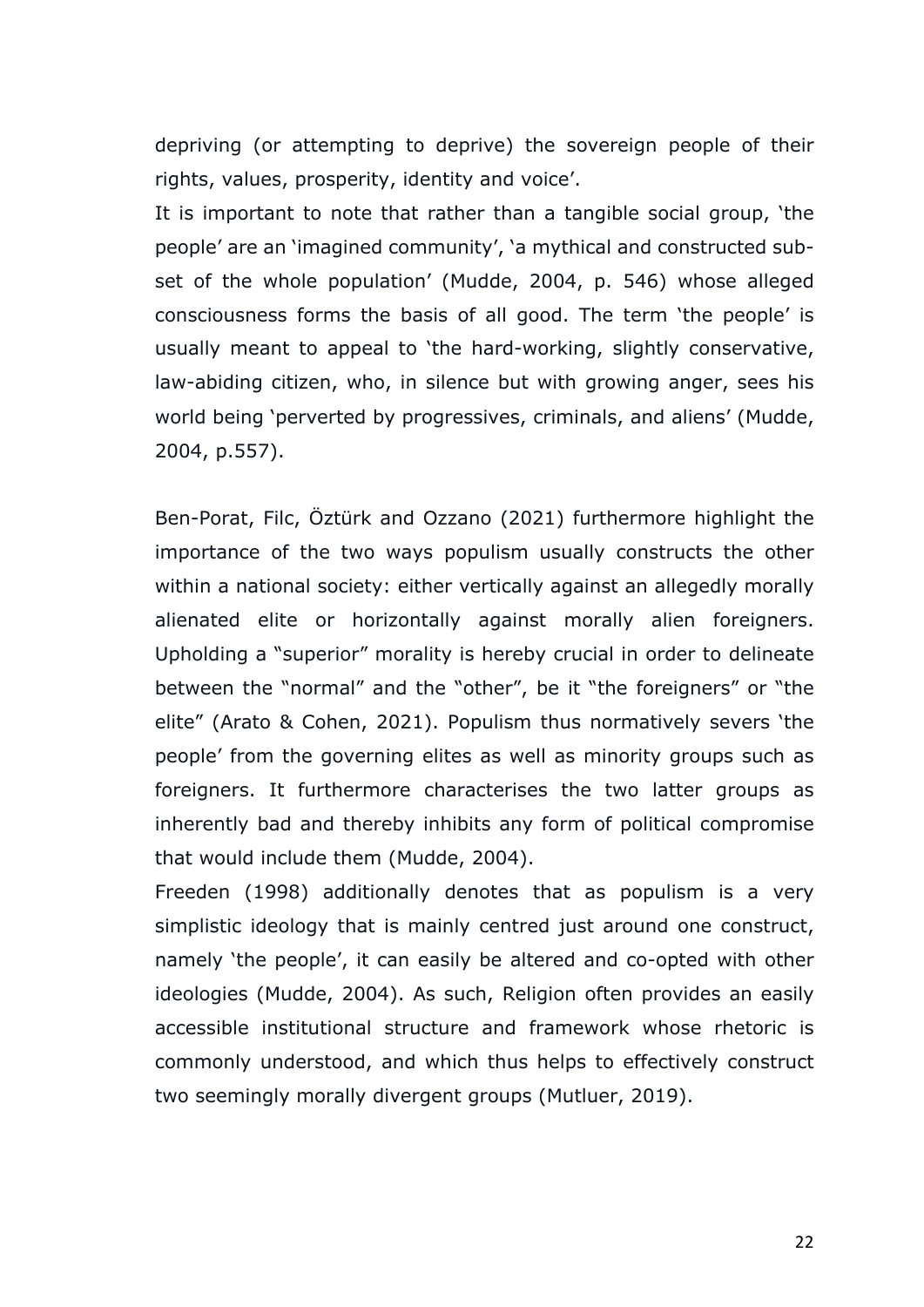Within this populist discourse based on an autochthonic superior morality grounded in religion, issues of sexuality and gender are then merely tools that serve to highlight and contrast the political ideology within the respective national setting (Spierings, 2020). This can be done in two ways: Firstly, by emphasising tolerance as a national value and thus constructing LGBTQ+ people, who ethno-nationally conform to the majority group, as members of that community, that therefore need to be protected from allegedly dangerous and intolerant foreigners; a practice explored academically under the term 'homonationalism' (Puar, 2007; Puar, 2013). Secondly, and in contrast to the preceding practice, LGBTQ+ people are constructed as a foreign element accepted only by elites that are detached from the people (Ben-Porat et al., 2021). Consequently, they are not to be accepted or even tolerated, as such tolerance would ultimately damage national cohesion and strength.

Mudde (2004) notes that the segment of the population that populist parties are aiming to convince as their voter base is hard to motivate to become politically active. The author suggests that a combination of 'persisting political resentment, a (perceived) serious challenge to 'our way of life' and the presence of an attractive populist leader' (Mudde, 2004, p. 547) are needed in order for a populist party to build political momentum.

The first element outlined by Mudde was also given in the context of the AKP's foundation and rise in the early 2000s. Since the mid-90s stagnating economic growth in Turkey had led to widespread underlying discontentment with the government (McKernan, 2019). On top of this unfavourable basis, the unsatisfactory management of the aftermath of the 1999 İzmit earthquake tipped the scales on public opinion as it resulted in a growing and persistent political resentment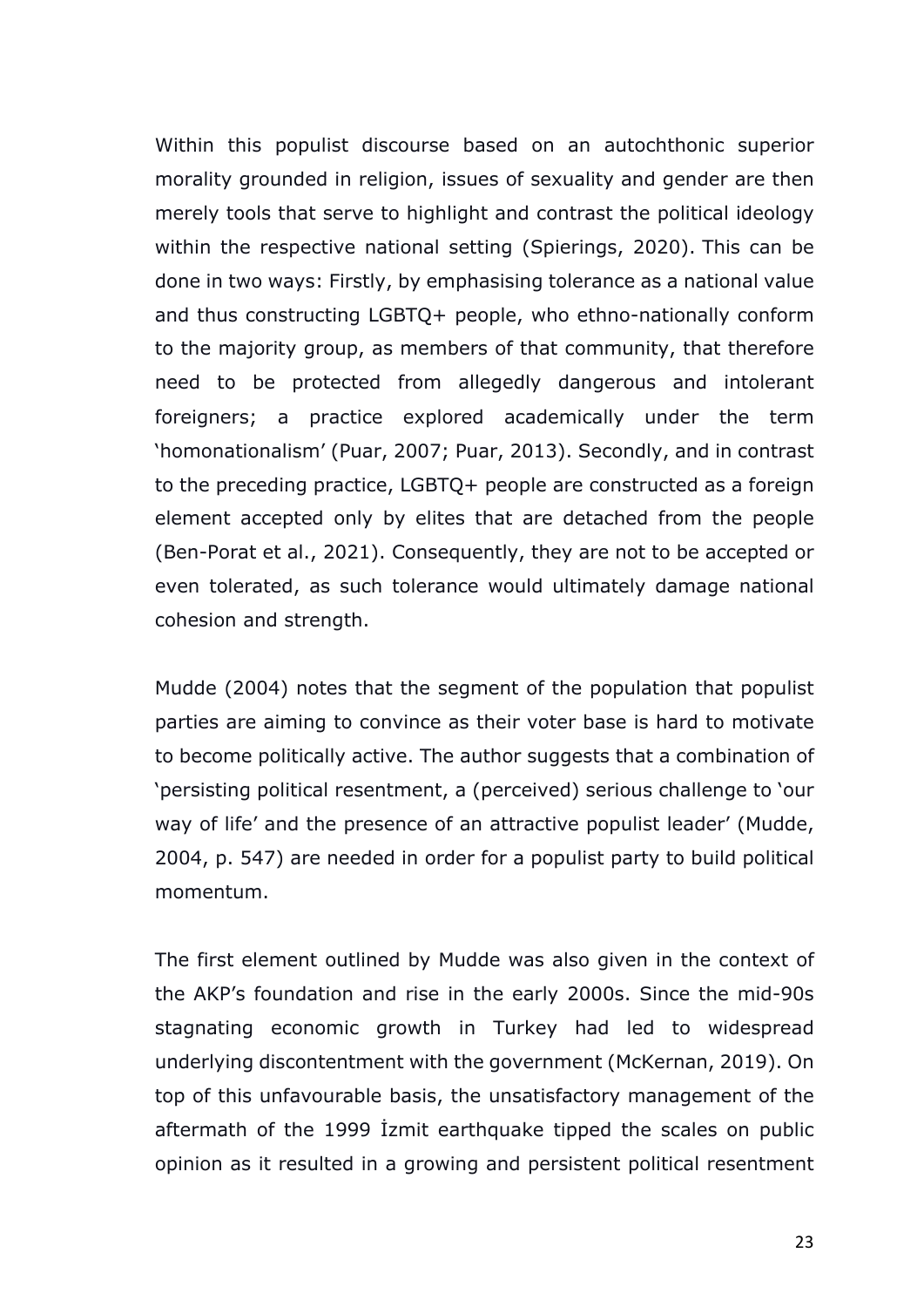among the Turkish population with the coalition government made up of Kemalist parties (Zihnioğlu, 2021).

The AKP managed to successfully tap into this resentment by discursively spinning the tale of out of touch Kemalist political elites that ignored the democratic will of 'the Turkish people' and suppressed the 'true' Turkish cultural identity under an authoritarian secular regime (Rumelili & Süleymanoğlu-Kürüm, 2017). Therefore, the second element of Mudde's (2004) criteria for populist success had been fulfilled. This aspect, while always including religious elements would over time focus more and more on Sunni Islam, its inherence to Turkish culture and identity and the desirability of adherence to it in everyday life and consequently in the shaping of political policies (Saral, 2017). Initially, however, it did clearly start out as antiestablishment populism.

In the case of the AKP, however, the defining factor was Mudde's (2004) third element, that of a charismatic populist leader, namely Recep Tayyip Erdoğan. Turkey's current president rose to popularity during the 1990s as mayor of Istanbul. After the ban of the RP, in which he had been active, he went on to establish his own party, the AKP in 2002. With the AKP, Erdoğan should then eventually become prime minister of Turkey for the first time in 2003.

#### **II.II. Erdoğan and the AKP through a Populist Lens**

The previously introduced theoretical frameworks and concepts will be used in the following to analyse both, the rise to power of the AKP through the adoption of populist ideology as well as the subsequent shift in the party's application of populism. As the AKP is inextricably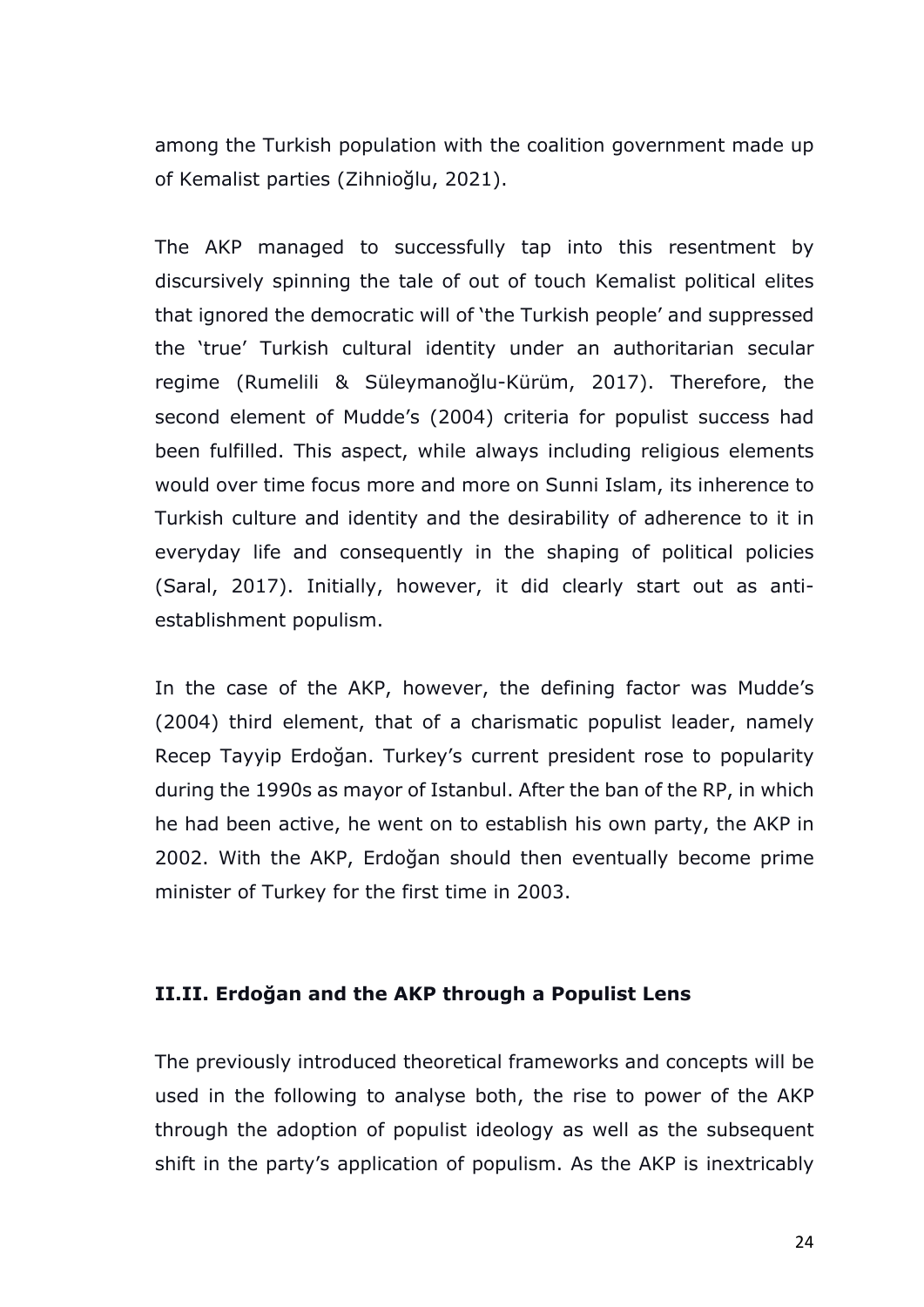linked to the persona of Recep Tayyip Erdoğan, he and the party itself will often be referred to synonymously in the following analysis.

Erdoğan was born in Kasımpaşa, a working-class neighbourhood of Istanbul and subsequently raised between there and his father's rural province of origin, Rize in Turkey's far north-west (Yılmaz, 2021a). At the age of 15, he joined the Muslim-conservative MSP where he absorbed the strong anti-Imperialist and pan-Islamist agendas prevalent in the 1970s amongst many oppositional political forces in Muslim countries.<sup>9</sup> However, the MSP was subsequently banned by the Kemalist government due to its violation of secularism and then refounded as RP (Genç, 2019).

Within the newly founded RP, Erdoğan worked himself up the ranks during the 1980s from a simple recruiter and organiser of volunteers to eventually becoming the mayor of Istanbul in 1994 (Yılmaz, 2021a). During this time, he should rise to significant popularity due to two factors. Firstly, due to his representing himself as a humble and pious man of the religiously conservative people oppressed by a Kemalist elite and secondly due to his pragmatic style of governance that alleviated many of Istanbul's pressing problems like traffic and sewage issues. When asked in an interview about the reason for his popularity, Erdoğan responded that he was the 'Imam of Istanbul' (Genç, 2019, p.87), thus emphasising both his uniqueness as a leader as well as the religious foundation of his political ideology.

<sup>9</sup> In the cold war context, many Muslim-majority countries in the Levant, the Gulf and Central Asia served as proxies for conflicts between the US and the Soviet Union. This was often contested by the local population, resulting in an anti-imperialist and religiously tainted ideology of resistance. This was for example evident in the union of Egypt and Syria into the United Arab Republic in the Islamic Revolution of Iran that saw the toppling of the US-backed Shah or in the rise of the Mujahideen in Afghanistan to counter the country's Soviet Invasion (Genç, 2019).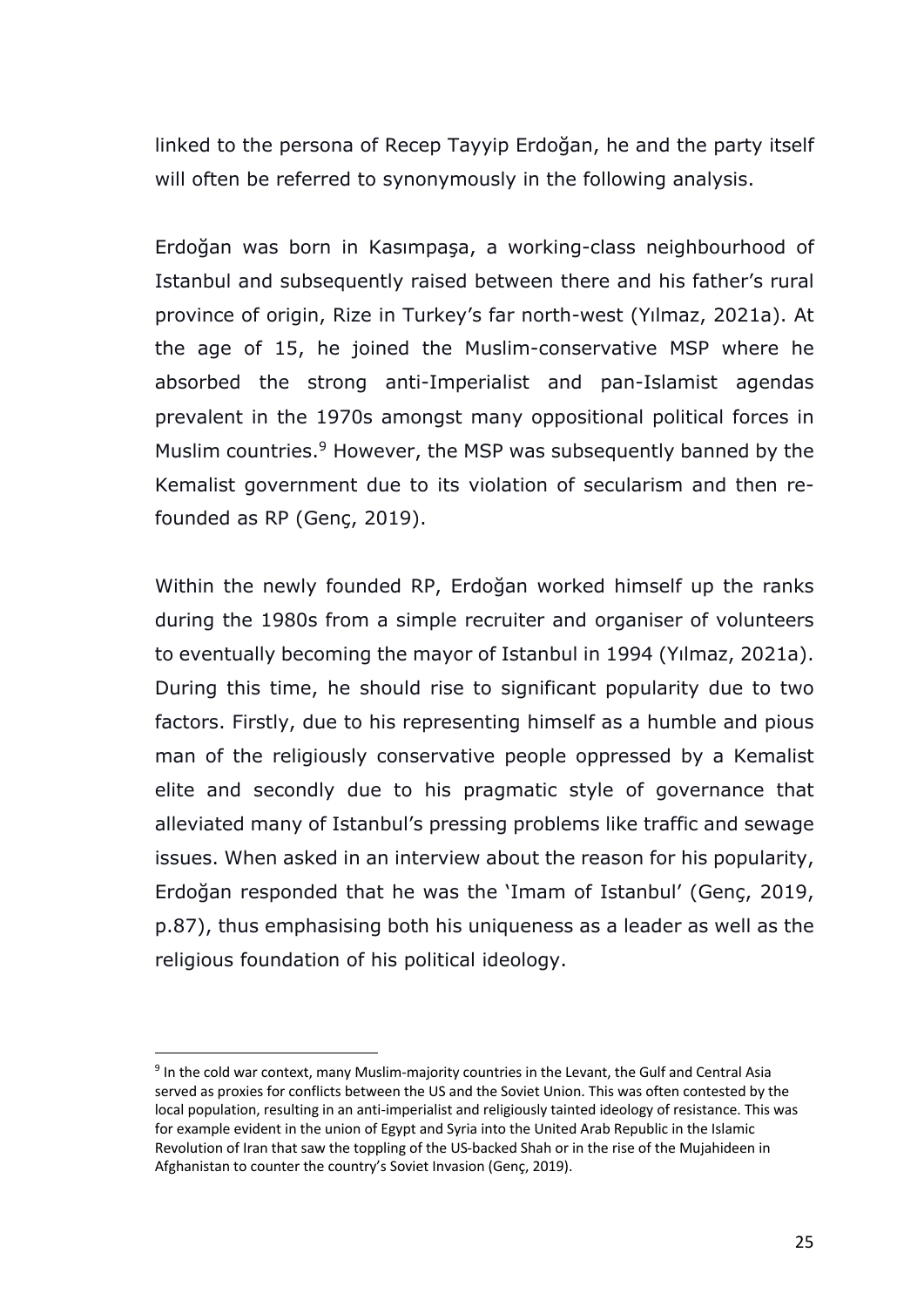In 1998 the RP was banned, once again on grounds of a violation of secularism. After publicly speaking out against this ban and citing a poem that was viewed as endangering secularism, Erdoğan was sentenced to ten months in prison (Genç, 2019). This prison sentence cemented his popularity and image as a man of the people, who does not shy away from confronting the out-of-touch and authoritarian Kemalist establishment with their oppression of religion.

After serving five months in prison, Erdoğan founded the AK party in 2001 together with two other former RP politicians, Abdullah Gül and Bülent Arınç. With the AKP's foundation, Erdoğan departed from his earlier anti-Western and Islamic ideological focus as well as from the focus on his persona as a leader (Yılmaz,2021a). As such he announced the AKP to be a consensus-based democratic party in contrast to the authoritarian governing Kemalist establishment.

Consequently, in the early years after its foundation in 2001, the AKP and Erdoğan used a form of populism that was mainly vertical and aimed at a Kemalist bureaucratic elite that undemocratically suppressed the concerns of the non-secular Turkish people as well as minority groups in the country (Yılmaz, 2017). The widening of the party's scope towards minorities thereby constitutes an important shift. It demonstrates Erdoğan's goal to not only appeal to its main voter base, socially conservative and religious Muslims, but also to socially liberal Muslims and secularists, as well as to ethnic minorities such as the Kurds, that equally aimed at overcoming the authoritarian Kemalist government (Fishman, 2013). This shift is evident in Erdoğan's rhetoric from the time of the build-up of the 2002 elections.

During this period, AKP representatives called for comprehensive constitutional reforms, thereby promising more extensive rights. The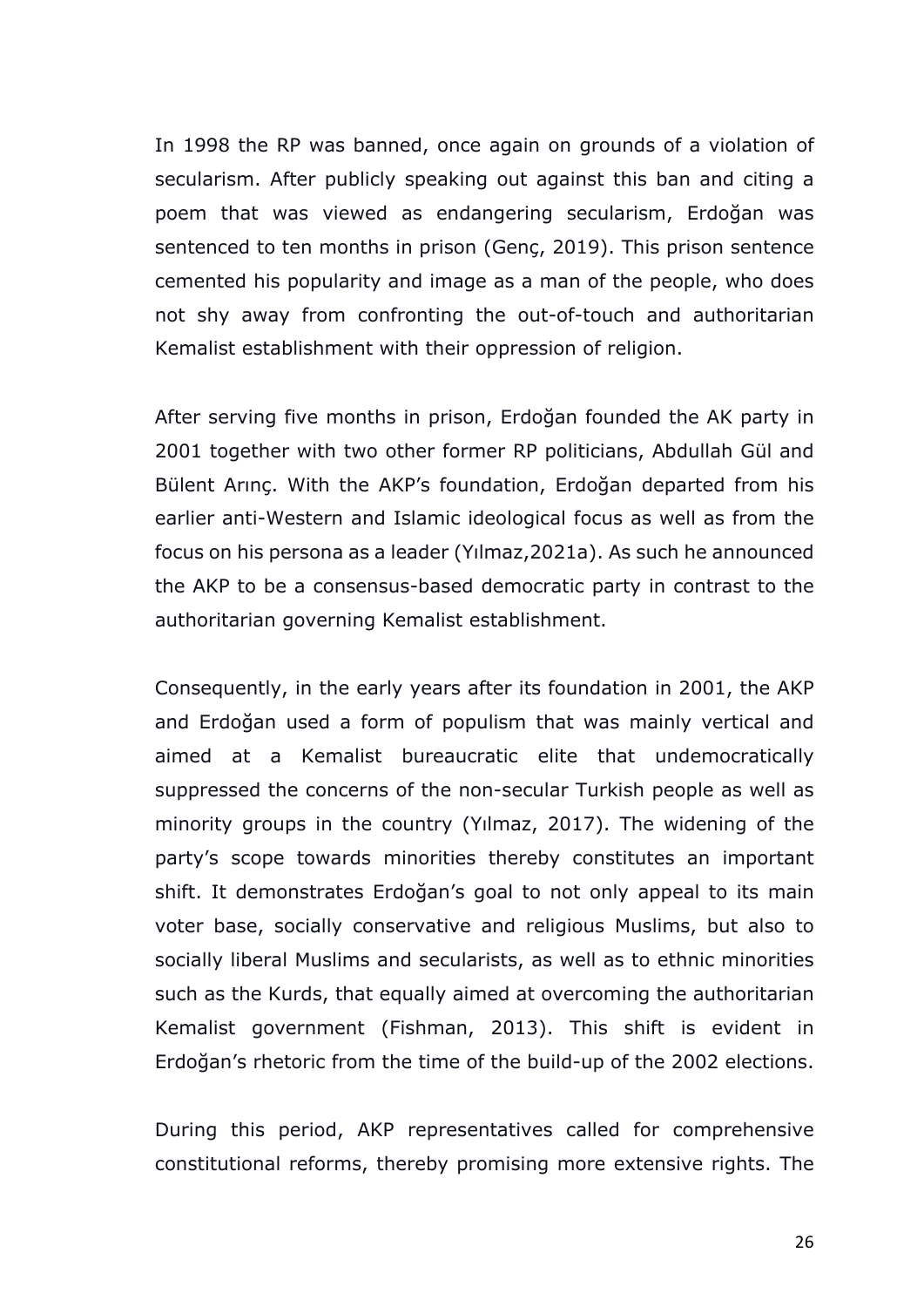party not only addressed the Turkish population at large but also directly promised political change to various minority groups (AKP, 2002; Çetin 2016). For example, Erdoğan during the 2002 pre-election period explicitly announced on television that 'LGBTQ+ persons should be under legal protection with their own rights and freedom. We do not find the treatment they often face to be humane.' (Çetin, 2016, p.13; Depeli, 2013; KAOS GL, 2012; YouTube, 2012).

The effect of this rhetoric was successful as the AKP was hailed as a new form of political representation combining religion with liberal democratic values (Yılmaz, 2021a). It helped broaden the voter base to include liberal anti-Kemalists, Kurds, LGBTQ+ people and other minority groups that were hoping for more democratic representation. This success is evident in the 2002 general elections which saw the AKP as the strongest party, having gained 34% of the popular vote (Genç, 2019).

While Erdoğan was initially still banned from taking political office due to his previous imprisonment, his co-founder Abdullah Gül was elected prime minister. However, with the AKP governing, Erdoğan's ban was quickly lifted, and he assumed office in 2003 (Yılmaz, 2021a). During their first term in power Erdoğan and the AKP subsequently held onto their vertical anti-establishment populism. They specifically focused on European integration as a goal to pursue economic growth and as means to guarantee religious freedom for conservative Muslims as well as democratic representation for other minority groups (Genç, 2019). Tangible changes introduced in that period included the amendment of over 50 laws aimed at more democratic governance as part of the EU accession and concessions regarding the use of the Kurdish language in the public domain (Kaliber, 2016; Zihnioğlu, 2021).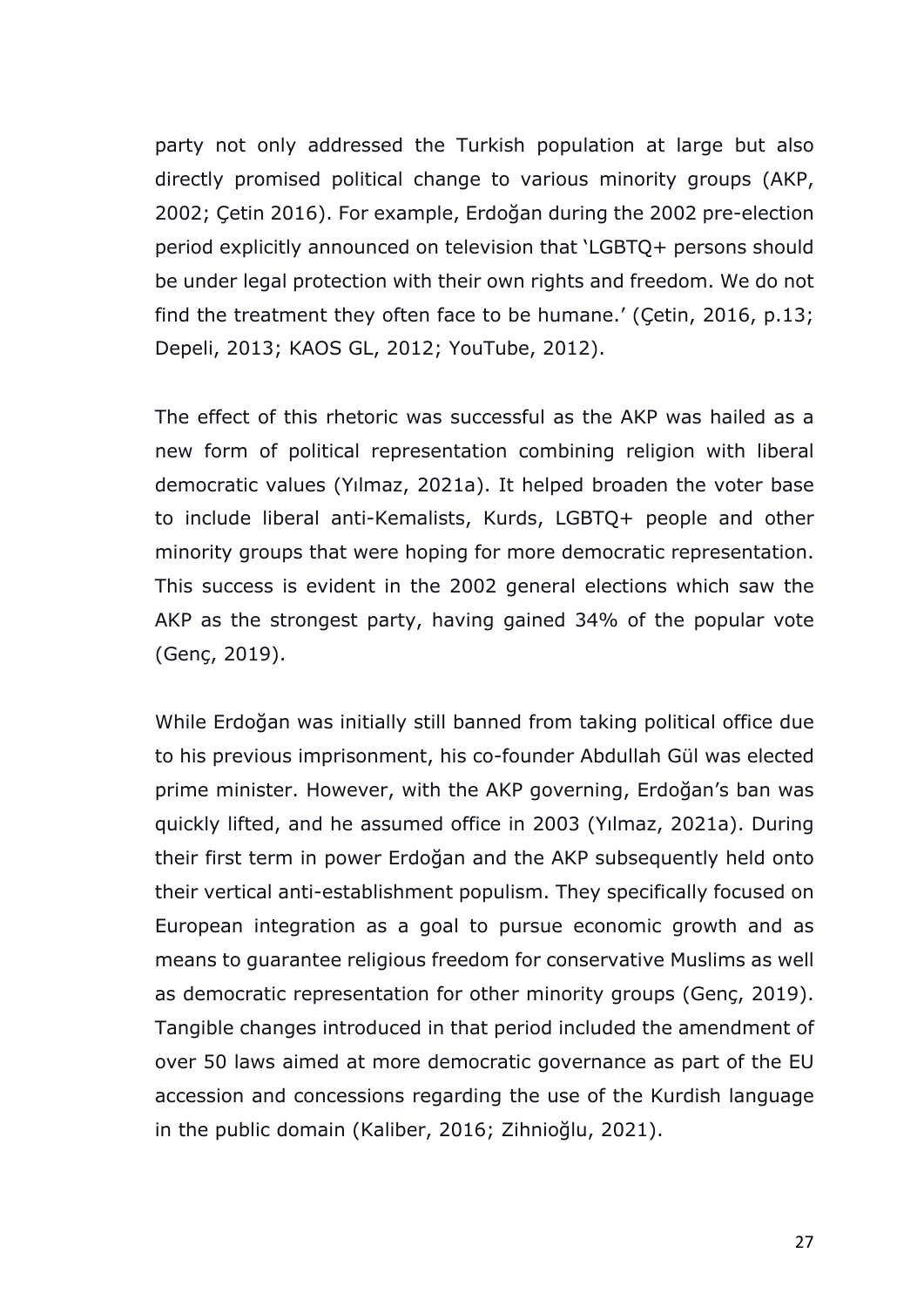While the AKP had thus started to implement the changes Erdoğan had promised before the 2002 election, the actual tangible benefits for minority groups such as the LGBTQ+ community remained rather weak. What did change rather quickly was a higher acceptance by the state of religious expression in the public sphere. However, due to much of the Kemalist establishment still in power in the state apparatus, Erdoğan could successfully reutilise the same populist rhetoric of 2002 in the 2007 elections (Genç, 2019). After having emerged once again as the clear winner with a share of 46.87% of the votes, Erdoğan declared upon his re-election: 'The Turkish Republic is a democratic, secular social state governed by the rule of law, and throughout this process this year, Turkey has gone through an important test of democracy and come out stronger than before from these elections' (Holbrooke, 2007, p.10).

The overwhelming dominance of the AKP following the 2007 elections was then used to implement more profound changes than had previously been possible. The first was a constitutional reform introduced that same year. This reform saw the implementation of more democratic governance by having the president elected directly by the people instead of having someone be appointed to that position by the parliament (Yılmaz, 2021a). Another important change in 2008 allowed female students to wear the hijab in universities, which had previously been banned (Genç, 2019).

At the same time, Erdoğan began to actively dissolve the Kemalist military establishment in the judiciary through a series of trials from 2008-2010 that saw many former leaders and civil servants disposed on grounds of violation of democratic rights. This replacement in turn necessitated new staff to keep the state apparatus operating well. To fill these newly vacant positions, Erdoğan relied on the educational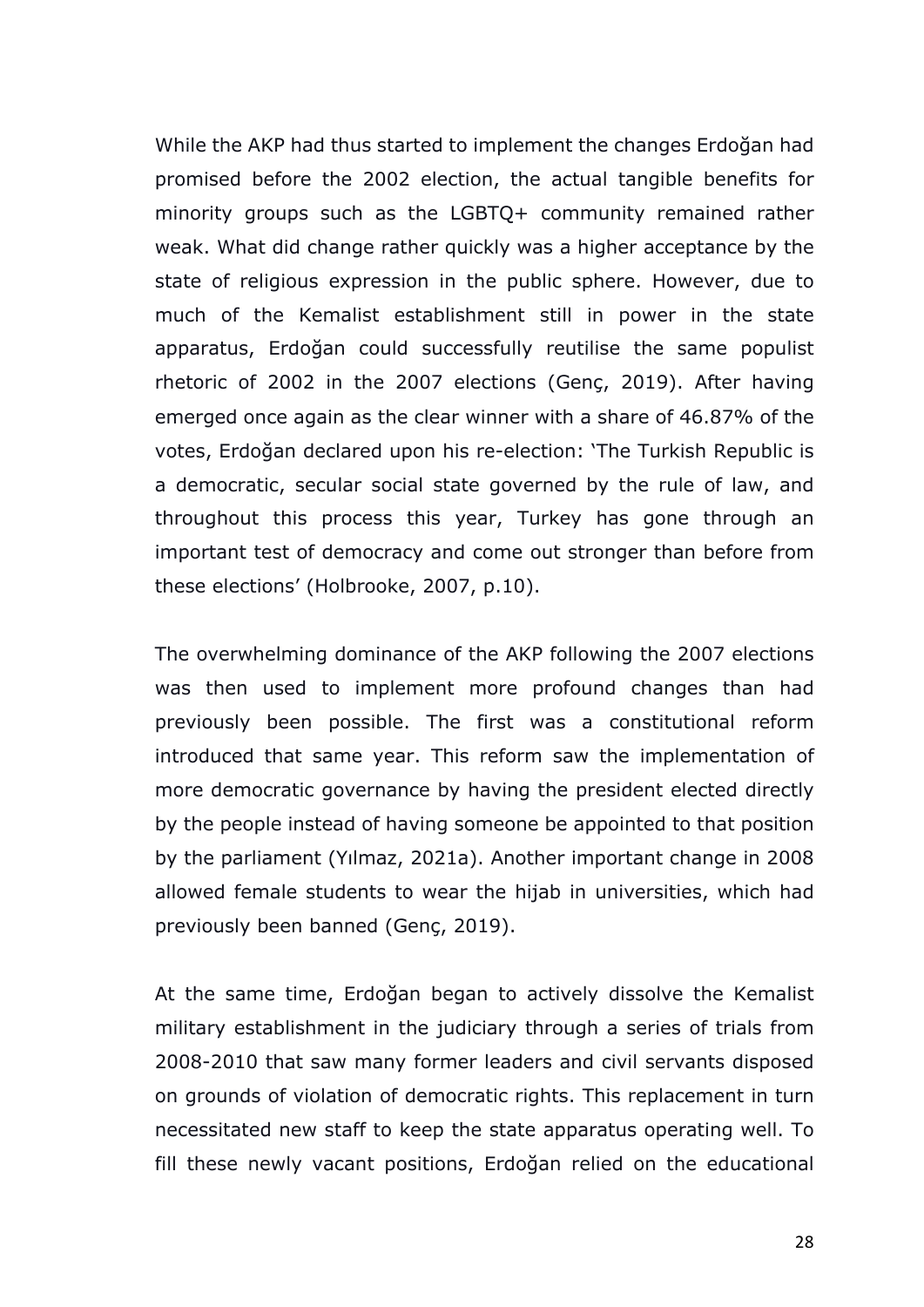institutions affiliated with Abdullah Gülen, an Islamic preacher who had shared the views of Erdoğan in the 1990s and left to live in US exile due to Kemalist repression of his unsecular views (Genç, 2019). As a result, the AKP started to not only control the legislative through being democratically elected but to also control the judicative through the rather undemocratic appointment of politically aligned judges and lawyers.

However, this process was overshadowed by the fact that the Kemalist military control over the state was indeed successfully terminated. Accordingly, in 2011 the AKP still managed to win, with 49.83%, its biggest share of voters in general elections (Genç, 2019). This massive win was largely grounded in the effective fulfilment of the promise to remove the Kemalist establishment as well as in Turkey's relatively strong economy compared to Western nations in the context of the aftermath of the 2008 economic crisis.

At this point, the legitimacy of the AKP as a universal party fighting for more democratic representation and equality against a corrupt elite changed, however. Firstly, because the old establishment had nearly entirely been replaced at this point and the AKP government thus started to be seen as the governing elite. This impression was enforced through the way many of the new governmental positions were filled not on an open basis but rather with people Erdoğan assumed were completely aligned with the AKP (Yılmaz, 2021a).

Additionally, the increasing stagnation of the EU accession process that had previously been proclaimed as one of the pillars of the early AKP's political identity started to disgruntle many of the liberal and minority group voters (Kaliber, 2016; Cop & Zihnioğlu, 2017). This inaction from the EU side was grounded in the fact that many Europeans saw an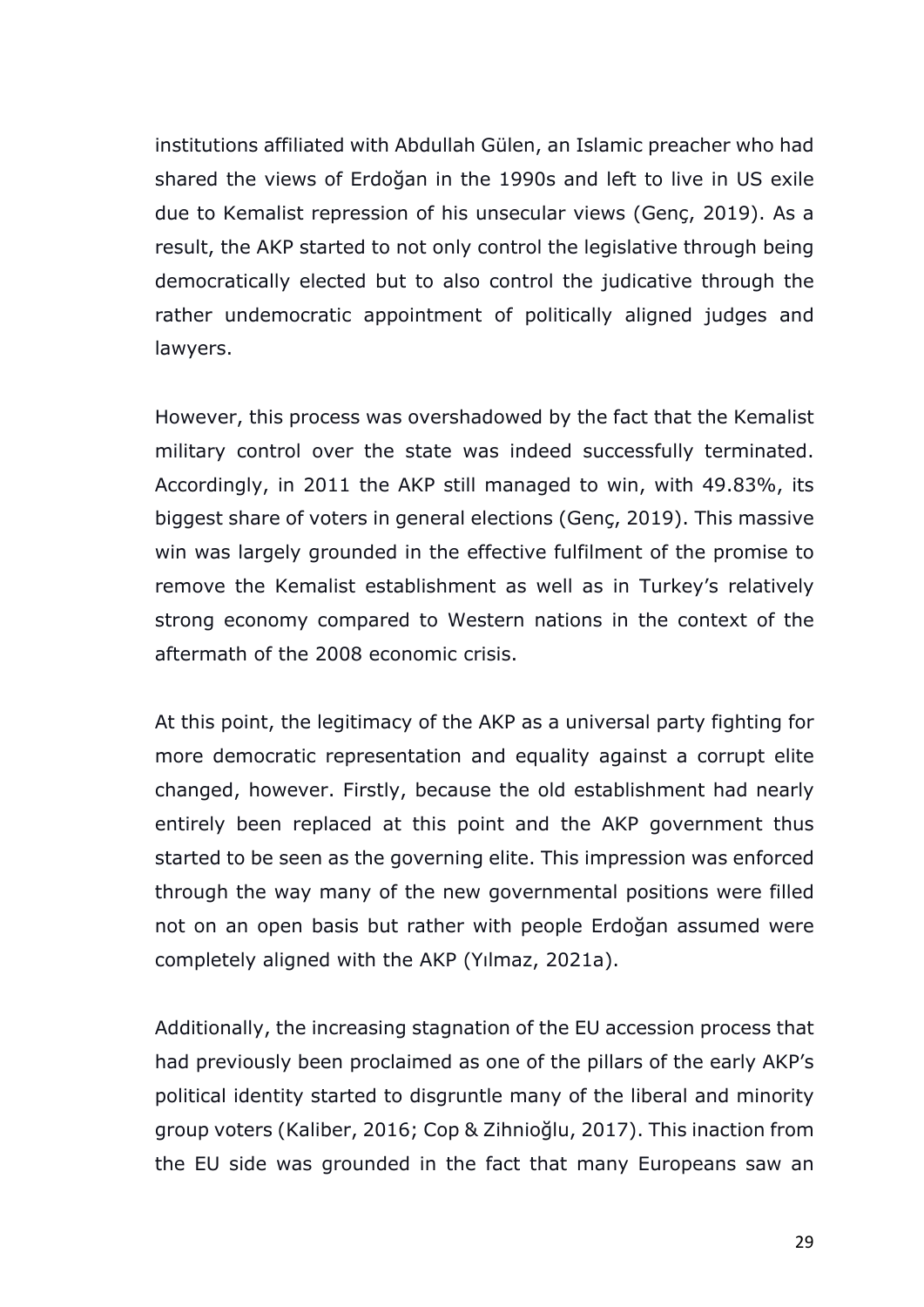accession of Turkey to the EU as rather critical (Eurobarometer, 2008). They were furthermore disenchanted by the little actual progression of political improvement of their status beyond being allowed to lobby, mostly to little avail, with the government.

Consequently, the AKP had to adapt its strategy to maintain its populist appeal to a broad voter base. As there was no longer a way to unite various minorities as well as a religiously conservative majority behind the same goals the AKP and Erdoğan had to shift their ideological approach. This meant that the ways of operation of the party's populism narrowed down from representing a pluralistic Turkish people vertically against the Kemalist establishment elites to only representing 'true' Turks horizontally against 'foreign' influences which allegedly damage the integrity of the Turkish nation, its 'real' people and culture (Yalvaç and Joseph, 2019). As a means of an effective epistemological underpinning, the party also turned increasingly to Sunni Islam as an intrinsic characteristic of Turkishness (Mutluer, 2019).

This shift and increasingly authoritarian as well as repressive stance can be observed through the rhetoric employed by then-premier and now president Recep Tayyip Erdoğan. Immediately after the 2011 win, Erdoğan in a way announced this ideological shift away from democratic governance modelled after EU-institutionalism by fashioning himself as a pan-Islamic leader: 'Sarajevo won today as much as Istanbul, Beirut won as much as Izmir, Damascus won as much as Ankara, Ramallah, Nablus, Jenin, the West Bank, Jerusalem won as much as Diyarbakir' (BBC, 2011). In line with the AKP's increasing combination of populism with nationalism and Islamism, the president commenced to increasingly highlight the need for the 'good and pious' Turks to defend their morality and Turkish way of life against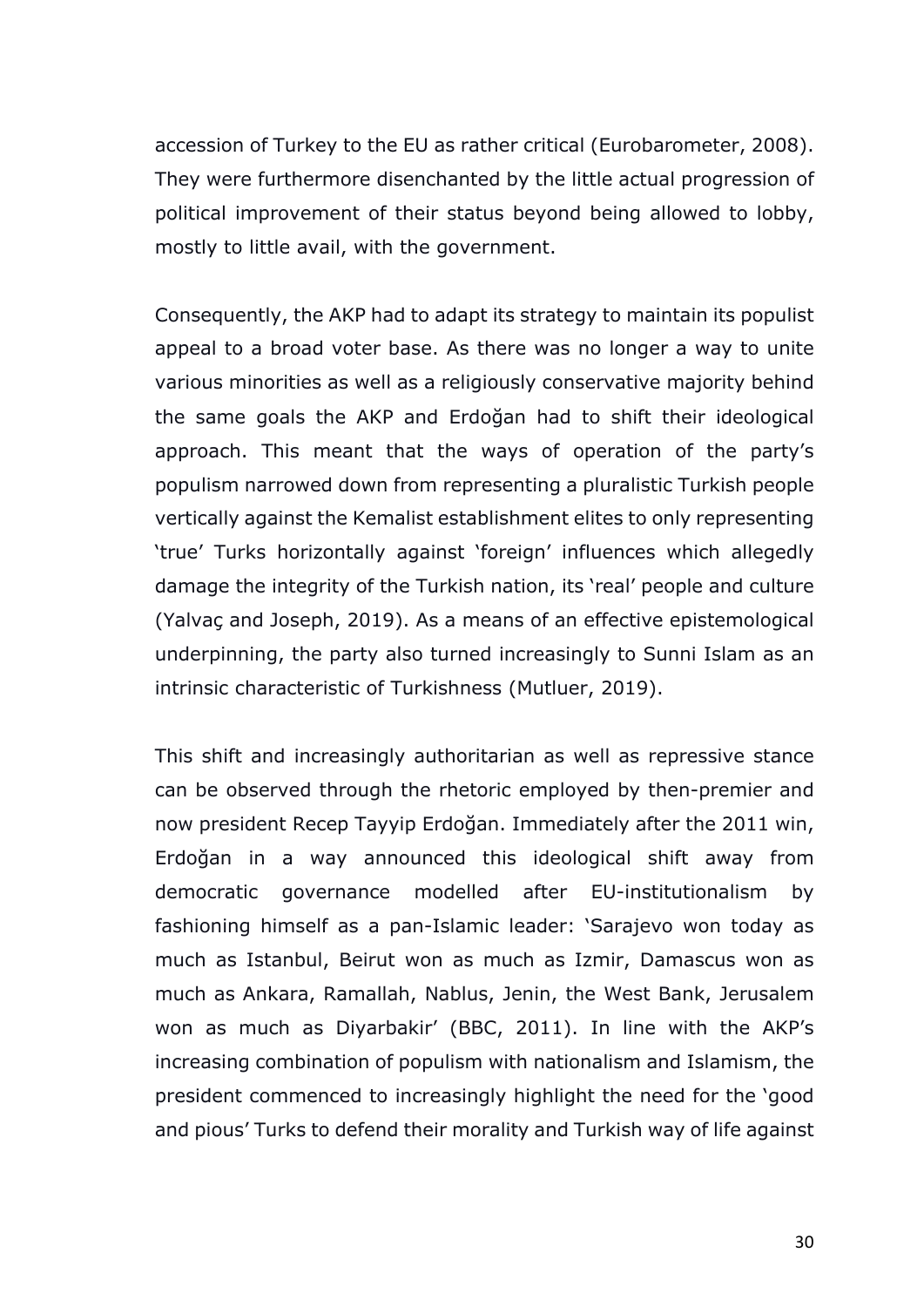foreign and elitist influences that are deemed unislamic and damaging to the Turkish nation (Yalvaç and Joseph, 2019).

By othering nearly all minority groups in Turkey in this manner, the AKP increasingly made them feel alienated and discontentment grew steadily. Eventually, these sentiments would surface in the 2013 Gezi Park protests. The AKP government had planned to build a shopping mall on the grounds of Gezi Park in the centre of Istanbul adjacent to Taksim Square. This meant essentially the sell-out of public space to a private business, a practice the AKP had more frequently used since its 2011 election win in a bid to secure lasting support from the private business sector (Yılmaz, 2021a). While this was also met with opposition elsewhere its significance was higher regarding Gezi Park due to the symbolic importance of that place as a space of public dissent by oppositional groups, as has been demonstrated in chapter one with the example of the 1987 hunger strike that was held there by trans activists.

The protests thus emerged as a collective voicing of the frustration of marginalised groups with the privatisation of public space for the political benefit of the AKP and Erdoğan. In its larger significance, it meant the public discontentment with the construction of a new and increasingly authoritarian political elite that only served majoritarian as well as their own interests and side-lined a significant portion of the Turkish population (Yılmaz, 2021). The Gezi Park protests therefore soon spilt over into nearly all 81 provinces of Turkey with a total of hundreds of thousands of participators (Amnesty, 2013).

Erdoğan's response to these protests marks the decisive and final departure from the former vertical anti-establishment populism and the turn towards a horizontal cultural populism. He referred to the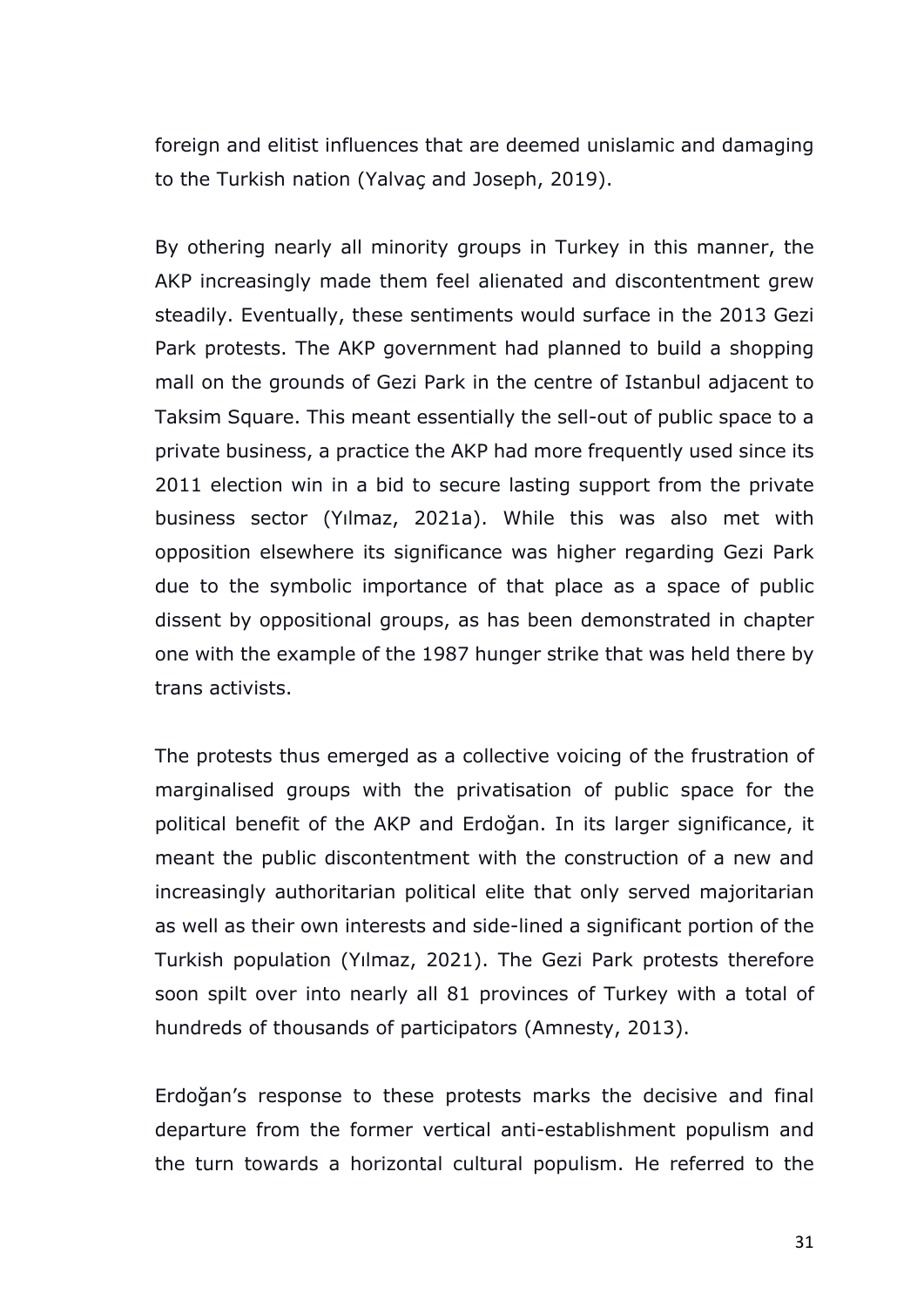protesters as well as to critically reporting media outlets as 'foreign agents' that insulted and undermined not only the government but the Turkish nation (Reynolds, 2013). By painting the image of Western powers trying to destabilise Turkey, Erdoğan tapped into the collective trauma of the loss of grandeur of the Ottoman empire and its subsequent partition by European powers in the aftermath of the Ottoman loss of WWI (Yılmaz, 2021a). In addition to this rhetoric, the protests were also suppressed with significant state violence resulting in a total of at least 11 deaths and more than 8500 people injured (Amnesty, 2013).

In 2014 this authoritarian stance was cemented in the aftermath of the alleged wiretapping of Erdoğan and other high ranking AKP officials by the Gülen movement with which Erdoğan had previously cooperated in occupying the vacant positions in the judicative and executive following the demise of the Kemalist establishment (Guardian, 2014). This was met with accusations of the Gülenists running a parallel structure within the Turkish state. Consequentially, a widespread crackdown and imprisonment of police, civil servants as well as state judges and attorneys took place. Furthermore, all educational institutions and media outlets funded by the Gülen movement were seized. The ultimate result was thus not only the removal of many institutions and people that had taken a critical stance towards the political development of the AKP (Yılmaz, 2021a). Additionally, the seizing meant that these educational facilities and media outlets were now placed under AKP control and thus essentially turned into propaganda outlets supporting the party's agenda.

Erdoğan used this incident to enhance his image as the strong defender of a vulnerable Turkish state endangered by dangerous foreign forces. Ultimately this meant that all voices of dissent were now declared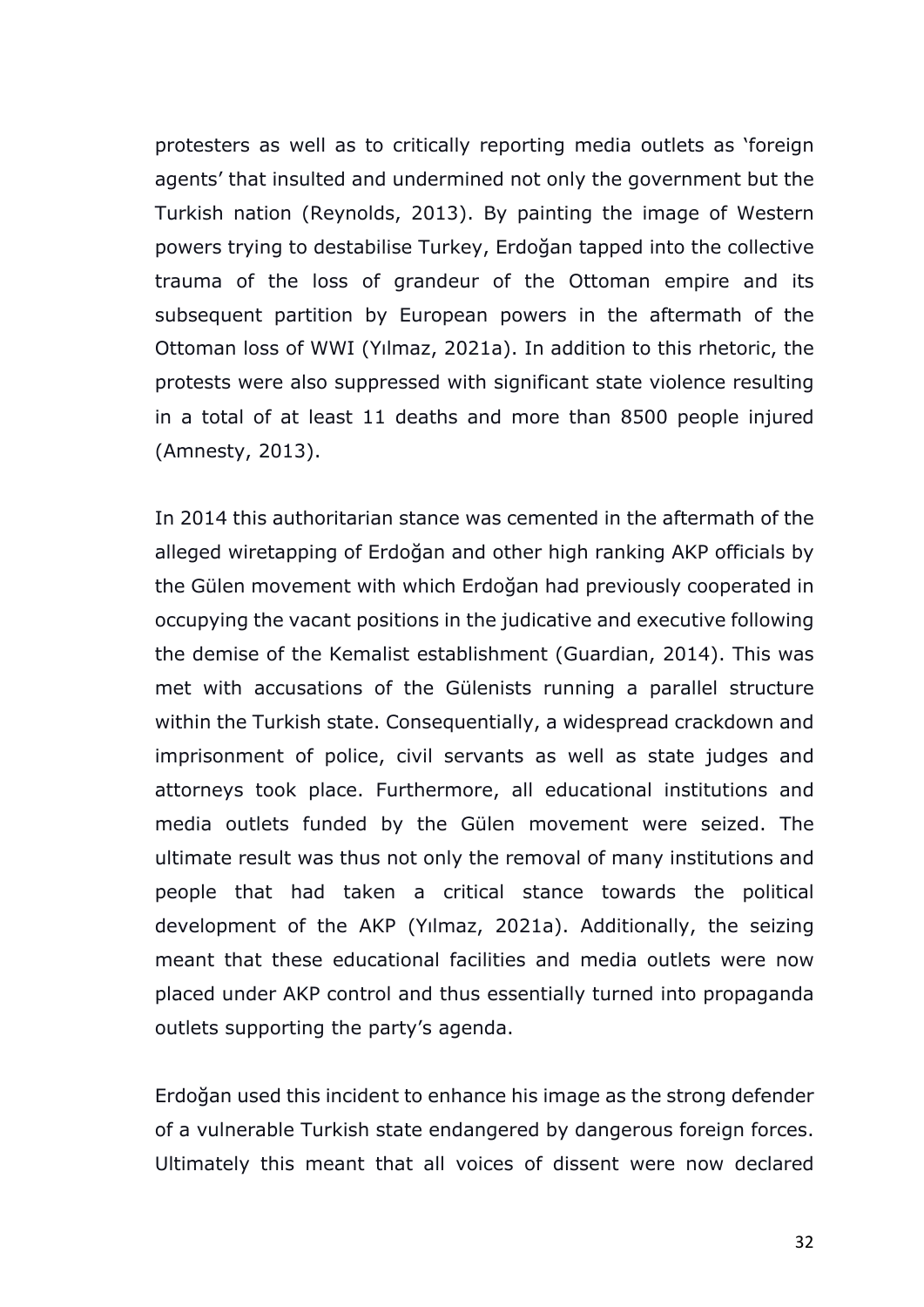official enemies of the 'true' Turkish nation, culture and people. In the 2014 presidential elections, Erdoğan subsequently won with 51.79% of the vote (Genç, 2019).<sup>10</sup> The strategy of the ideological shift towards a cultural form of populism emphasising a narrow nationalist and religious set of values was thus met with success. While it had now alienated nearly all voters who were not religiously conservative and Sunni Muslim it had, at the same time, effectively silenced all voices of dissidence and established a strong majoritarian core voter base.

This expansion of an authoritarian state was further enhanced in the aftermath of the failed coup of 2016. This coup attempt that was staged by the remaining Gülenists in the Turkish military resulted in over 250 deaths and ultimately failed (Reuters, 2016). Erdoğan took this attempt as the justification to complete the centralisation of all political powers, legislative, judicative and executive, onto the AKP and himself. In its aftermath, the president announced a state of emergency, suspended the European Convention on Human Rights and consequently detained tens of thousands of civil servants and journalists, closed more than 100 media outlets and terminated more than fifty thousand Turkish passports to prevent citizens suspected to have been involved in the coup attempt to leave Turkey (Yılmaz, 2021a). Most significantly he then propagated a referendum on changing Turkey from a parliamentary into a presidential system which would see him taking back absolute power. In the build-up of this referendum, he declared all oppositional parties as allies of 'the enemy' and alleged they had collectively participated in the failed coup attempt (Genç, 2019).

 $10$  He no longer was not able to run for prime minister again, due to already having served three terms in this position. Instead, one of AKP's cofounders, Abdullah Gül took the position of prime minister for the AKP upon Erdoğan's election as president. Erdoğan thus directly transitioned from being prime minister to hold the Office of the president (Genç, 2019).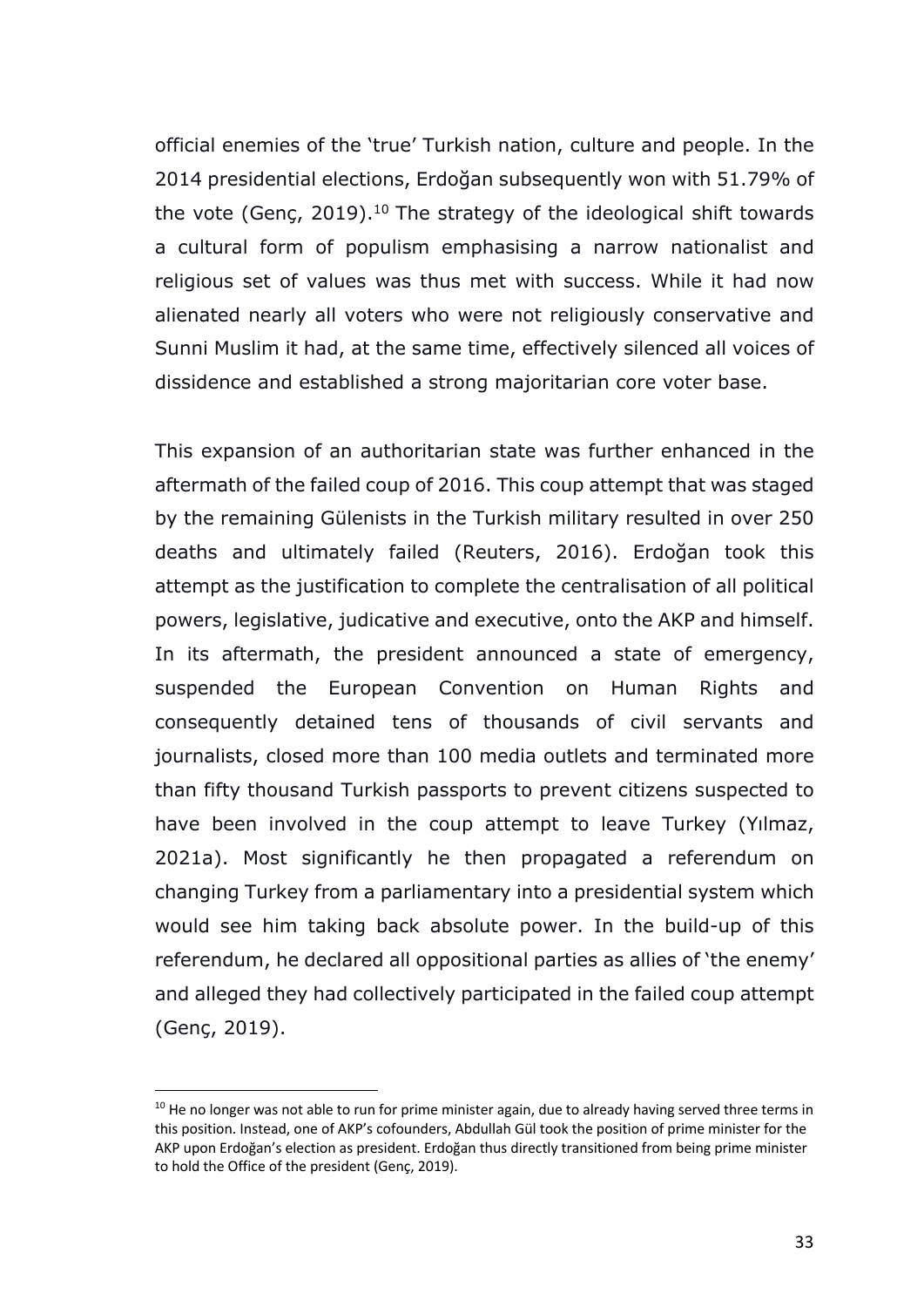After having brought the Turkish state completely under his control Erdoğan now turned towards other countries to establish his authority in the international arena as well. He significantly exacerbated the ferocity of his rhetoric after having been facing widespread political backlash from EU countries for his proposed constitutional referendum in the context of the severe political suppression and persecution of oppositional voices following the 2016 coup attempt. He thus commenced by accusing Germany, where his appearances to rally political support amongst the large German-Turkish diaspora had been forbidden, of employing 'Nazi practices' (Oltermann, 2017). He then continued by describing Dutch authorities as 'Nazi remnants' after his planned rallies targeted at the Turkish diaspora in the Netherlands had been cancelled as well (BBC, 2017). One month later this discursive direction culminated in Erdoğan calling out all Europeans collectively as the 'grandchildren of national socialism' at a rally in his northeastern home province Rize (Reuters, 2017).

Given the prevalence of military coups in Turkish history, as outlined in the first chapter, the Turkish population was in a state of severe shock and the referendum thus narrowly passed, being approved by 51.41% of voters (Genç, 2019). Despite the AKP now having full control of the Turkish state and Erdoğan's extreme populist rhetoric that got him re-elected as president in 2018 with 52.9% of the vote, the AKP only achieved 43% in the general elections of that same year and thus had to enter in a coalition with the nationalist MHP to retain control of the government (Genç, 2019). However, due to the systemic change of the political system, Erdoğan no longer needed the parliament as he alone could now directly appoint candidates for the relevant ministerial positions of the government. The AKP had now thus completely disabled the democratic institutions of the Turkish state and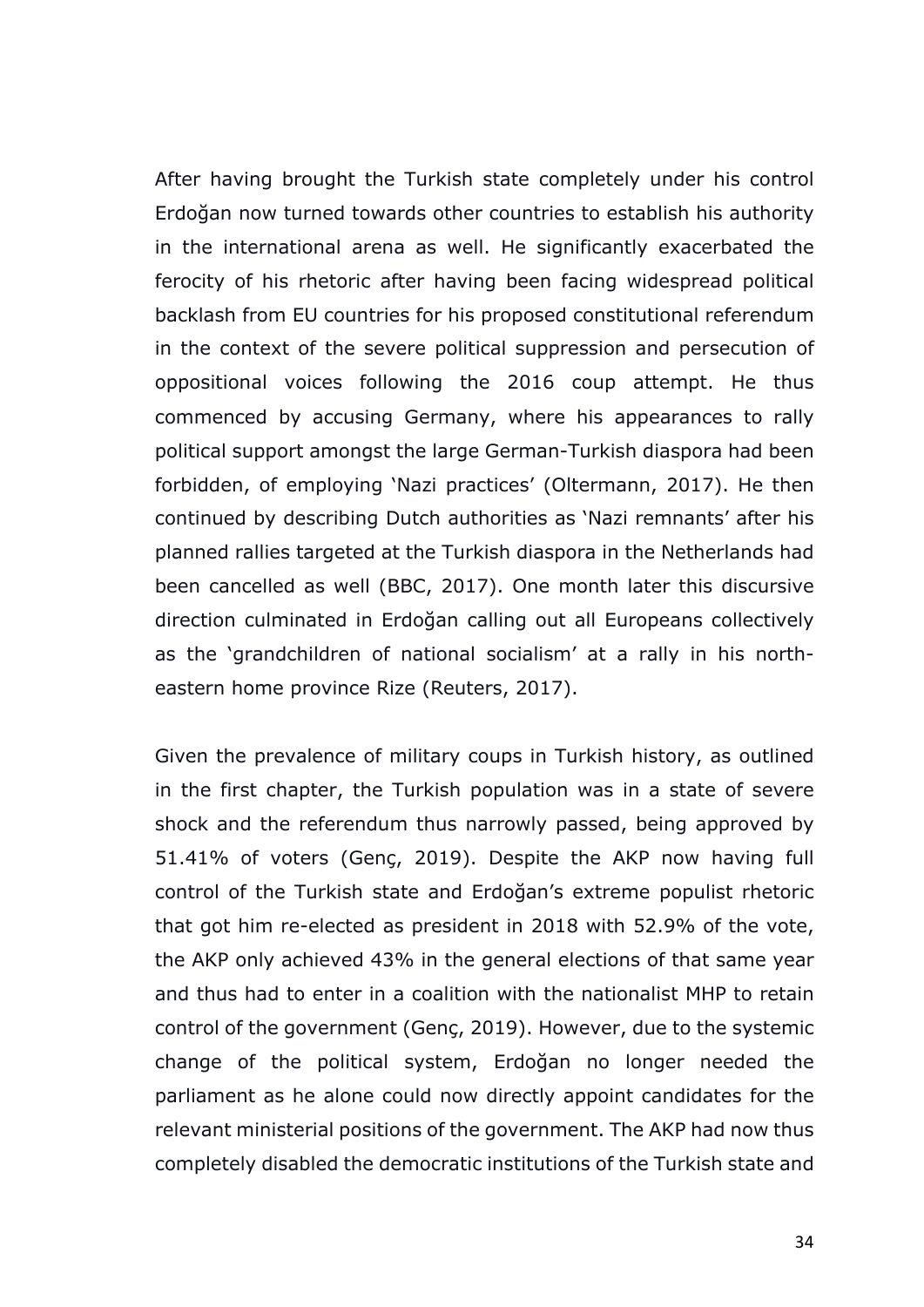instead relied essentially on boards of appointed party members instead of ministers from a democratically elected parliament (Yılmaz, 2021b).

In summary, the AKP did successfully remove the Kemalist military establishment from the control of the state, as was promised after its foundation. Nevertheless, this authoritarian regime was not replaced by a pluralistic democratic political system based on consensus finding through representatively elected democratic institutions. Rather, their hegemony was successively replaced by total control of the AKP and an increased disablement of the Turkish democratic institutions as well as a transformation of Turkish media outlets into what are nowadays essentially propaganda outlets for the AKP government. The bulk of these changes happened in the aftermath of the 2013 Gezi Park protest and were subsequently exacerbated by the 2014 wiretapping scandal and the failed 2016 coup that presented Erdoğan with the opportune possibility to rhetorically legitimise the need for his authoritarian control of the Turkish state in order to prevent it from descending into civil war-like chaos. Ideologically this was achieved by constructing any minority that diverged from the Sunni religiously conservative majority as cultural enemies of Turkey that allegedly had a foreign, satedestroying agenda behind their interests.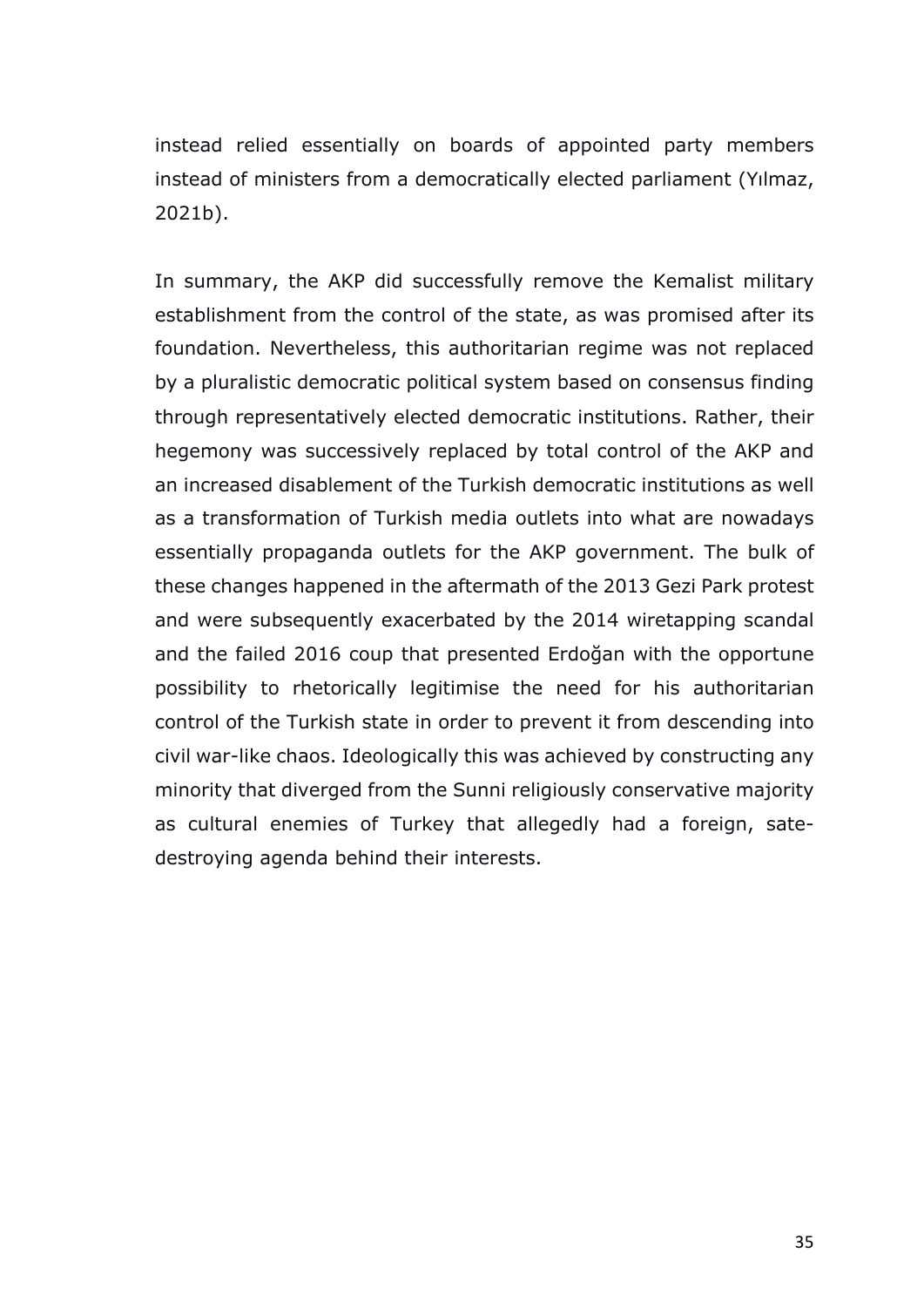# **III. Turkish Civil Society and the EU**

This chapter will deal with the political relations between the Turkish Republic and the EU with a specific focus on Turkish CSOs.

First, Schimmelfennig and Sedlmeier's (2005) external incentives model will be introduced as means of critical analysis. Then, a brief overview of the state of Turkish civil society and relevant developments will be given, before the influence of the European Union on the evolution and situation of the Turkish Civil Society and its forms of organisation over the past two decades will be analysed. The focus of this analysis will be the question of whether and to what degree the EU has contributed to an empowered civil society sector that can take an active role in the Turkish political scene.

## **III.I. The External Incentives Model**

Schimmelfennig and Sedelmeier (2004; 2005) have introduced the external incentives model as a tool to analyse the impact of EU conditionality in the context of pre-accession on countries in Central and Eastern Europe. When a country wishes to join the EU, a certain set of criteria must be met by this country in order to do so.

These criteria range from politics, for example regarding democratic and lawful governance, to regulations, regarding for example economic, social and educational policies and their impact. As not all conditions can be met at the same time by pre-accession countries the EU has to grant rewards for the progressive fulfilment of these criteria throughout the process (Schimmelfennig & Sedelmeier, 2020).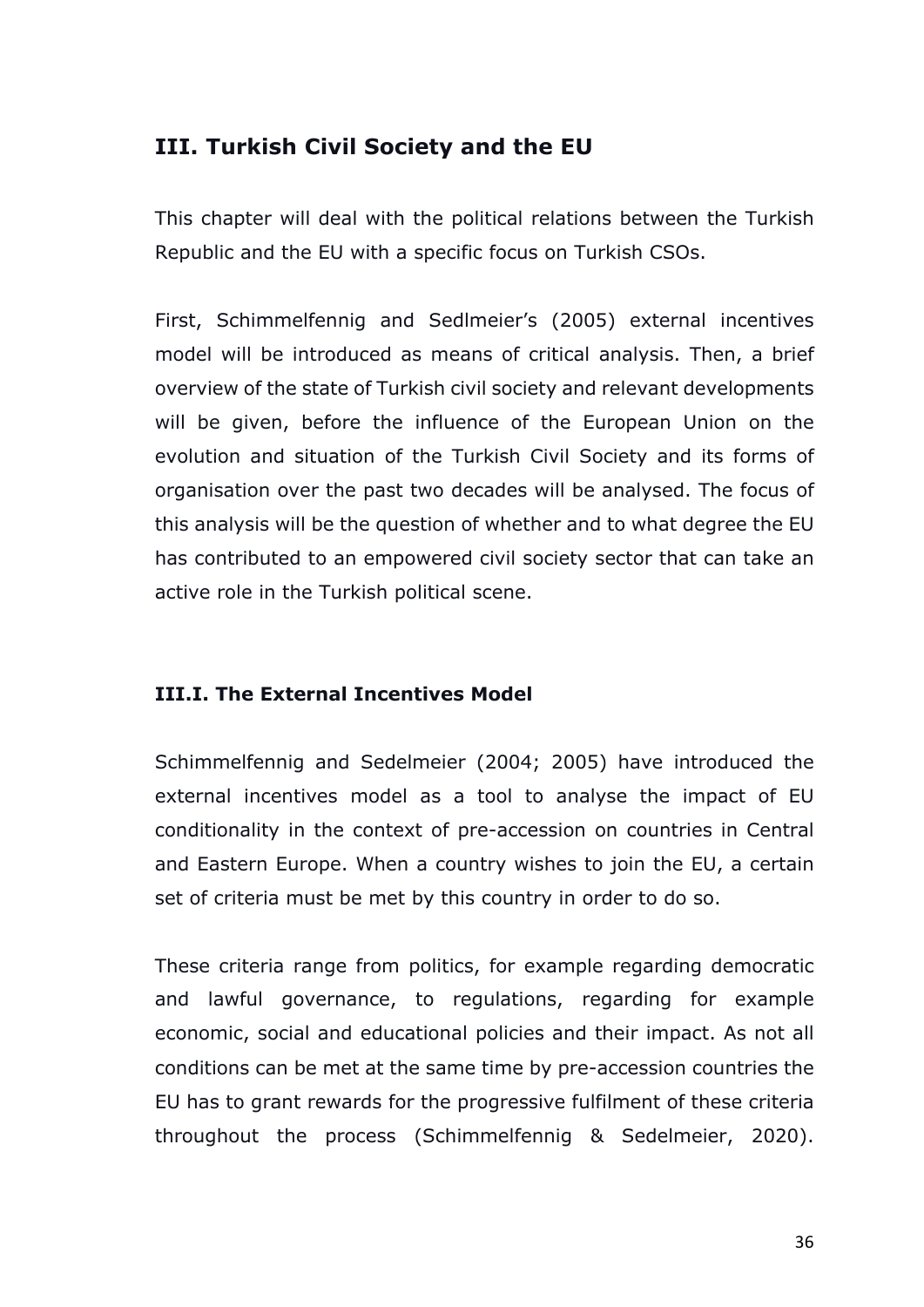Governments in pre-accession countries thus calculate the benefit of these reforms, regarding intrinsic benefits as well as EU rewards, against their domestic political cost. The EU in turn can prevent the accession from progressing should it feel that the conditions are not met to a satisfactory degree.

It is this dynamic that the external incentives model aims to structurally analyse. Thereby a set of specific criteria has been deemed potentially influential for the decision-making process of the accession countries' governments in determining whether meeting the EU's conditionality is politically beneficial for them or not. For the following analysis of the case of Turkey, three of these criteria have been singled out as relevant.

The first of these criteria is rewards. Rewards should be offered by the EU to make accession desirable for other countries. Thereby their weight and tangibility are most important. This means the larger the impact of potential rewards and the more imminent and realistic their reception, the more likely is the accession country's willingness to fulfil requirements that are made conditional to achieve these rewards (Schimmelfennig & Sedelmeier, 2004; 2005).

The second criterion is credibility. Credibility means that the EU needs to be deemed credible in being able and willing to make the rewards accessible once the required conditions are being met by the accession country (Schimmelfennig & Sedelmeier, 2004; 2005). Similarly, the EU's credibility regarding the ability to withhold said rewards in the case of an unsatisfactory fulfilling of its conditionality also contributes to this criterion. The credibility of the EU can be enhanced or weakened at the same time by internal EU developments regarding the degree of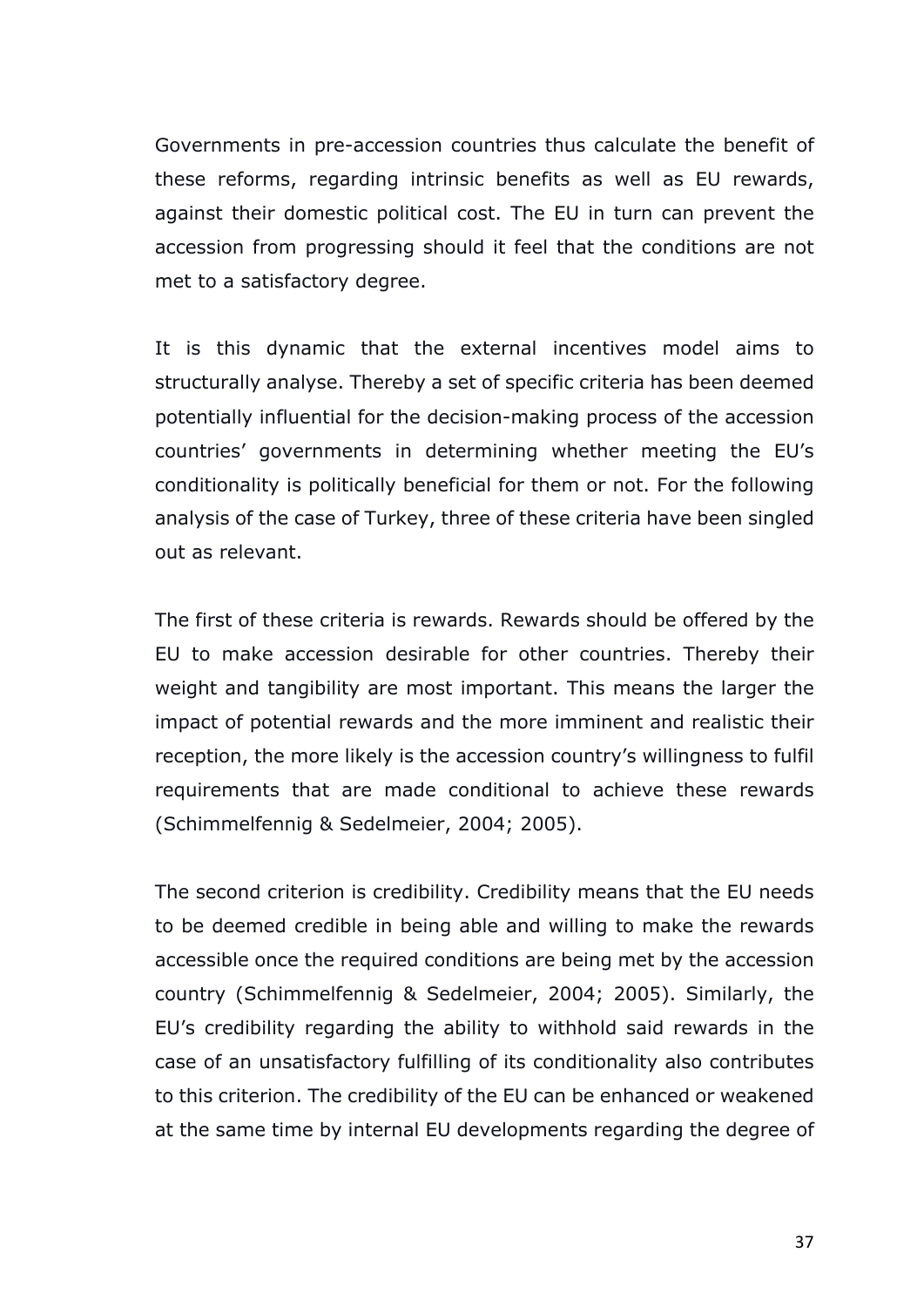'consensus on the desirability of enlargement' (Schimmelfennig & Sedelmeier, 2020, p. 817).

The accession country's costs are the third selected criterion. Whereas the two previously introduced criteria are related to the EU's utilisation of conditionality, this criterion focuses on the accession country's internal political situation. Costs thereby specifically mean the domestic political cost for the accession country to satisfy EU conditionality (Schimmelfennig & Sedelmeier, 2004; 2005). This cost is calculated against the potential rewards and the credibility of their reception. Especially with regards to democratisation and rule of law, the domestic political cost can be high, potentially resulting in the loss of voters and thus of political power. However, EU accession can also be determined as intrinsically desirable by a country's population thus rendering costs as a positive criterion meaning meeting the conditionality not only comes with external rewards from the EU but also with inherent rewards from resulting domestic political dynamics (Schimmelfennig & Sedelmeier, 2020).

In the following, these three criteria, rewards, credibility and cost will be analysed in the context of Turkey's accession to the European Union. Thereby a specific focus will be on the influence of the evolution of these criteria on Turkish civil society.

#### **III.II. The Influence of the EU on Turkish Civil Society**

#### *The State of Turkish Civil Society*

Historically, the state has been a dominant force in attempting to socially and politically shape civil society according to the respective governments' vision in Turkey. Accordingly, an independently acting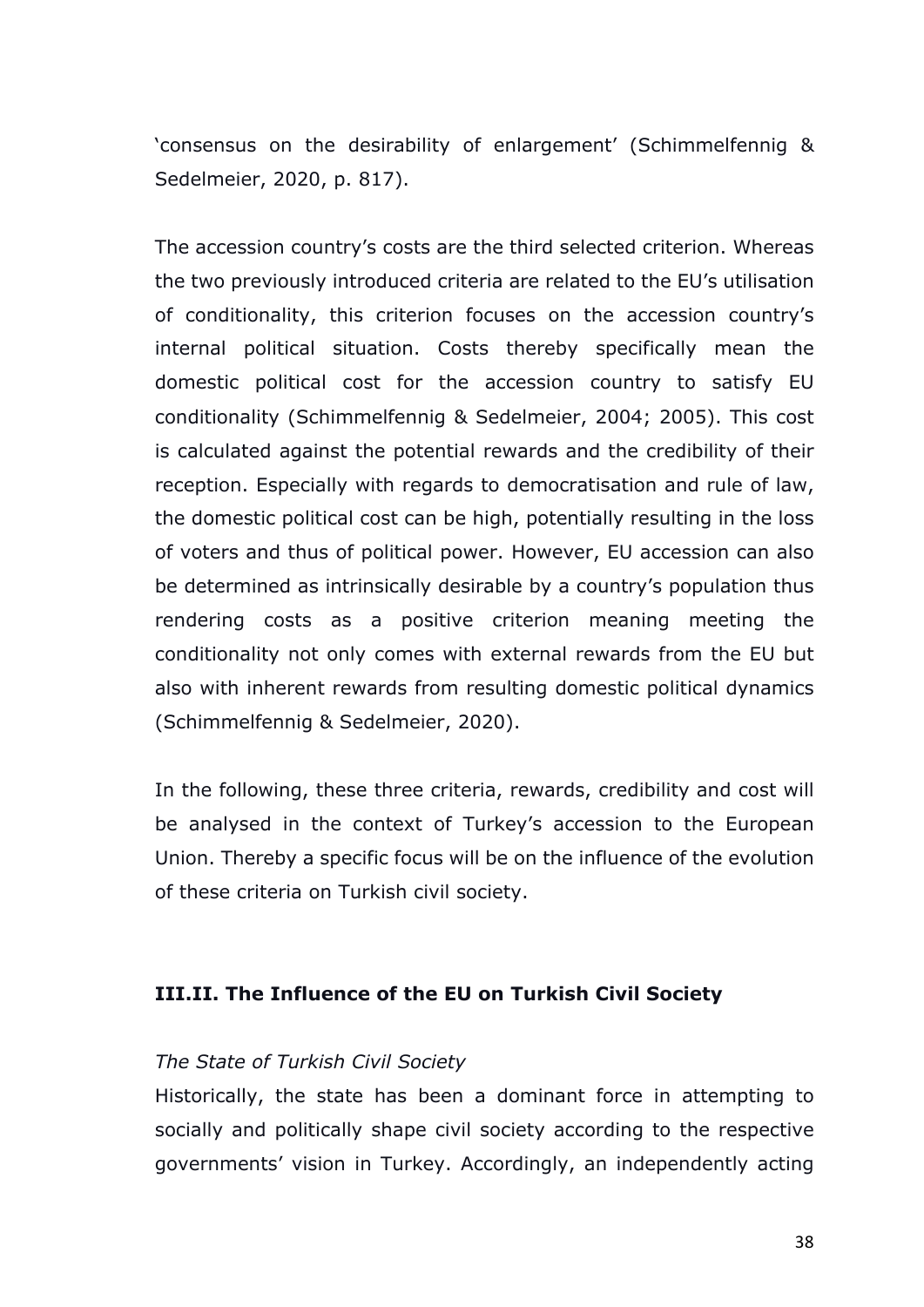civil society that attempts to shape social and political governmental policy according to its own visions has been regarded with disdain and has often actively been suppressed (Kalaycıoğlu, 2005). This fear and suppression of civil society movements are also grounded in the fact that traditionally the Turkish state's performance has been unsatisfactory with regards to foundational state functions such as fair tax collection, social welfare distribution and effective measures regulating the economy (Kaya and Marchetti, 2014).

Resultingly, CSOs have only been tolerated when they operated in areas that complemented state measures when these operations were taking place in close state cooperation and when they were publicly associated with the state rather than with the respective CSOs (Zihnioğlu, 2020). Today, Turkish society mainly associates CSOs with philanthropy and social benefit according to a 2014 survey (Yaşama Dair Vakif, 2014). The organisations that can be attributed to those fields constitute roughly 80% of all CSOs in Turkey, while charities focusing on civic rights only represent around 1% (Zihnioglu, 2020). Consequently, they are most likely also the most visible and impactful organisations in the general public's life, thus shaping common associations with the term 'civil society'.

As a result, peoples' expectations of what legitimate activities of CSOs constitute are largely centred around the complementation of often inadequate social welfare provision by the state. Similarly, this emphasis on complementary social service provision means that CSOs are expected by the Turkish public to be quite attached to and associated with the state in order to best fulfil their socially assigned function. This expectation is in line with the previously outlined general historically grounded character of CSOs that emphasises statecoherency.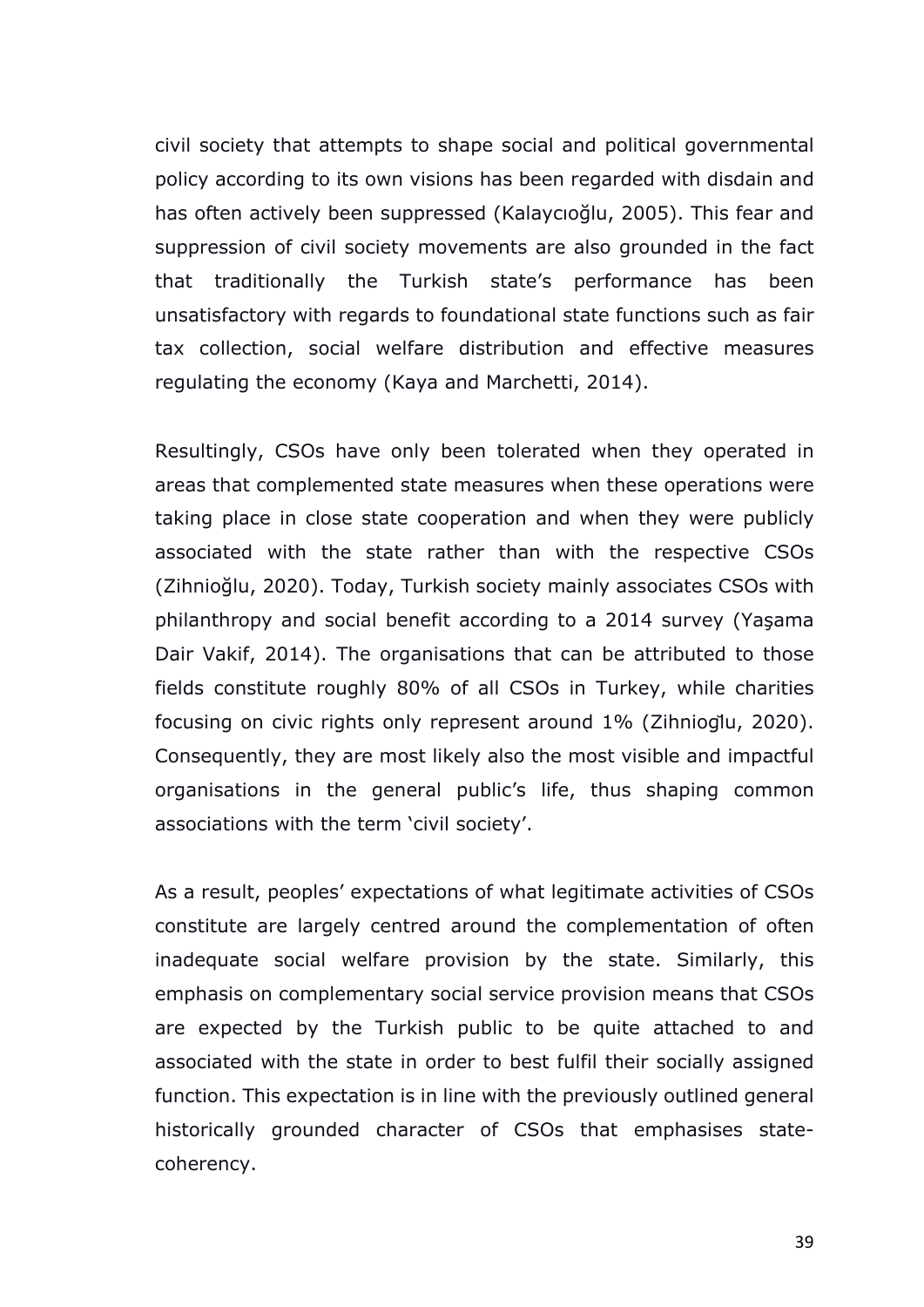In contrast, the majority of the Turkish public CSOs, who confront, criticise or even attempt to counter-act and alter state-driven policy, are deemed illegitimate, as such activities do not coincide with the peoples' associations of 'legitimate' CSOs with philanthropy and social benefit in a state-supporting capacity (Zihnioğlu, 2020). The low share of civic rights organisations amongst Turkish CSOs can thus best be explained in their societal rejection and delegitimization. In this way, the EU accession period provided a short timeframe in which such organisations could act more confident as they were able to represent the initiatives they fought for as a part of enabling the Turkish state in its effort to join the EU by aiding it to fulfil the conditional civic rights and democratic requirements (Rumelili and Boşnak, 2015).

This leverage of legitimisation, however, soon faded after the halt of the accession process and the increasing polarization of Turkish society and politics vis-à-vis the EU from 2007 onwards over the second decade of the 21st century (Kaliber, 2016). Consequently, Turkish civic rights organisations and advocacy groups, including LGBTQ+ groups have increasingly diverted their centre of attention away from policy advocacy towards social activities, counselling and health care activities for their community (Çetin, 2016). More generally, a 2018 report from the European Court of Auditors (European Court of Auditors, 2018, p. 17) states that the number of members of civil rights groups has decreased by 70% from roughly 200 000 in 2015 to only about 60 000 in 2016 (Çalış, 2016; Zihnioğlu, 2020).

While the diminishment of rights centred CSOs and their depoliticisation are significant, they should not be confused with an overall lack of interest in, or discontentment with, repressive political measures in Turkey. This holds especially true as CSOs are not the only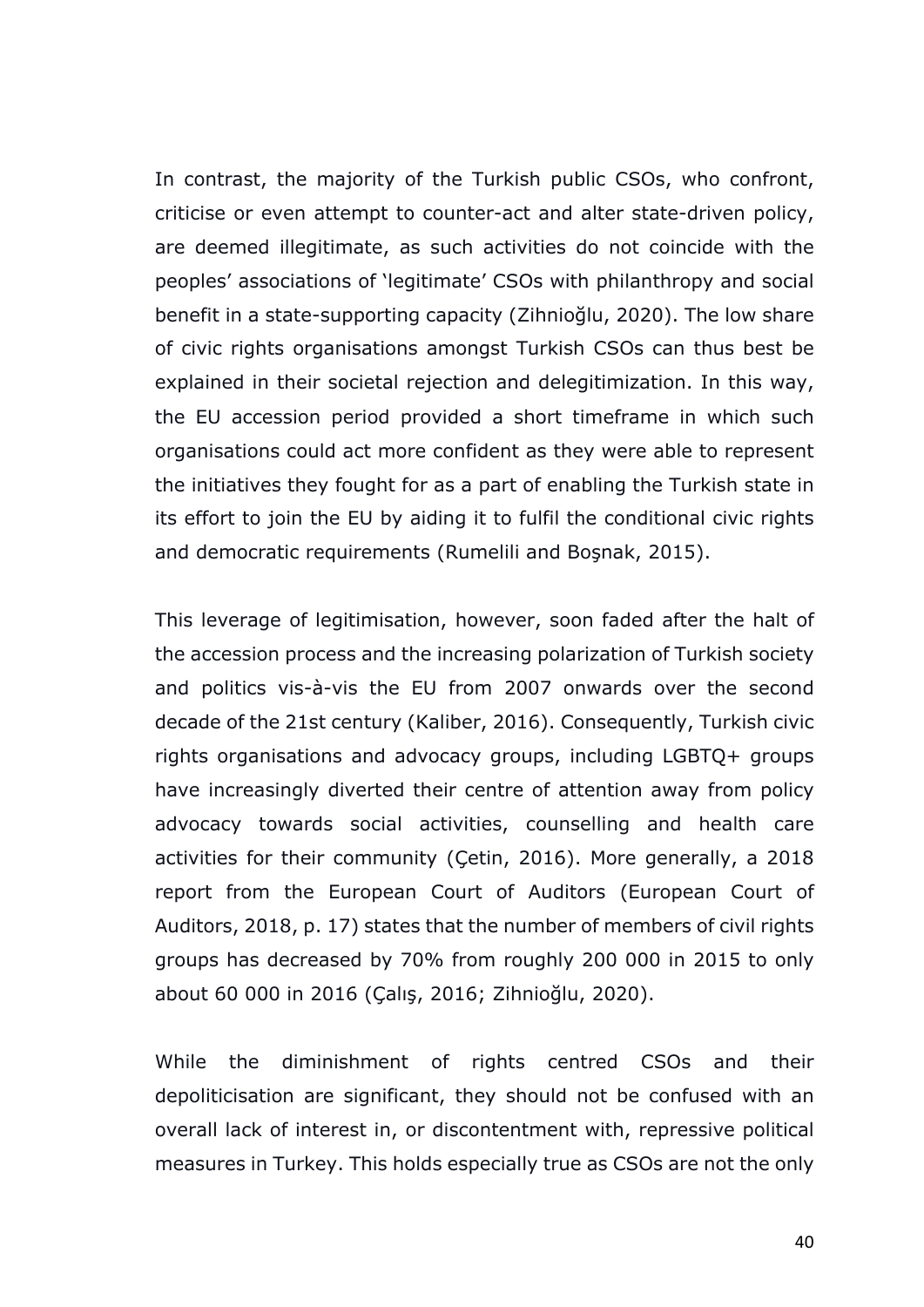indicator of civic values being held up and fought for (Altan-Olcay & İçduygu, 2012). Lüküslü and Yücel (2013), for example, argue that the 2013 Gezi Park protest have shown the ability of Turkish civil society to organise effective activism. They specifically point to the Turkish youth that, traditionally, has been viewed as rather apolitical. However, according to them, this stance must be seen rather as a hesitancy to become active in a highly politicised and socially conformed environment due to fear of repression, and cannot be interpreted as a lack of political interest or awareness.

#### EI*M Analysis of EU conditionality and its effect on Turkish CSOs*

In the following, the development of Turkish civil society over the last two decades will be analysed in more detail, following the previously established EIM criteria. A specific focus will be put on the effect of EU conditionality on Turkish CSOs, especially in the light of changing relations between the Turkish AKP government and the EU.

Turkey was officially recognised as a candidate for full EU membership by the European Council on the 12th of December 1999 (European Council, 2002). However, it should take another six years, until 2005, until Turkey's status was elevated to that of a pre-accession country (European Commission, 2004). Following this new status, several internal reform processes were started, alongside increased financial and technical aid by the EU with the aim to enhance the development of stable democratic legislation and institutions in the country (Zihnioğlu, 2021). Much of this aid was intended to build a foundation of strong CSOs to aid in actively upholding fundamental democratic rights (Rumelili and Boşnak, 2015).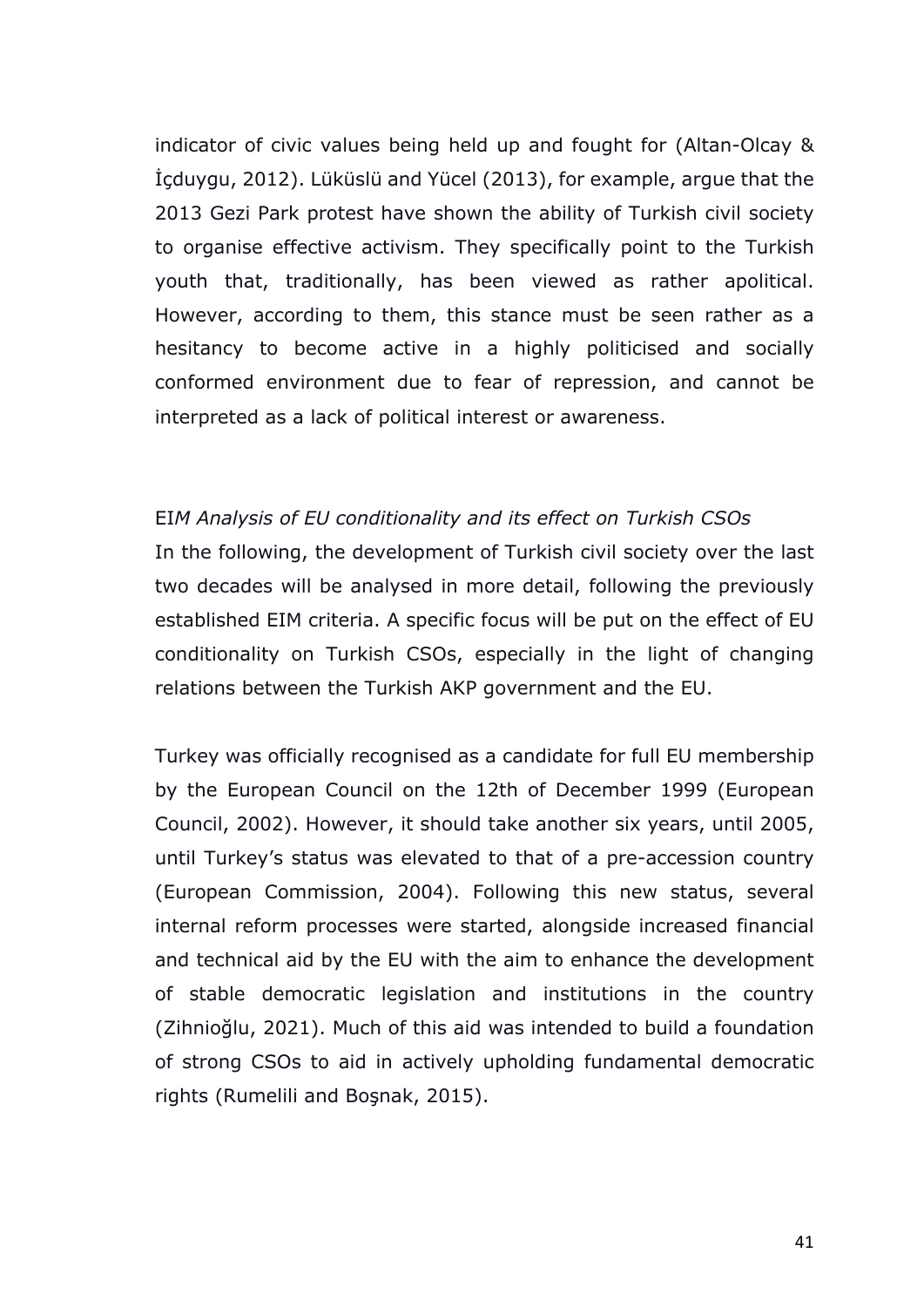This was endorsed by the newly AKP-governed Turkey, as the party presented itself as a fresh democratic political power against an authoritarian Kemalist political elite, and as such endorsed EU accession and the preceding processes of democratisation, it necessitated (Güneş & Doğangün, 2017). At this time, the majority of the Turkish population saw EU accession favourably and as such, there was no associated domestic political cost for the AKP with letting the EU support local CSOs and with pursuing reforms of the legislative sector. On the contrary, this was wanted as it was seen as beneficial for the AKP's political agenda. This huge cost-associated benefit outweighed the low credibility of the EU's rewards that had been previously established by the delayed status change of Turkey from an eligible country to an actual pre-accession country.

Therefore, initially, the EU's conditionality had the desired effect in that it helped to strengthen the capacities, to widen the scope of action, and to professionalise the mode of operation of Turkish CSOs (Göksel & Güneş, 2005). In this way, CSOs had evolved to become one of the main catalysts of altering Turkey's democracy during the prerequisite democratic reform processes related to EU-accession in the 2000s (Aydın-Düzgit & Tocci, 2015).

The EU-accession process itself and the prerequisite establishment of coherent norms and policies had, at the time, also often been referenced by those CSOs that operated in the human rights and equality sectors as a point of reference for the legitimisation of their proposed policies and activities (Göksel & Güneş, 2005). Credible and governmentally backed up legitimisation were needed, as proposals in these policy areas, specifically with regards to issues of gender equality and sexual minority rights, were often met with reluctance and even rejection by the conservative and traditional parts of Turkish society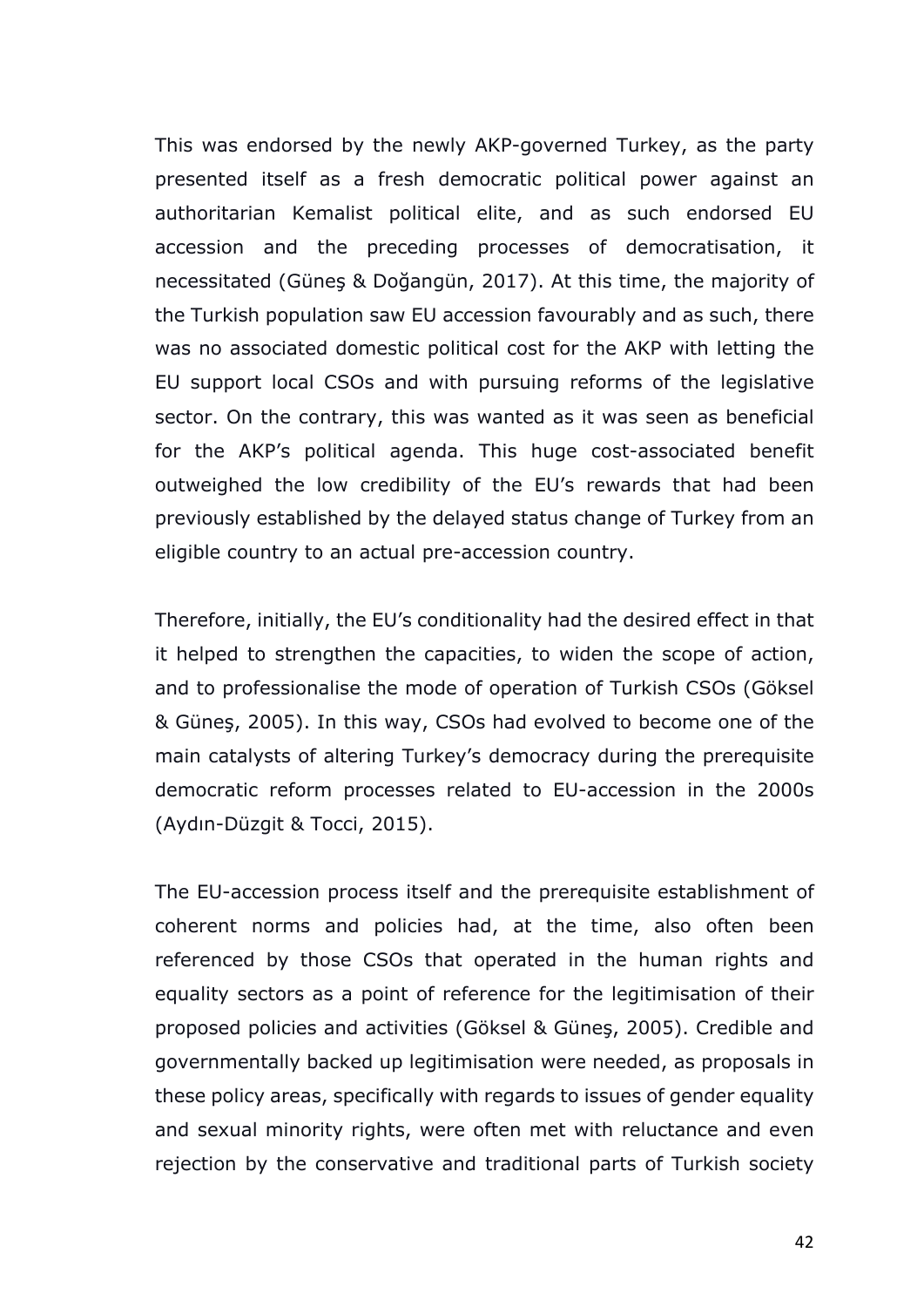that constituted most of the populace (Grigoriadis, 2009). Due to the financial and technical support it has provided, the conditionality of its accession process and the resulting means of effective legitimisation for policy changes, the EU can thus be said to have at least partially enabled the Turkish civil society to temporarily operate in a more democratic and pluralist way in the early and mid-2000s (Zihnioğlu, 2021).

In summary, it can thus be said that especially in the early 2000s the EU had a significant influence on Turkey with regards to processes of democratisation, leading to the amendment of 200 articles of 53 laws (Zihnioğlu, 2021). These reforms, however, were strongly tied to the credibility of the rewards linked to Turkey becoming an EU member state in the near future, such as the easing of EU-visa restrictions for Turkish citizens. With the absence of these rewards and the goal of eventual membership becoming more and more unattainable due to internal EU developments such as the proclamation by France and Austria to hold a national referendum on Turkish accession, the EU lost much of its influence and transformative power in Turkey from 2008 onwards (Schimmelfennig & Sedelmeier, 2020).

These developments are evident from data collected by the World Bank (2021) for its Worldwide Governance Indicators. The graph on the following page (Figure I) demonstrates how the two indicators describing various aspects of democratic governance significantly improved after the AKP takeover of government in 2002. They then plateaued on a comparatively good level until 2009. After that point they continuously dropped, a development specifically exacerbated by the political aftermath of the 2013 Gezi Park protests.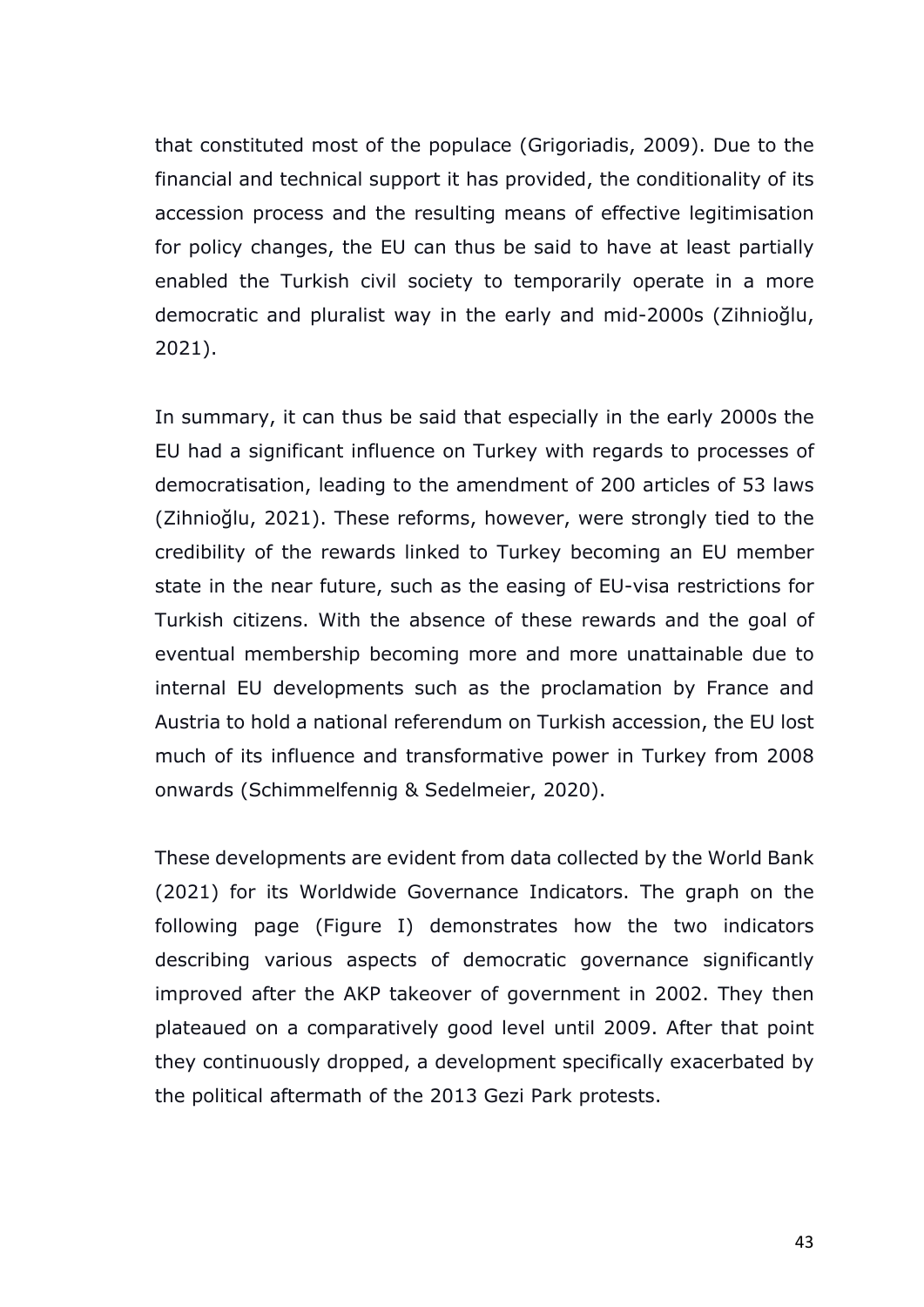

Figure I. *Annual Median Values of Worldwide Governance Indicators of 'Voice and Accountability' and 'Rule of Law' for Turkey11*

The main problem of the EU's conditionality with regards to supporting a meaningful and sustainable shift towards strong democratic norms and values is that the EU itself has difficulties in prioritising democracy promotion as a foreign policy premise over other policy interests like border security or commerce. As such, the EU's conditionality demands are volatile to a loss of credibility. The reluctance of partner countries to effect change is specifically strong in the area of democratic values and norms as such shifts are linked with a high domestic political risk (Zhelyazkova, Damjanovski, Nechev & Schimmelfennig, 2019).

In the case of Turkey, the AKP's transformation in only eight years from pro-EU and democracy supporting in 2005 to authoritarian and euro-sceptic in 2013 stands exemplary for the EU's weak credibility associated with the rewards of its pre-accession conditionality (Müftüler-Baç, 2016). The domestic costs for the AKP and Erdoğan had

<sup>&</sup>lt;sup>11</sup> Graph made by using datasets from Worldwide Governance Indicators. The scale ranges from -2.5 to +2.5. (World Bank, 2021). Modelled after a similar graph published by Schimmelfennig & Sedelmeier (2019, p.821).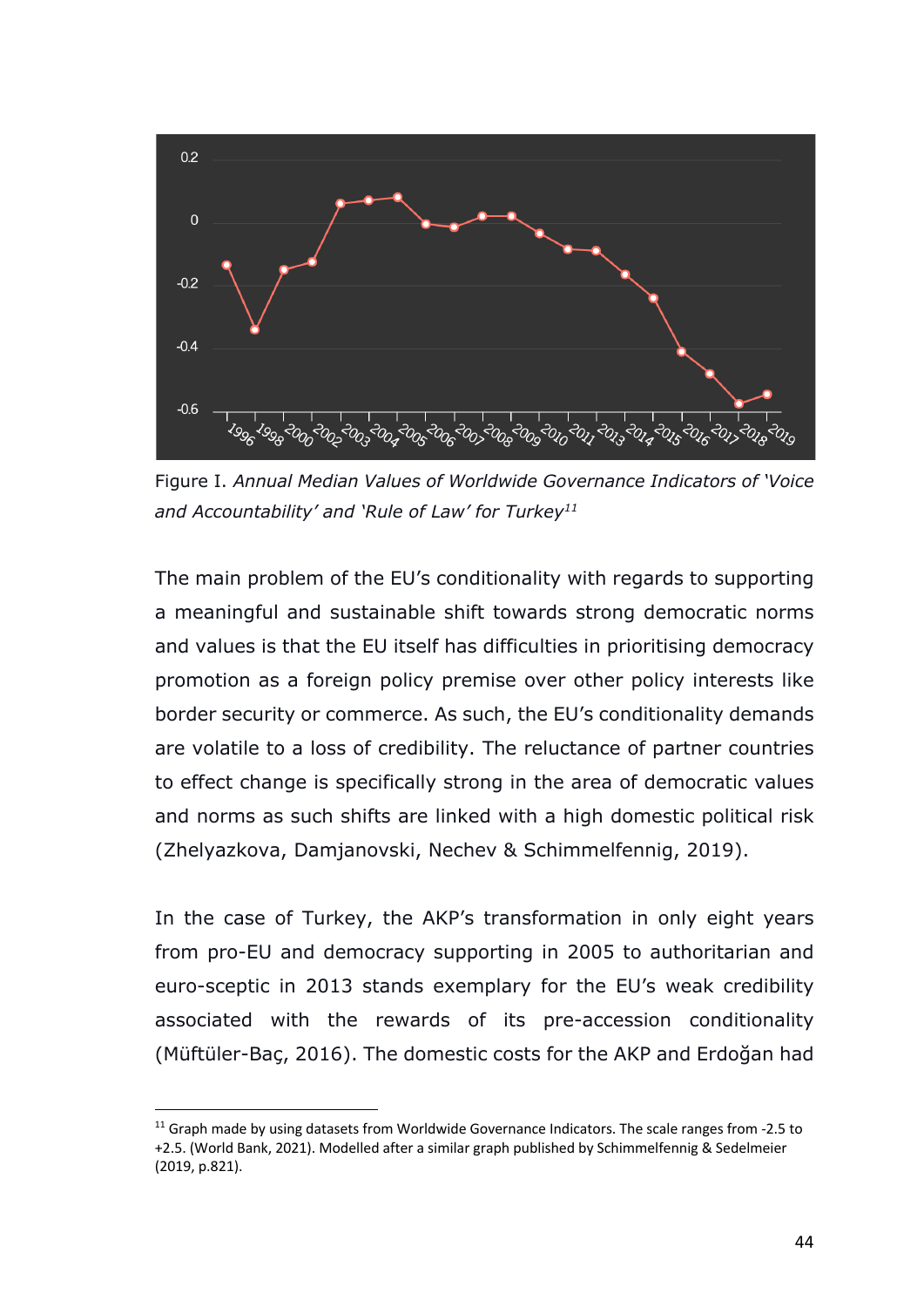significantly increased by the early 2010s, precisely because the promised rewards had not been granted by the EU following the legislative changes of the early 2000s that aimed at improving democratisation. This was one of the reasons for the party and the prime minister to lose trust and eventual support of liberal voters and minorities, as outlined in the previous chapters. As a result, the AKP shifted its focus onto conservative and nationalist voters and consequently abandoned pursuing the democratisation reforms associated with EU accession. This development came to the eventual detriment of Turkish CSOs and Turkish civil society at large, as is evident in the deteriorating political developments following the 2013 Gezi Park protest and the failed 2016 coup attempt.

The explication for the EU not granting rewards to Turkey even though the country successfully progressed on fulfilling the conditionality requirements for accession lie in internal political developments of the EU (Schimmelfennig & Sedelmeier, 2020). Mainly, support of the European population for accepting further countries as members of the EU has significantly decreased. This holds especially true for the Turkish case. In 2009, for example, nearly 60% of Europeans viewed EU membership of Turkey negatively (Toshkov, Kortenska, Dimitrova & Fagan, 2014). In the light of this immense disapproval, the EU thus disengaged from encouraging developments of democratisation in Turkey. Through this focus on itself, however, it lost the chance to effect sustainable democratic change in Turkey and thereby effectively abandoned an increasingly repressed civil society and its forms of political organisation.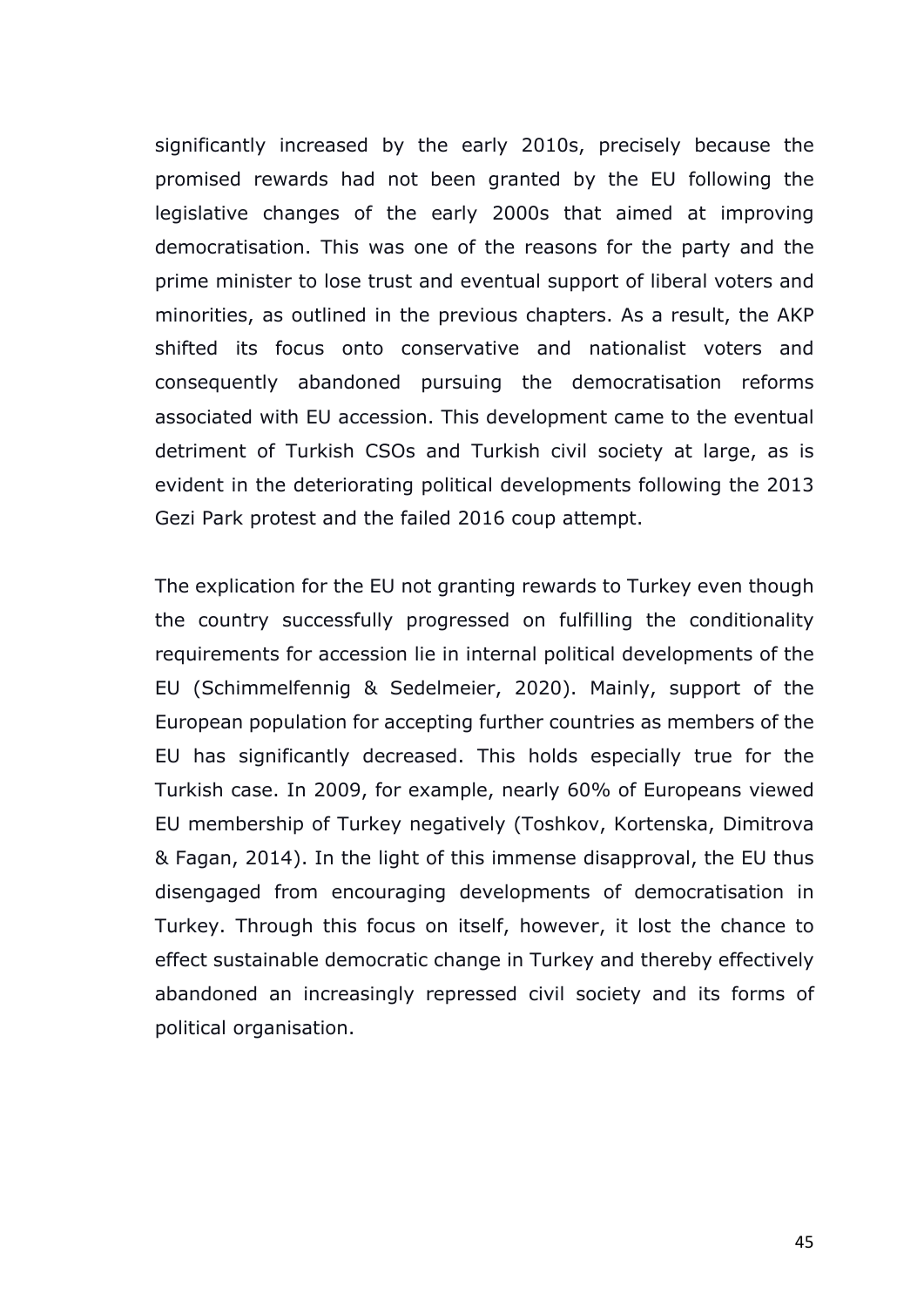# **IV. The Turkish LGBTQ+ community in the AKP-EU nexus**

This chapter will analytically combine the findings regarding the impact of EU conditionality on Turkish CSOs together with the insights on Turkish queer identity and history as well as on the AKP and its usage of a changing populist ideology in order to shed light on the development of the situation of the Turkish LGBTQ+ community from 2000 to 2021. It will be argued that while both the, EU as well as Erdoğan and the AKP, have taken substantial influence on the Turkish LGBTQ+ community, it was ultimately always to advance their own political agendas. To successfully protect their interests or fight for an improvement of their situation queer Turks thus had to carefully navigate the AKP-EU nexus.

The conditionality imposed by the EU as part of Turkey's accession candidacy initially helped to propel forward internal political developments in Turkey specifically with regards to democratisation as well as the strengthening of civil society actors with the side-effect of a temporary opportunity for the LGBTQ+ community to at least officially lobby with politicians and parties for equal rights and discrimination protection (Müftüler-Baç, 2016). In line with the first phase of populism in the early-2000s aimed mainly at an out of touch Kemalist elite, Erdoğan in his rhetoric made promises of future legal advancements as part of the EU-accession process not only in terms of religious freedom but also regarding LGBTQ+ rights and freedoms, as in the previously cited 2002 pre-election television interview (Çetin, 2016; Fishman, 2013; Özbay & Öktem, 2021).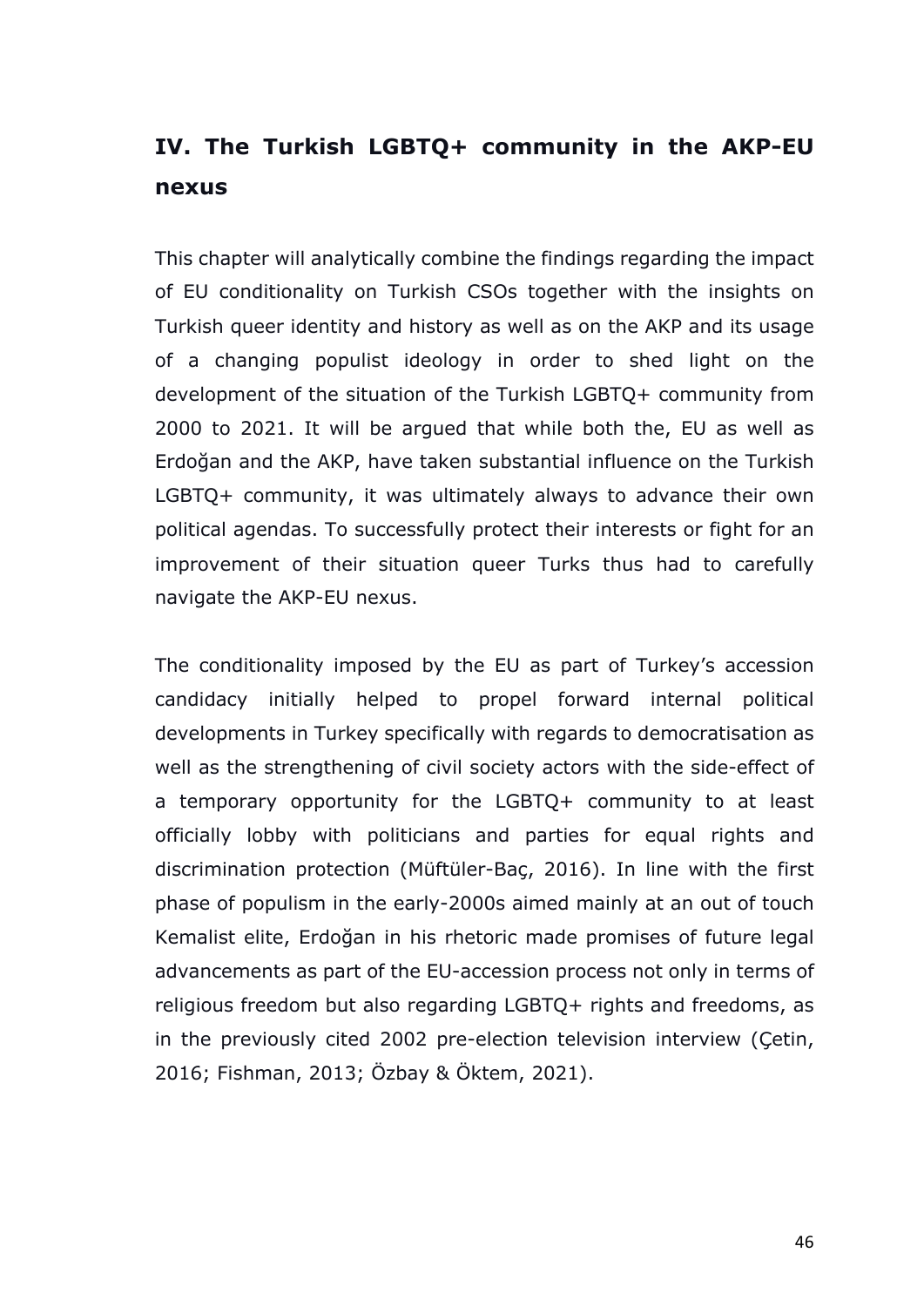As such, following the AKP's election in 2002, several concessions were made regarding minority freedoms, such as the right to use the Kurdish language in official matters (Kaliber, 2016). While no direct concessions were made to the country's LGBTQ+ communities, the Turkish and specifically the Istanbul Pride developed to be the biggest one in the region with governmental tolerance (Uras, 2016). Furthermore, the governing party's relative tolerance provided an open political environment that enabled oppositional parties such as the CHP or the BDP to lead salient debates on human rights issues, not only but also on those pertaining to the LGBTQ+ community.

At the same time, this more open and tolerant political climate together with the adoption of reforms aimed at democratisation as a consequence of the EU-accession process in the early 2000s proved encouraging for many CSOs and NGOs involved with LGBTQ+ issues and therefore resulted in their focussing more strongly on fundamental rights and anti-discrimination campaigns (Fishman, 2013).

Specifically, the modification of the 1983 Associations Law provided new opportunities for LGBTQ+ organisations in Turkey. Previously, that law prohibited 'associations from any political work, lobbying, and representation' (Çetin, 2016, p. 13). The modification of these laws saw a reduction of more than 50% from 97 to 40 articles and as such helped ease the means of organisation for CSOs and NGOs that are active in the policy advocacy sector. However, the new law still contained a section that emphasised the need to protect 'public morals and social order' (Çetin, 2016, p. 13), thus rendering the prohibition of LGBTQ+ associations possible depending on the interpretation of that section.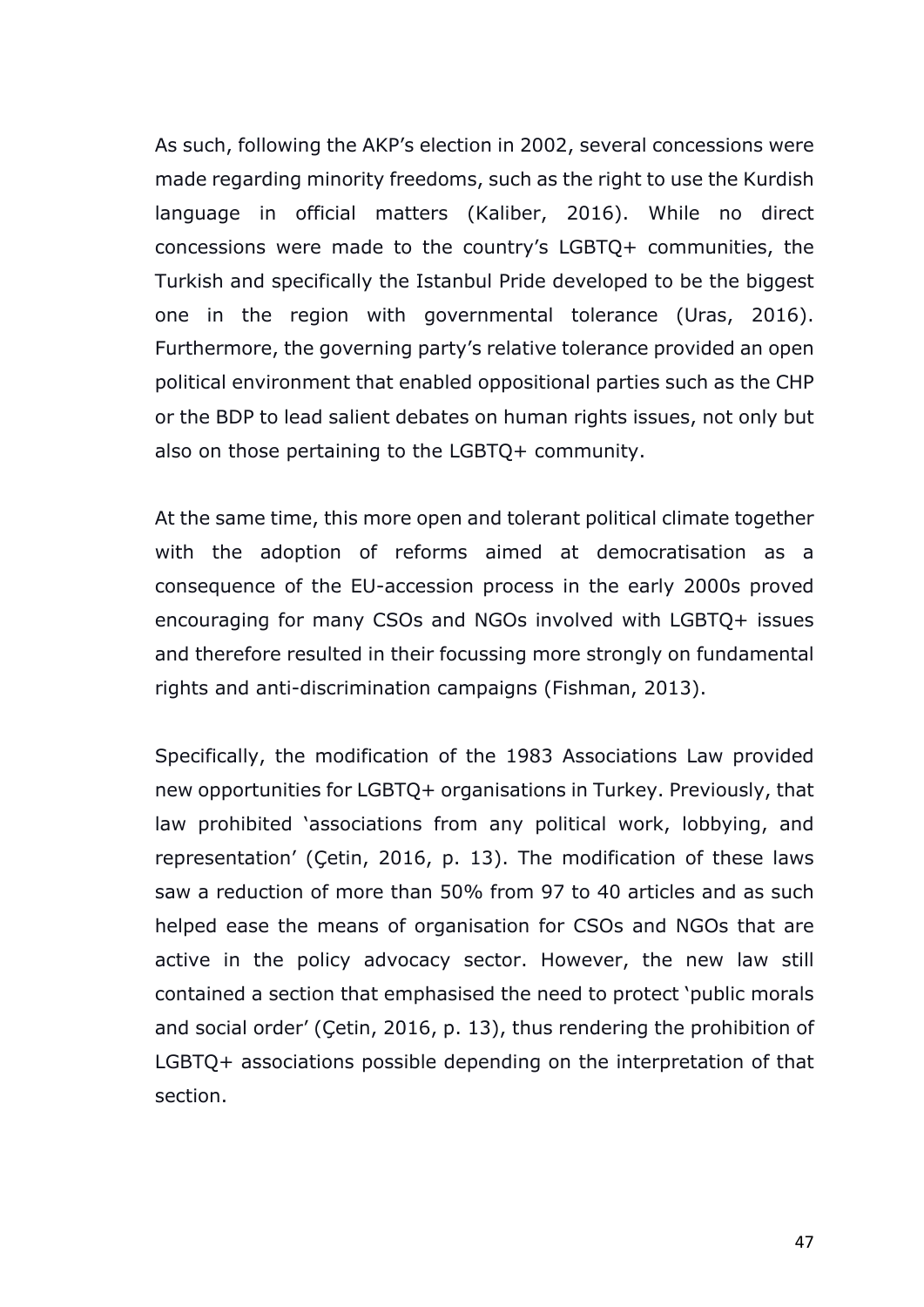Nevertheless, in the years following the modification, some LGBTQ+ rights advocacy organisations went to be officially recognised. For example, Bursa Gökuşağı LGBTT Derneği in 2004, as well as KAOS GL in 2005 and Lambda Istanbul in 2006, who had both been operating without an official registration from the early 1990s onwards (Cetin, 2016). These developments in turn had a positive effect on the public perception of LGBTQ+ related issues (Cirakoğlu, 2006). A change in public perception is important as Fishman (2013, p.157) points out that it constitutes the "greatest challenge" to the advancement of protective and positive legislation for members of the LGBTQ+ communities.

These newly registered associations, such as KAOS GL or Lambda Istanbul were furthermore able to communicate their request for the introduction of anti-discriminatory legal and constitutional measures to the Turkish parliament shortly after their official registration (Söyler, 2009). While this initiative found entry into a parliamentary discussion about the introduction of a new criminal law<sup>12</sup>, it was, however, ultimately denied adoption by AKP Minister of Justice, Cemil Çiçek on grounds that a specific mention of LGBTQ+ concerns in the new law was not necessarily as it already referred to the term gender (Çelik, 2011).

The main reason for this decline is the careful balancing act of the AKP at that time to attract voters beyond its traditional base and satisfy EU-accession criteria while, at the same time, not disenfranchise that conservative base of voters. Another example that illustrates this guarded political manoeuvring well, is the replacement of Selma Aliye Kavaf, the Minister of Women and Family Affairs after the elections in 2011 (Fishman, 2013).

<sup>&</sup>lt;sup>12</sup> Türk Ceza Kanunu (Cetin, 2016).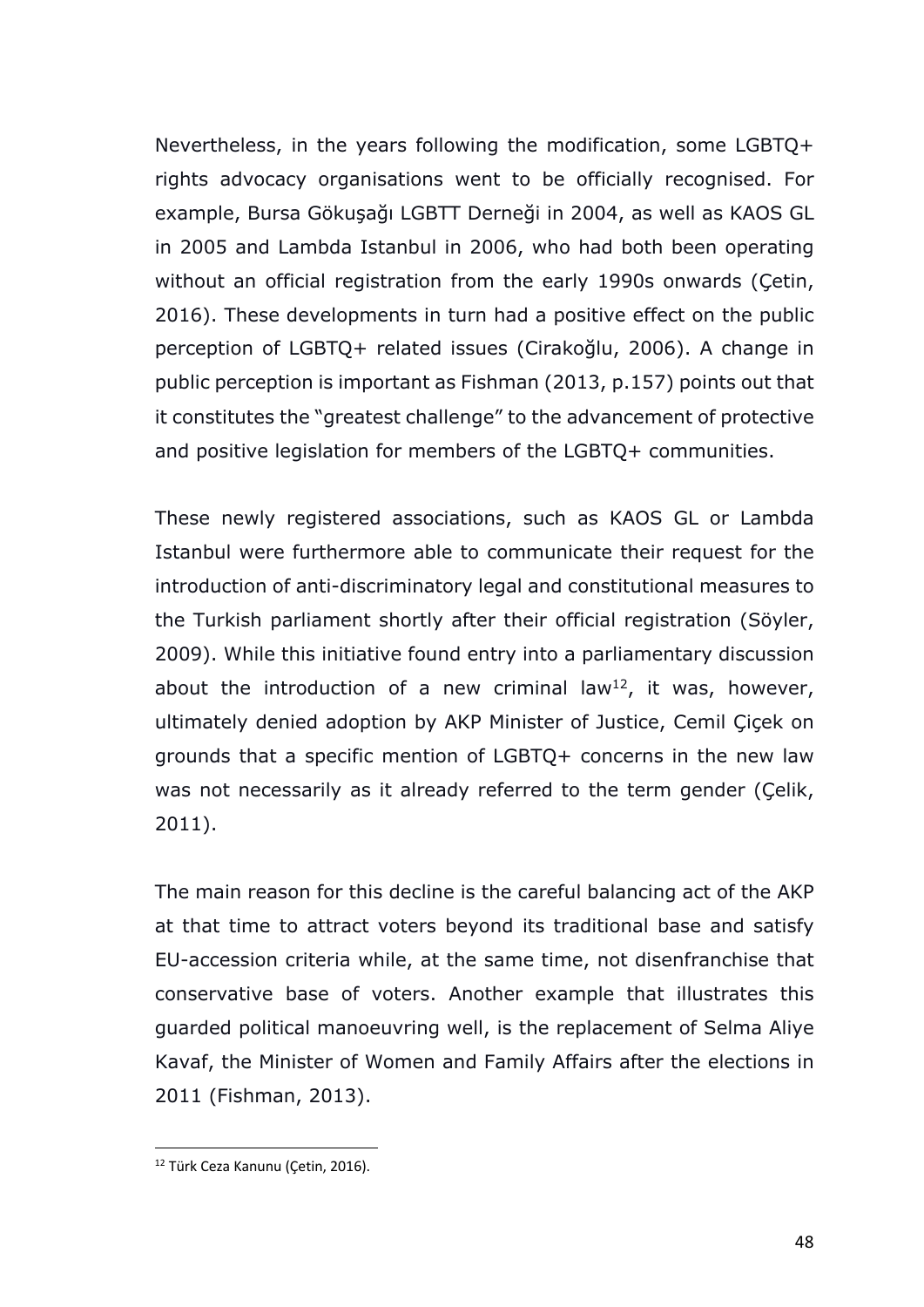Previously, in 2010, Kavaf had publicly likened homosexuality to an illness that required treatment, causing large-scale protests from Turkish LGBTQ+ organisations and representatives (Amnesty, 2011). The AKP government and Erdoğan, however, entirely ignored the issue. It was only after their win of the 2011 national elections that Kavaf was replaced as a minister by Fatma Şahin. The newly appointed minister then met with LGBTQ+ representatives shortly following her appointment (KAOS GL, 2011). This incident can be taken exemplary for the AKP government stance towards the LGBTQ+ community up to the early 2010s: Their issues were tolerated and even worked on to some extent, however exclusively when it presented little political risks and mainly without any profound legal or political ameliorations.

This case demonstrates that the dynamics associated with the EU accession process initially enabled LGBTQ+ associations to become officially registered and as such to establish official means of communication with relevant legislative governmental institutions such as the Turkish parliament. However, the conditionality associated with the EU accession was ultimately not strong enough to influence individual political actors such as the Minister of Justice, or the Minister of Family Affairs to implement the political decisions needed for profound legislative changes that would result in a sustained improvement of the legal protection of LGBTQ+ people.

Nevertheless, in other cases, the EU did enable the actors it initially helped empower to remain in control of their limited political leverage. For example, in 2006, only one year after its official registration as an association, Lambda Istanbul was the subject of a lawsuit proposing its permanent ban initiated by the AKP governor of the Istanbul province, Muammer Güler (Human Rights Watch, 2008). This lawsuit was made possible by the previously mentioned clause in the modified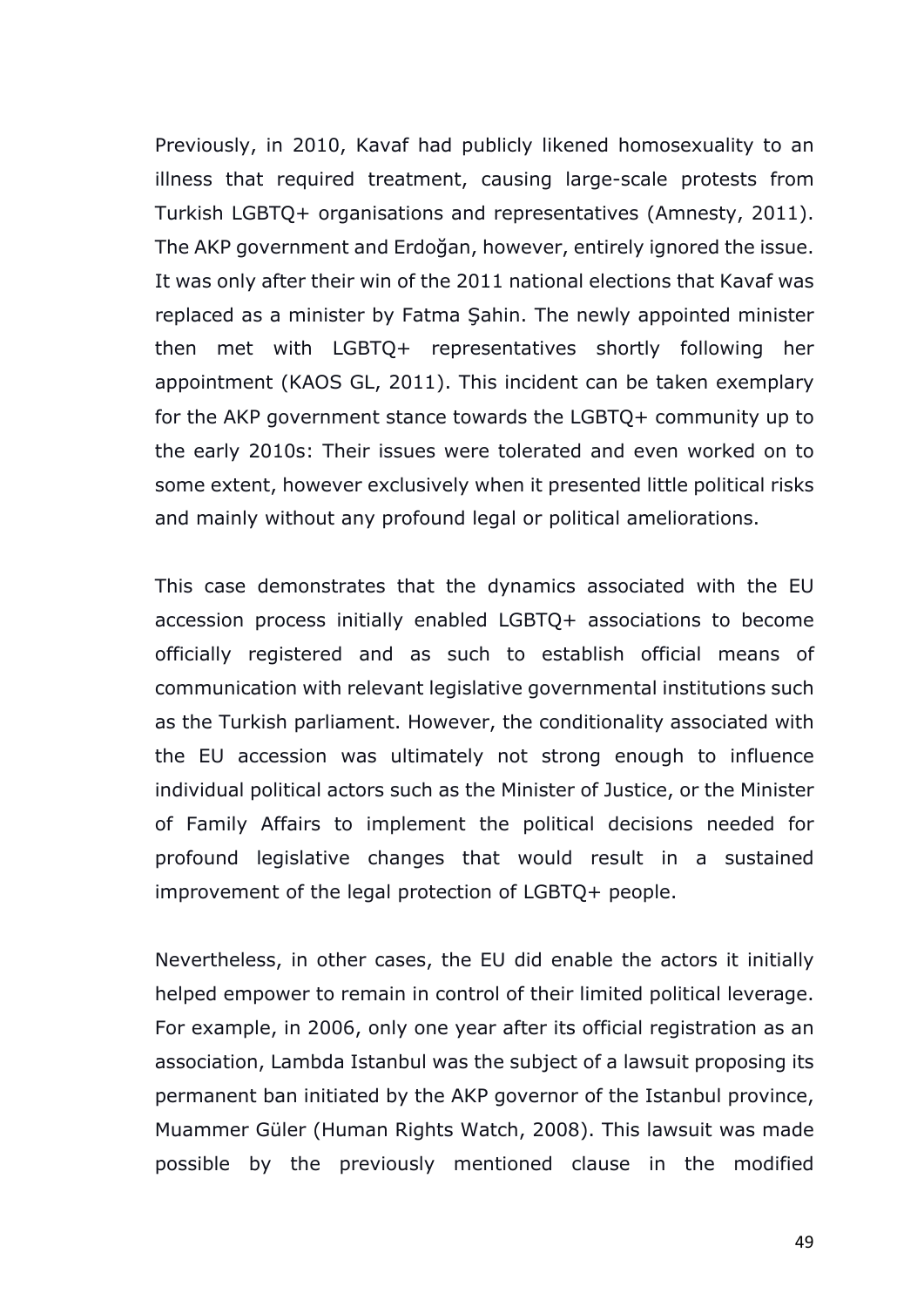Associations law, which stipulated that associations could be denied the official right to operate in case they violated public morals and social order. After a process lasting for over two years, the Court of Istanbul ruled in 2008 that the ban should be implemented (Söyle, 2008).

This court decision was appealed by Lambda Istanbul which subsequently rallied public support from oppositional politicians as well as various NGOs as well as EU representatives from various institutions (Çetin, 2016). Consequently, the renewed court process was highly publicised, thereby leading to an increased public debate around LGBTQ+ protection and widespread solidarity in the media. Ultimately, the appeal was successful and in 2009 the ban on Lambda Istanbul was lifted (Çetin, 2016). The precise influence of individual actors in the successful appeal of the association's ban is impossible to determine in detail. However, as at the time satisfying the EU accession criteria still played an important role for the AKP and Erdoğan, it can be concluded that without that process, the debate on the lawsuit would not have been taken place in such a public manner and most likely would also not have garnered the political support and public sympathy it ultimately did. This assumption can furthermore be sustained by the research of Müftüler-Baç (2016) who found that through increasing convergence to EU norms, formerly taboo subjects were opened for public debate in Turkey in the 2000s. The author thereby specifically points to the increased publicity of issues of gender and (homo-)sexuality that previously were regarded as strictly private topics.

However, at the same time, it can be argued that democratisation measures that were imposed as part of EU conditionality eventually helped authoritarianism to gain political ground. Erdoğan used the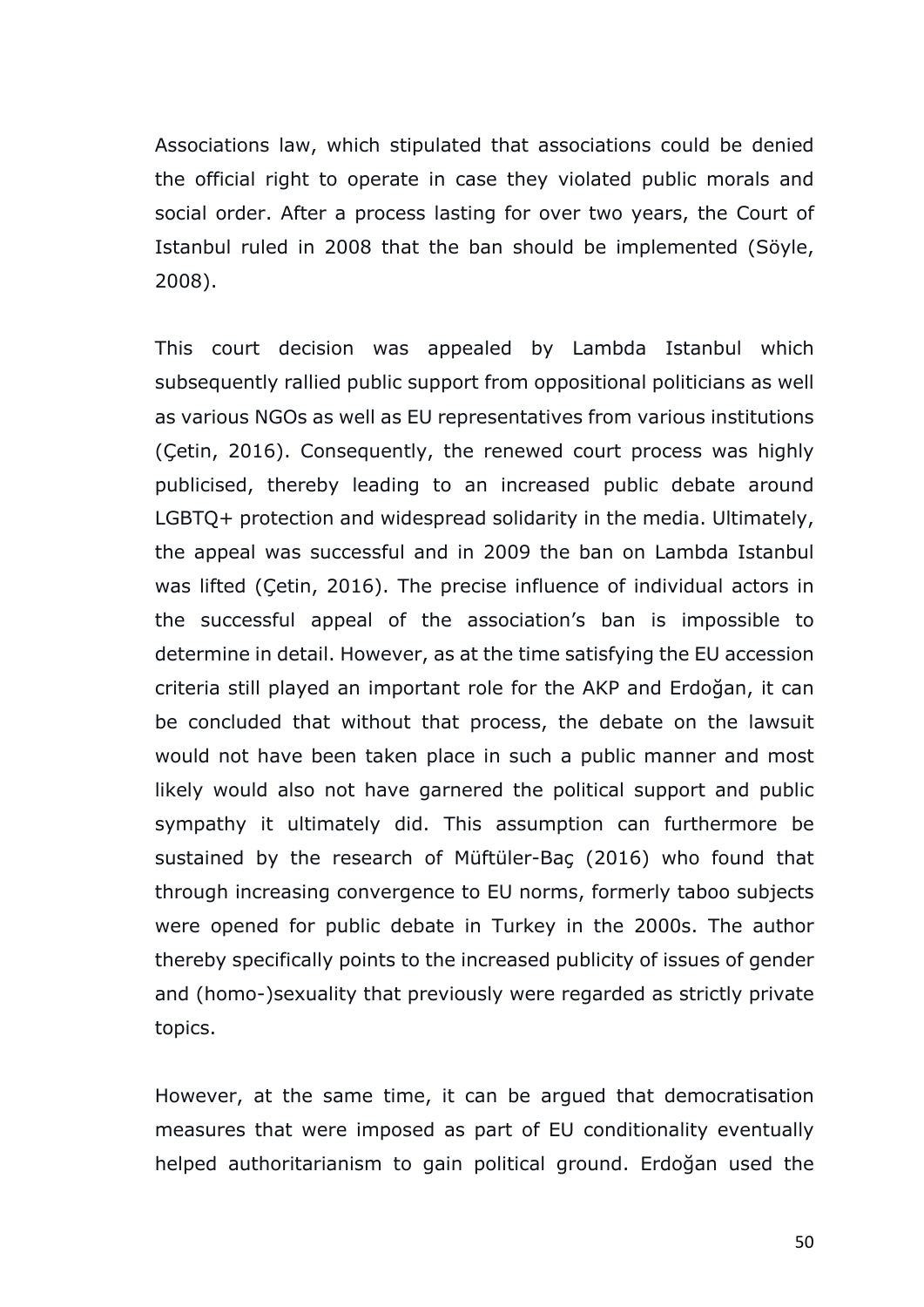democratisation processes associated with the EU accession process to get rid of the Kemalist establishment. Once that goal had been accomplished, however, Erdoğan shifted in his oppressive ideological direction.

Following the AKP's establishment as the government, its progressive move away from the EU and the adoption of religion as an ideology in its populist discourse, the party now increasingly focused on attacking groups and minorities it had previously promised to protect or support. More specifically, it turned against issues of gender and LGBTQ+ rights as a legal amelioration in these areas had played an important role in a successful EU accession. This link now enabled the AKP to brand any improvement or tolerance in these areas as the increasing encroachment of foreign Western influences in Turkey that could only be supported by a morally corrupt elite or foreign agents.

Therefore, since the early-2010s, the AKP progressively changed its approach to LGBTQ+ issues and as such has been utilising the community<sup>13</sup> to construct a demoralised other that damages the Turkish nation. The twofold notion of the construction of the queer other as both a foreign and elite element is important as the two notions reinforce and thus strengthen each other, thereby rendering the creation of a discourse that effectively challenges and opposes the othering of the LGBTQ+ community extremely difficult.

Additionally, the AKP has enforced an increased crackdown on civilsociety organisations campaigning for an improvement of the legal status and social acceptance of the LGBTQ+ community (Güneş and

 $13$  The AKP uses other groups in this way too, for example, the Kurdish people or Kemalists. However, due to the scope of this work, the focus here will remain exclusively on the LGBTQ+ community.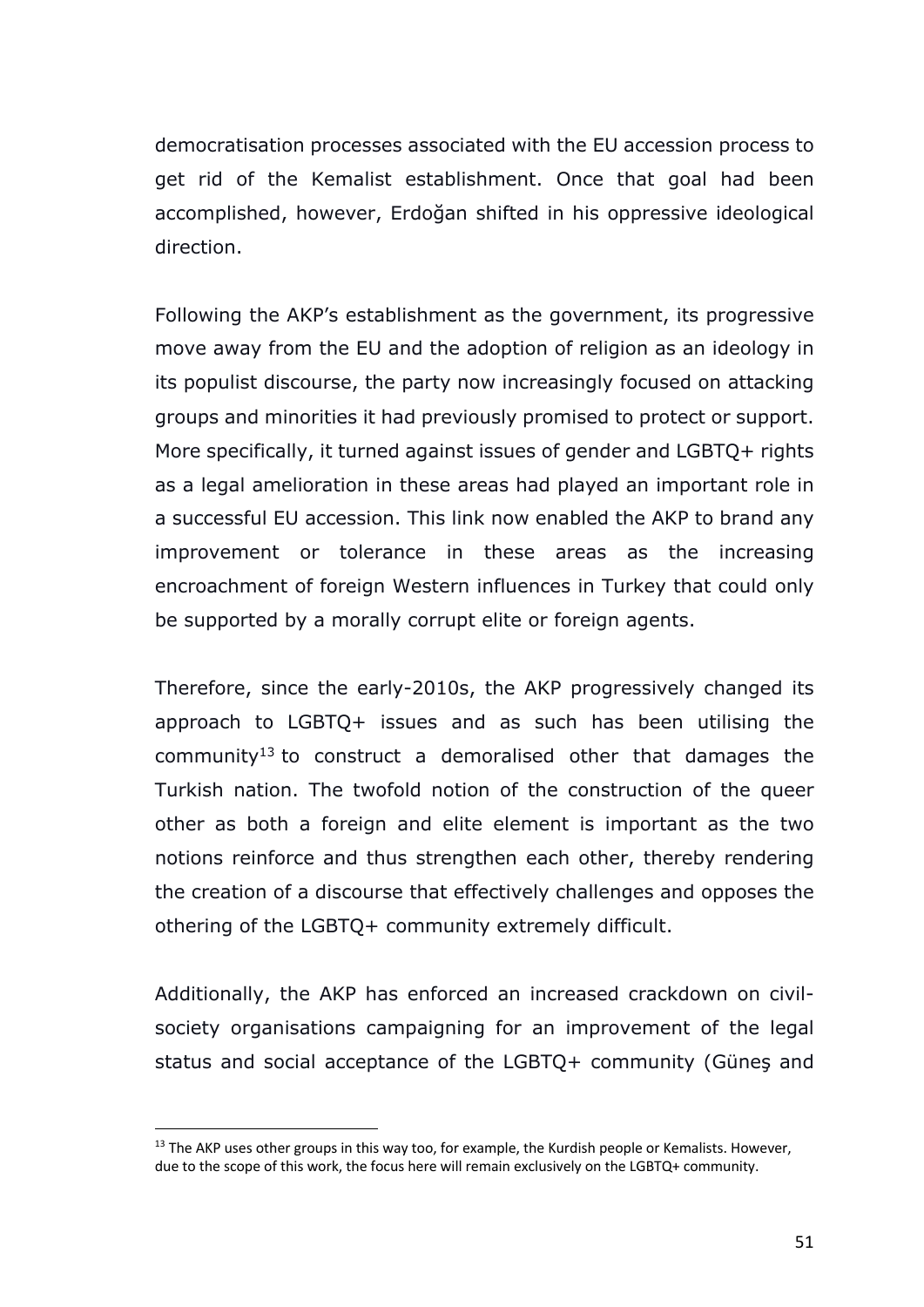Doğangün, 2017). LGBTQ+ individuals are not only labelled 'unturkish' but the expression of their identity is even deemed as an act against Turkishness (Özkırımlı, 2008). In early January 2021, for example, Erdoğan controversially appointed a new rector to the prestigious Boğaziçi University, a process unheard of in the last three decades during which rectors were customarily appointed by a combined vote of faculty members and students (Faheem, 2021). Consequently, this appointment was met with decisive resistance in the form of highly publicised demonstrations, not only but especially by the university's LGBTQ+ students and faculty members.

In return, Erdoğan resorted to targeting the LGBTQ+ community as non-Turkish and morally deprived by saying 'There is no such thing as LGBT. This country is national, spiritual and moral and walking toward the future with these values' (Faheem, 2021; SBS, 2021) on February 3rd, 2021. It was furthermore insinuated by other leading AKP figures that LGBTQ+ people were "terrorists" and the university's LGBTQ+ club was raided and subsequently shut down entirely (Faheem, 2021). As 75% of Turks state that homosexuality should not be accepted by society (Poushter & Kent, 2020), these accusations trigger hate towards LGBTQ+ people in the population at large rather than social indignation over what has been said.

However, the reaction of the educated elites as well as the urban populations likely differs from that of the rest of the country as Poushter & Kent (2020) register higher approval rates amongst those segments of the population. Nevertheless, due to its overwhelming media dominance, the AKP successfully manages to target and construct the LGBTQ+ community as an element at odds with the construct of the religio-nationalistic Turkishness it has constructed over the past two decades.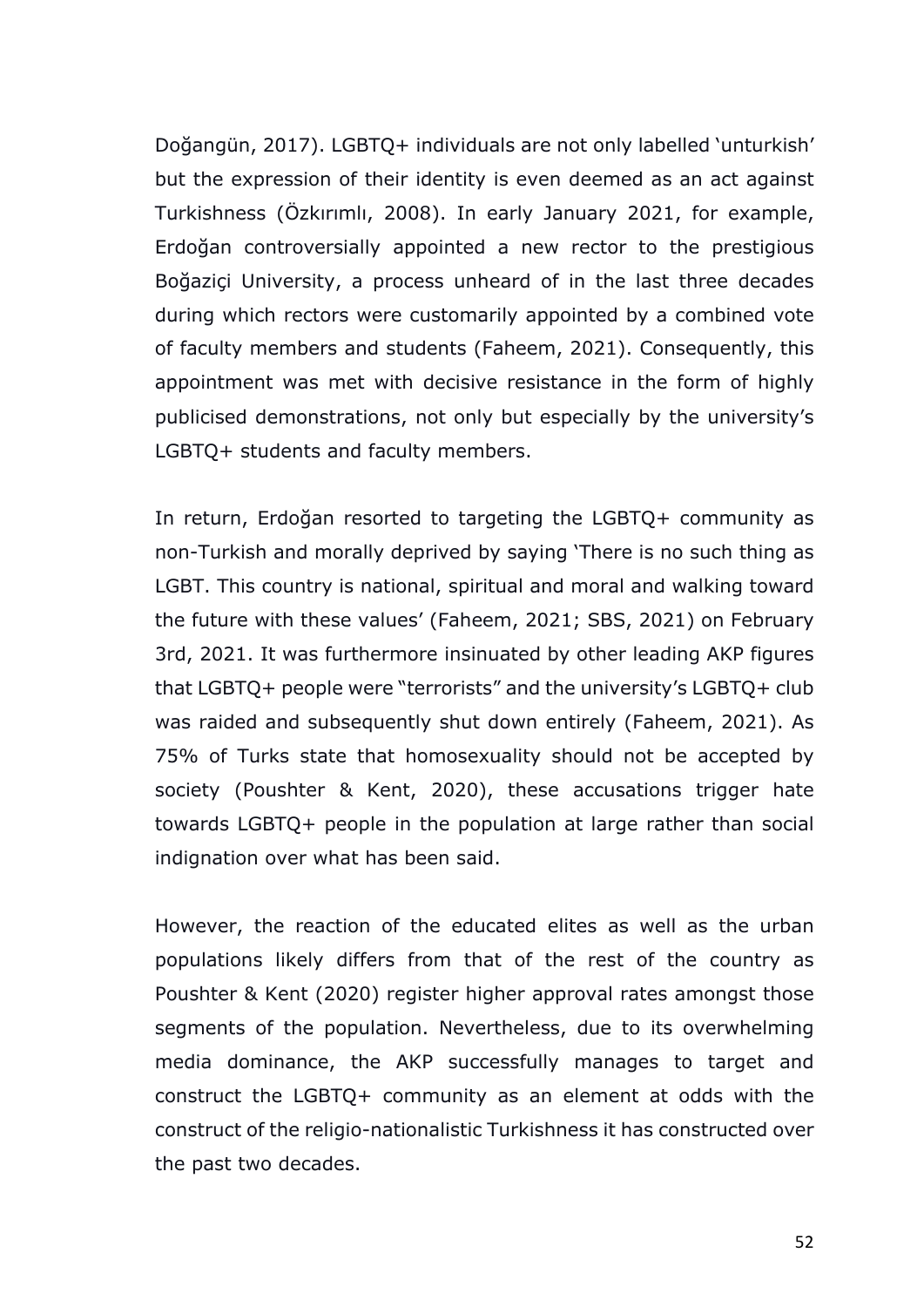As such the community's public dissent serves the party well to satisfy their conservative voter base and push their populist agenda, for example with Turkey's withdrawal from the Istanbul Convention (İdil, 2021). This withdrawal satisfied Islamist party supporters who vilified the treaty as encouraging homosexuality, which, according to the discourse developed by the AKP, is a corrosive element for Turkish society and therefore cannot be tolerated.

This public disapproval is in opposition to the legal situation, that, while it does not offer protection against discrimination, does not criminalise homosexuality, transgender identity or gender-nonconformity in any way (Yılmaz, 2013). Müftüler-Baç (2016) sees the reason for this discrepancy between legal status and social acceptance of queer rights in the strong division between the private and the public sphere in Islam, with any matters of sexuality belonging in the former, that substantially influences contemporary Turkish culture.

However, this alleged connection can be disputed as Ze'evi (2005) attributes the delegation of the sexual and specifically the nonheterosexual into the private realm not to Islam but to the encroaching influence of 19th-century European morality and law into European colonies and colonial spheres of influence such as the Ottoman Empire. As such, the conservative stance of contemporary Islamist parties towards LGBTQ+ must not be interpreted as an inherently Islamic element. Rather, it must be seen as the combination of a late 19th Century European morality, that deeply influenced Turkish society throughout the 20th Century, and thus consequently also resulted in a more conservative interpretation of the Qur'an.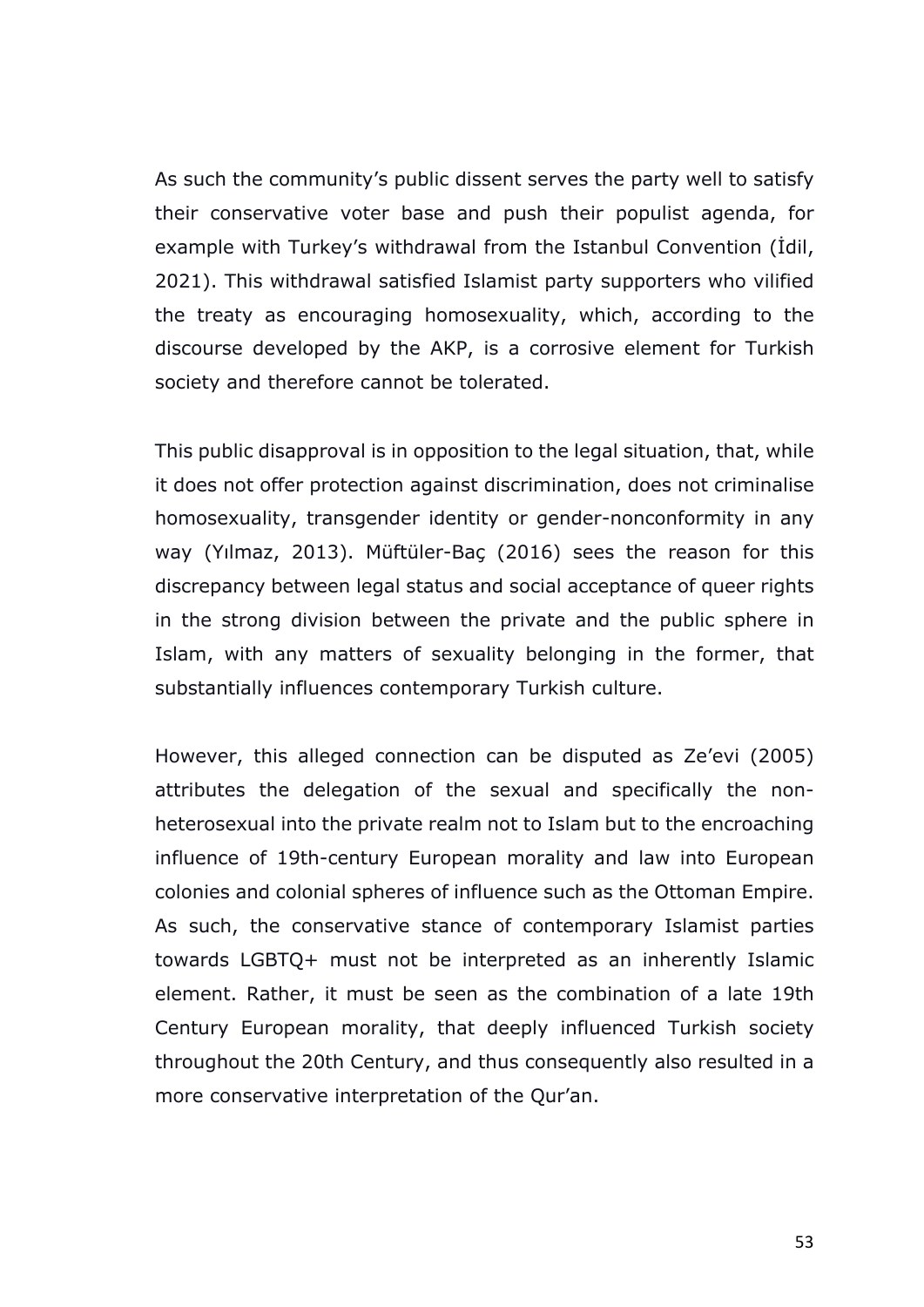Similarly, the increased visibility of political Islam in Turkey in the form of the AKP and president Erdoğan can be seen as a consequence of the democratisation processes of the early 2000s associated with EU conditionality. While the visibility and holding of power of political Islam are itself not problematic as a political representation of peoples believes and values, it became more and more problematic when the AKP used this set of values and believes in a populist manner in order to abuse the political power it had previously gained through championing itself as a pursuer of democratic reform and fairness. Through this abuse, the AKP increasingly started to turn, first against minorities, for example, the LGBTQ+ community, and then in a more and more authoritarian manner against any form of political opposition (Müftüler-Baç, 2016).

The problem in Turkey, therefore, lies not in political Islam itself, but rather in the denial of the right to dissent and the suppression of freedom of expression of those Turks that do not fit into Erdoğan's populist construct of Turkishness centred around a Sunni conservative nationalism. As such, the rise of the AKP and especially its subsequent turn towards an authoritarian and vertically as well as horizontally populist governing style put the LGBTQ+ community in the focus of increasingly discriminatory rhetoric and subsequent suppression and discrimination.

So far, this deterioration has largely remained contained to the social and political sphere, with the closure of LGBTQ+ associations at universities and the increased pressure on LGBTQ+ NGOs and CSOs to retreat into apolitical and discreet modes of operation (Zihnioğlu, 2021). However, with Turkey's recent withdrawal from the Istanbul Convention that was a direct statement against the protection of women's rights a future extension of the discrimination of LGBTQ+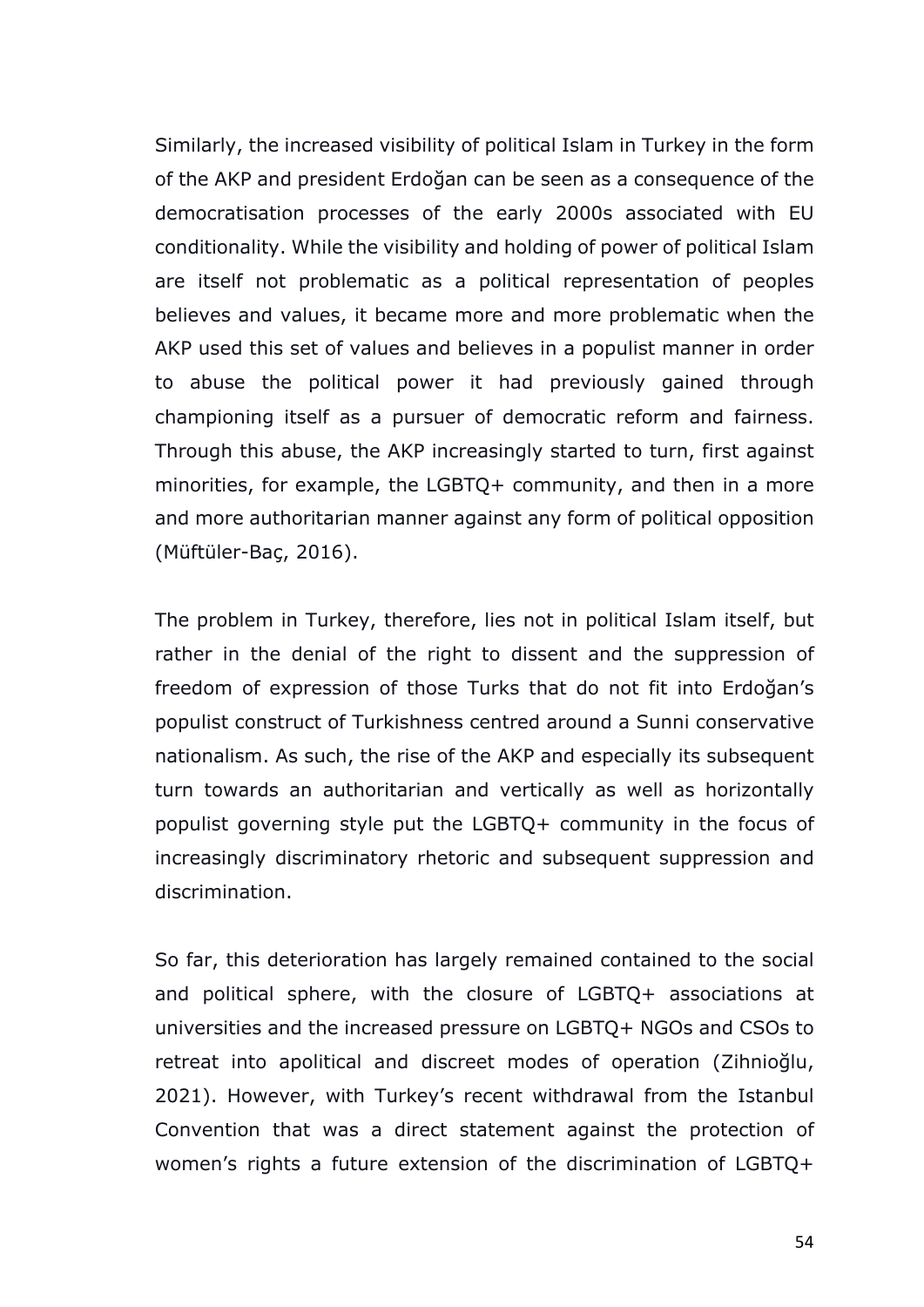individuals in the form of legal persecution remains a possibility (OHCHR, 2021).

In summary, it is important to highlight that the EU accession process has led, for the first time in Turkish history, to the institutionalisation and official registration of associations representing the LGBTQ+ community and their recognition by the Turkish state. This official recognition in turn enabled the associations and representatives to enter a direct dialogue with Turkish political institutions and parties as well as to report discrimination and human rights violations to other national governments as well as to international and supranational organisations. This institutional anchoring of the Turkish LGBTQ+ community and their ongoing publicity and protest has been sustainable even in the face of increased repression and discrimination of recent years. Through its conditionality of democratisation and adherence to human rights, the EU can be said to have contributed positively to the building of a conducive foundational political environment in the 2000s, without which this development would most likely not have been possible.

However, beyond this very short-lived amelioration, the EU has largely failed to contribute to a sustainable establishment of strong democratic governance and rule of law in Turkey. The EU had a short period of opportunity to lastingly and positively influence the situation of the Turkish LGBTQ+ community in Turkey, namely through its accession process conditionality in the 2000s and early 2010s. At the time the EU omitted to grant Turkey tangible rewards for successfully adhering to some of its conditionality requirements. This could have been done for example by a quicker commencement of work on relevant chapters of the final accession process as well as by making concessions for Turkish citizens, for example regarding visa exemption.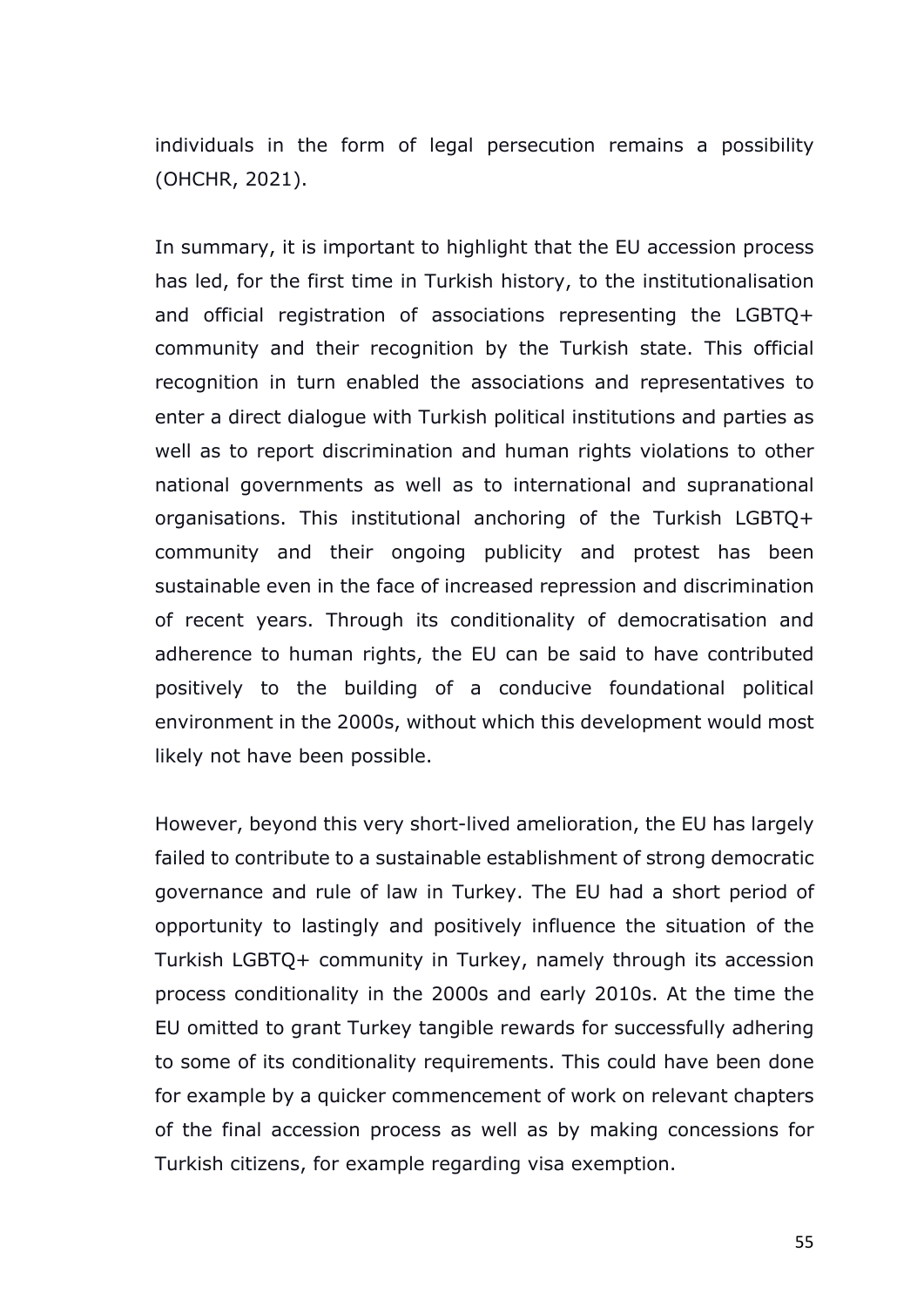Through this omittance, the EU ultimately lost its credibility and therefore its use for a very pragmatically thinking and acting Erdoğan. Would the EU have granted rewards and thereby retained its credibility, it could have possibly also increased its positive perception by the Turkish population. This in turn would have enabled Erdoğan to hold onto his initial populist anti-Kemalist establishment narrative and thereby to a liberal and democratic stance in his politics. By being able to hold the pluralistic voter base he had previously established, namely a mix of minority segments of the population, amongst them Kurds, LGBTQ+ people, anti-Kemalist liberals, alongside the majoritarian more conservative religious part of the Turkish population, Erdoğan could have most likely avoided the populist shift in his ideology towards a religiously conservative nationalism and associated repressive political measures.

This stance could be taken in arguing that ultimately Erdoğan acts solely to preserve his power. Thus, the populist ideology he uses to retain control, be it anti-Establishment or cultural, does not matter to him. However, it could also be argued that his early political formation in the MSP and RP deeply shaped his ideological beliefs. According to this viewpoint, his and the AKP's ultimate goals would have always been the alteration of Turkey into a state that propagates nationalist and conservative Islamic values and thus privileges religious Sunni Turks over other parts of the Turkish population. Any perceived lenience towards the LGBTQ+ community as well as any efforts at profound democratisation as part of the EU pre-accession process would then have to be regarded as mere temporary means for Erdoğan and the AKP to rise to political power.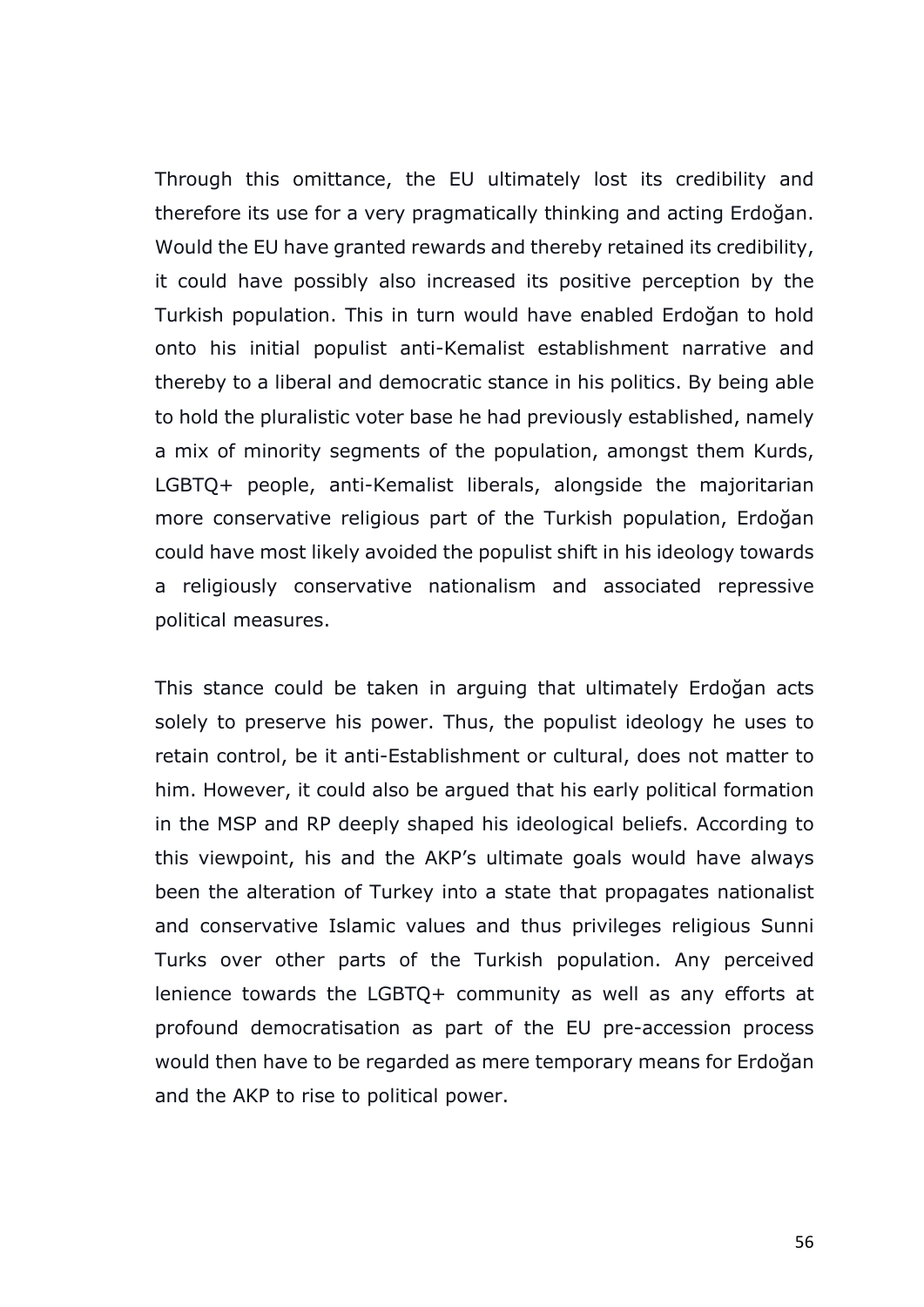This view, however, is to be doubted, as both of Erdoğan's cofounders of the AKP, Abdullah Gül and Bülent Arınç eventually left the AKP and openly positioned themselves against Erdoğan (Genç, 2019). The former in 2015, openly warning against Erdoğan's plans to concentrate power on himself through the planned transformation into a presidential system. The latter in 2020, criticising the lack of impartiality amongst the judiciary as well as the rampant political suppression of the Kurdish peoples.

In any case, it becomes evident that the Turkish LGBTQ+ community's status at best served as a side note to both the EU as well as the AKP and Erdoğan over the past two decades. While the EU has contributed to a temporary improvement of the legal and discriminatory situation for queer people in Turkey, this must be seen as a fortunate and side effect of the temporary successful democratisation processes as part of Turkey's EU pre-accession, rather than an intended consequence. The AKP in turn has at best ignored or tolerated the LGBTQ+ community and their various organisations and this only when it served the party's and Erdoğan's foreign policy interest, specifically with regards to the EU accession process. Once the EU started to matter less for the AKP's and Erdoğan's political direction, the party and Erdoğan quickly turned against queer people. So far, this development has 'fortunately' been limited to rhetoric and 'soft' civil society measures and has not yet resulted in more oppressive legal changes. The relatively strong standing and ongoing political contestation of the Turkish LGBTQ+ community is thus ultimately the result of its successful carving out of political spaces through the careful navigation of the political AKP-EU nexus.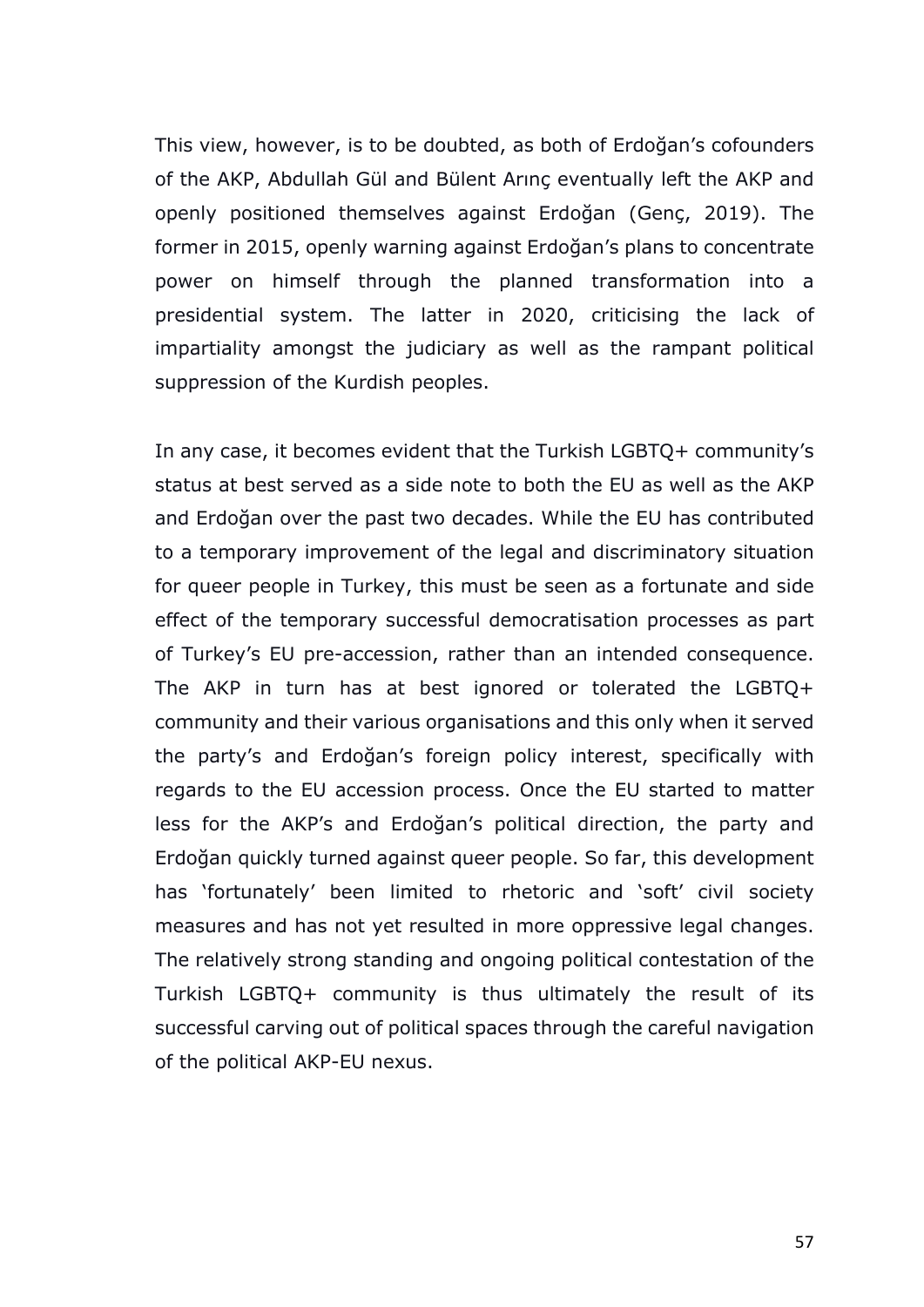# **Conclusion**

This thesis has aimed to critically analyse the situation of the Turkish LGBTQ+ community in the context of the dynamics of the EU accession process as well as the rise to power of the AKP and Recep Tayyip Erdoğan from 2000 to 2021.

This has been done by structurally focusing at first on the history of the Turkish LGBTQ+ community in order to adequately contextualise it as a contemporary actor in Turkish politics. As such, the first section of this chapter critically analysed the legal situation during the Ottoman Empire as well as the European influence on an eventual change of this legislation. What has been found is that through the adoption of European legal codes in the 19th Century queerness had been further pushed from the public sphere into the private than had been previously the case. This fact helped to not only demonstrate the close historic ties of Europe and Turkey but also to break up the popular dichotomy that divides EU and Muslim countries in inherently queerfriendly, respectively queer-hating. The second part of this chapter then established the developments throughout the 20th Century in the Republic of Turkey. Thereby the fights for the political organisation of the Turkish LGBTQ+ community and the successful establishment of first associations representing their interests have been demonstrated. This was important to introduce queer CSOs and their relation to the Turkish state to the reader, as these CSOs and their dynamics would play an important role later on.

The second chapter dealt with the rise to power of Recep Tayyip Erdoğan and the AK Party from 2001 to 2021. To adequately account for these political developments, a populist analytical framework had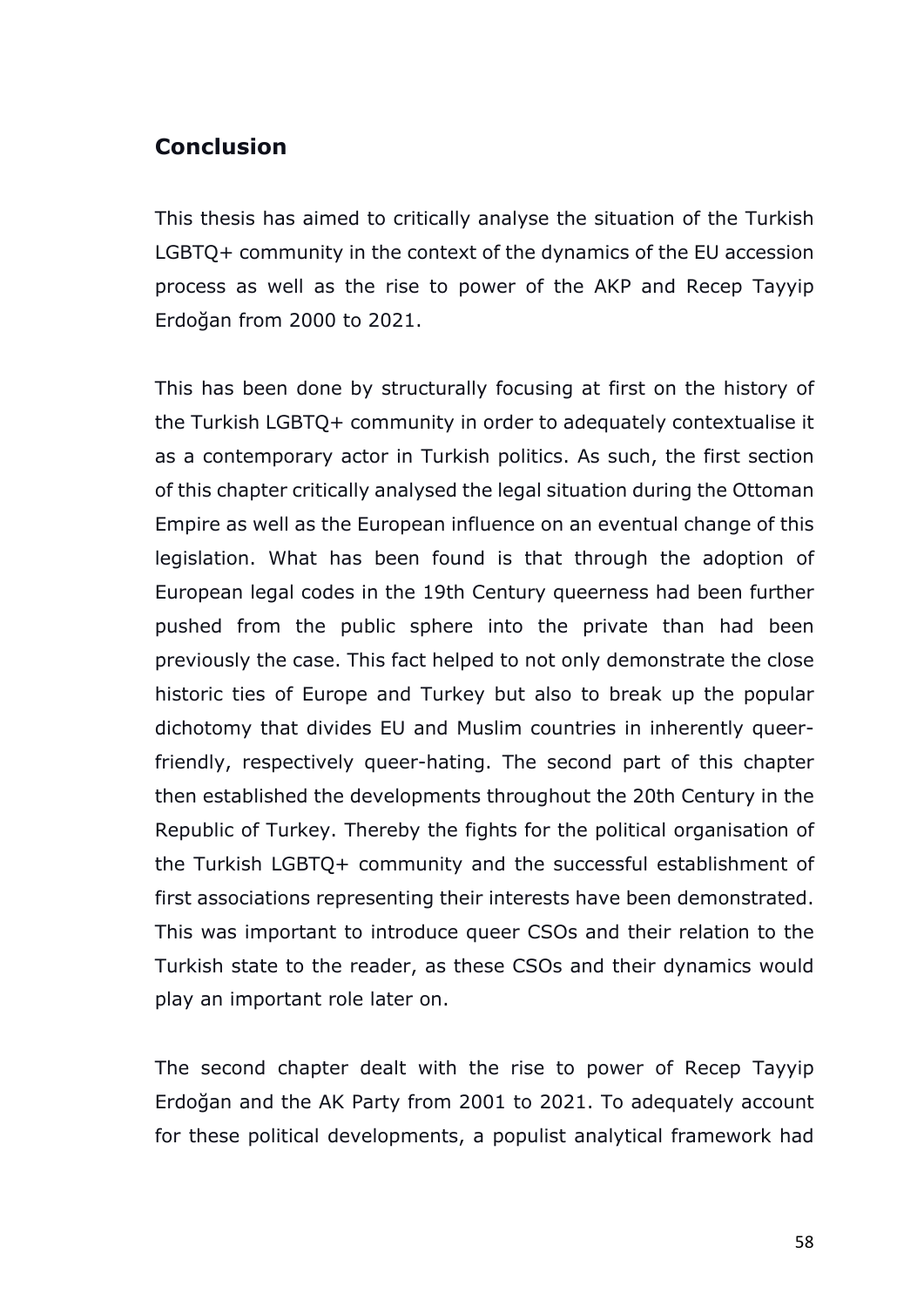been applied. First, these theories of populism as a tool of political analysis had been introduced, then they were used to explain the rise to power of Erdoğan and the AKP as well as their subsequent political and ideological developments over the past two decades. The main finding was that populism had been the political strategy of choice for Erdoğan and the AKP from the beginning. However, what had changed over time was the ideological tint of their populist agenda. It was found that at first this agenda was aimed vertically against an authoritarian Kemalist elite that was characterised as being out of touch with the will of the Turkish people. This strategy had proven successful in getting the AKP and Erdoğan to power. Subsequently, however, this ideological direction changed towards a horizontal cultural populist version that characterised any political, social or cultural element, that did not adhere to a Sunni conservative and nationalist construct of Turkishness, as an enemy of Turkey.

The third chapter then focused on the EU. More specifically, it used the EU's conditionality as means to analyse its influence on Turkey as part of the accession process. The first part of this chapter introduced the external incentives model as an analytical framework. The second part then applied this framework to critically analyse the EU's conditionality and especially its effects on Turkish CSOs. The main finding of this chapter was that the EU initially successfully contributed to measures of democratisation that enabled CSOs to become more politically active in Turkey through its conditionality. However, it was demonstrated how the EU then did not follow up on rewarding Turkey's fulfilment of its conditionality. This omission was grounded in increased EU-internal disapproval of Turkish EU membership. Through that lack of reward provision, the EU undermined its credibility and popularity amongst the Turkish population. This resulted in Turkey turning away from the EU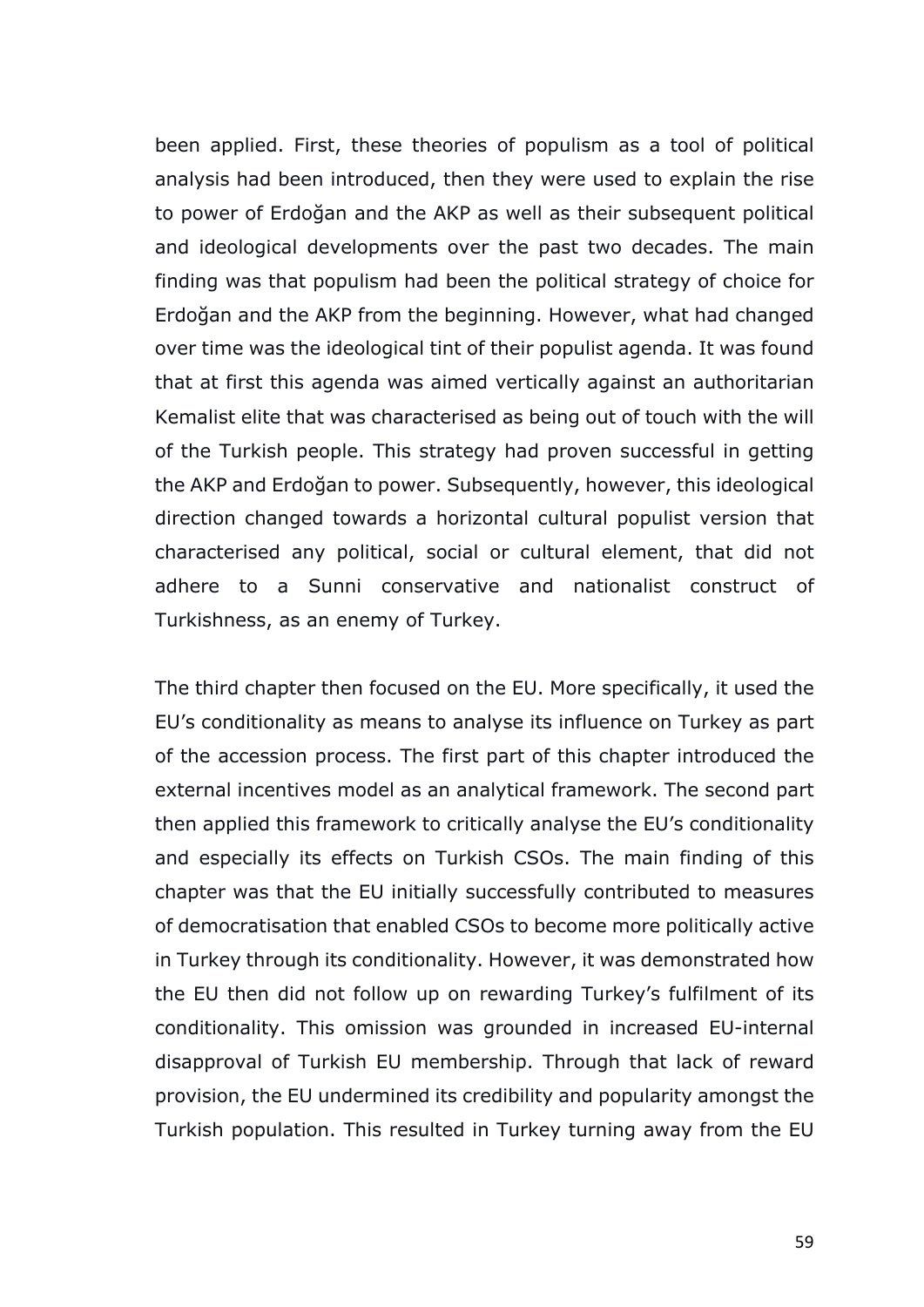and democratic norms and regulations, thus ultimately deteriorating the situation for Turkish CSOs.

Finally, the fourth and final chapter then synthesised the insights of the three previous chapters analytically to determine the development of the situation of the Turkish LGBTQ+ community from 2000 to 2021. Thereby it was demonstrated that the relatively strong standing and ongoing political contestation of the Turkish LGBTQ+ community is ultimately the result of its successful carving out of political spaces through the careful navigation of the political AKP-EU nexus.

Further research should enquire more in-depth into the character of these political spaces in linking up the work that is done on the ground by political activists and associations with the overarching political context. Furthermore, there are many opportunities for future research in determining whether and, if so, how the EU can or should more actively contribute to an improved situation for the LGBTQ+ community in Turkey.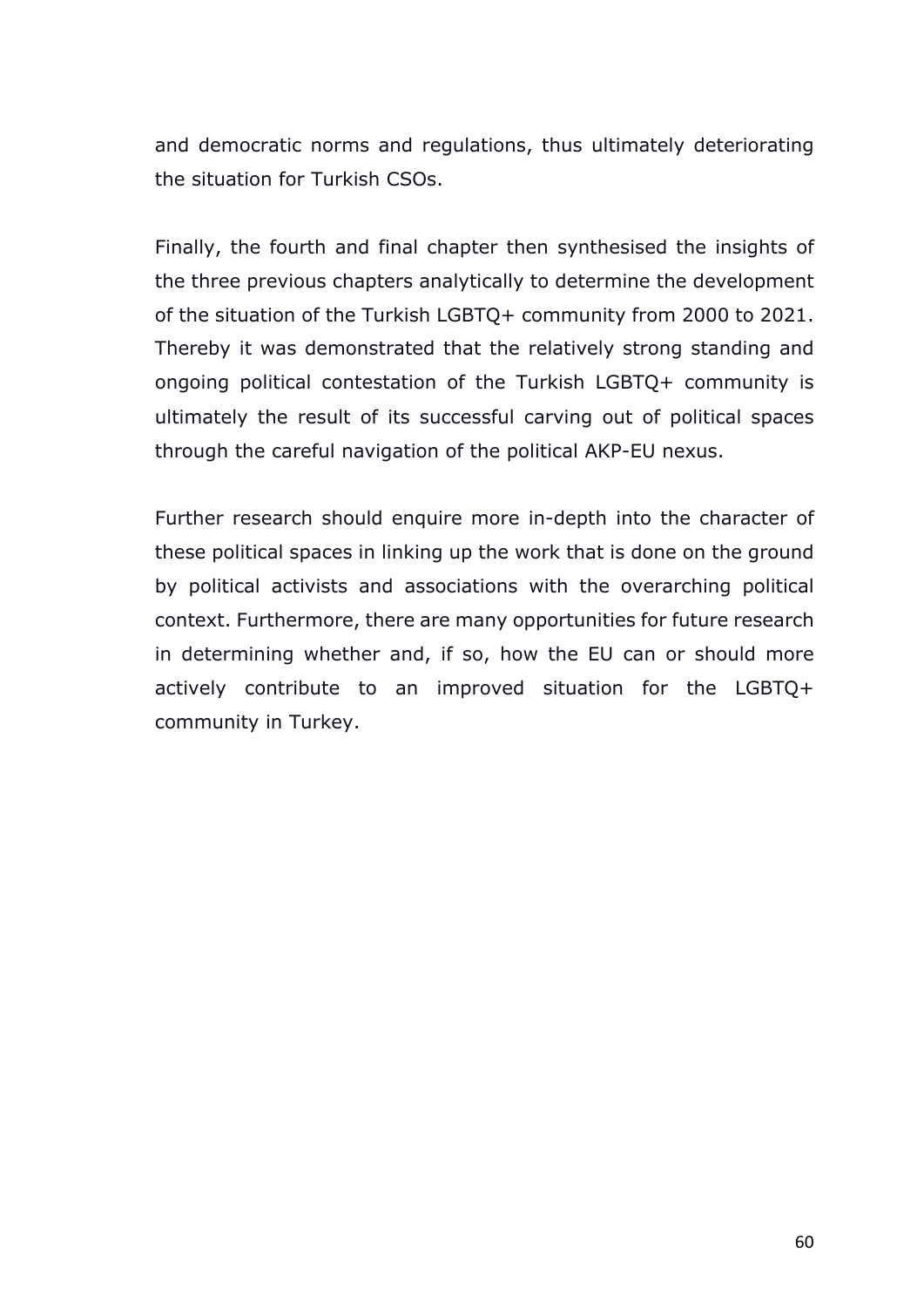## **List of References**

- Ágoston, G., & Masters, B. (2009). Encyclopedia of the Ottoman Empire. New York, United States: Facts on File.
- AKP. (2002). *Everything for Turkey* (AKP 2002 Election Programme). Retrieved from: https://www.tbmm.gov.tr/eyayin/GAZETELER/WEB/KUTUPHAN EDE%20BULUNAN%20DIJITAL%20KAYNAKLAR/KITAPLAR/SIYA SI%20PARTI%20YAYINLARI/200304063%20AK%20PARTI%20 SECIM%20BEYANNAMESI%202002/200304063%20AK%20PAR TI%20SECIM%2 0BEYANNAMESI%202002%200000 \_0000.pdf
- Amnesty International. (2013). *Gezi Park Protests – Brutal denial of the right to peaceful assembly in Turkey* (Report). Retrieved from: https://www.amnesty.org/en/wpcontent/uploads/2021/06eur440222013en.pdf
- Amnesty International. (2011). *Not an Illness nor a Crime: Lesbian, Gay, Bisexual, and Transgender People in Turkey Demand Equality*. London, England: Amnesty International Ltd, 2011
- Albertazzi, D., & McDonnell, D. (2007). Introduction: The Sceptre and the Spectre. In D. Albertazzi & D. McDonnell (Eds.), *Twenty-First Century Populism: The Spectre of Western European Democracy* (pp.1–11). Basingstoke, England: Palgrave Macmillan.
- Altan-Olcay, Ö., & İçduygu, A. (2012). Mapping Civil Society in the Middle East: The Cases of Egypt, Lebanon and Turkey. *British Journal of Middle Eastern Studies*, 39(2), 157-179.
- Arato, C., & Cohen, J. (2017). Civil society, populism and religion. *Constellations*. 24 (3), 283-295.
- Aydın-Düzgit, S. & Tocci, N. (2015). *Turkey and the European Union*. London, England: Palgrave Macmillan.
- BBC. (2011, June 13). Turkey election Victorious Erdoğan pledges 'consensus'. *BBC News*. Retrieved from: https://www.bbc.com/news/world-europe-13744972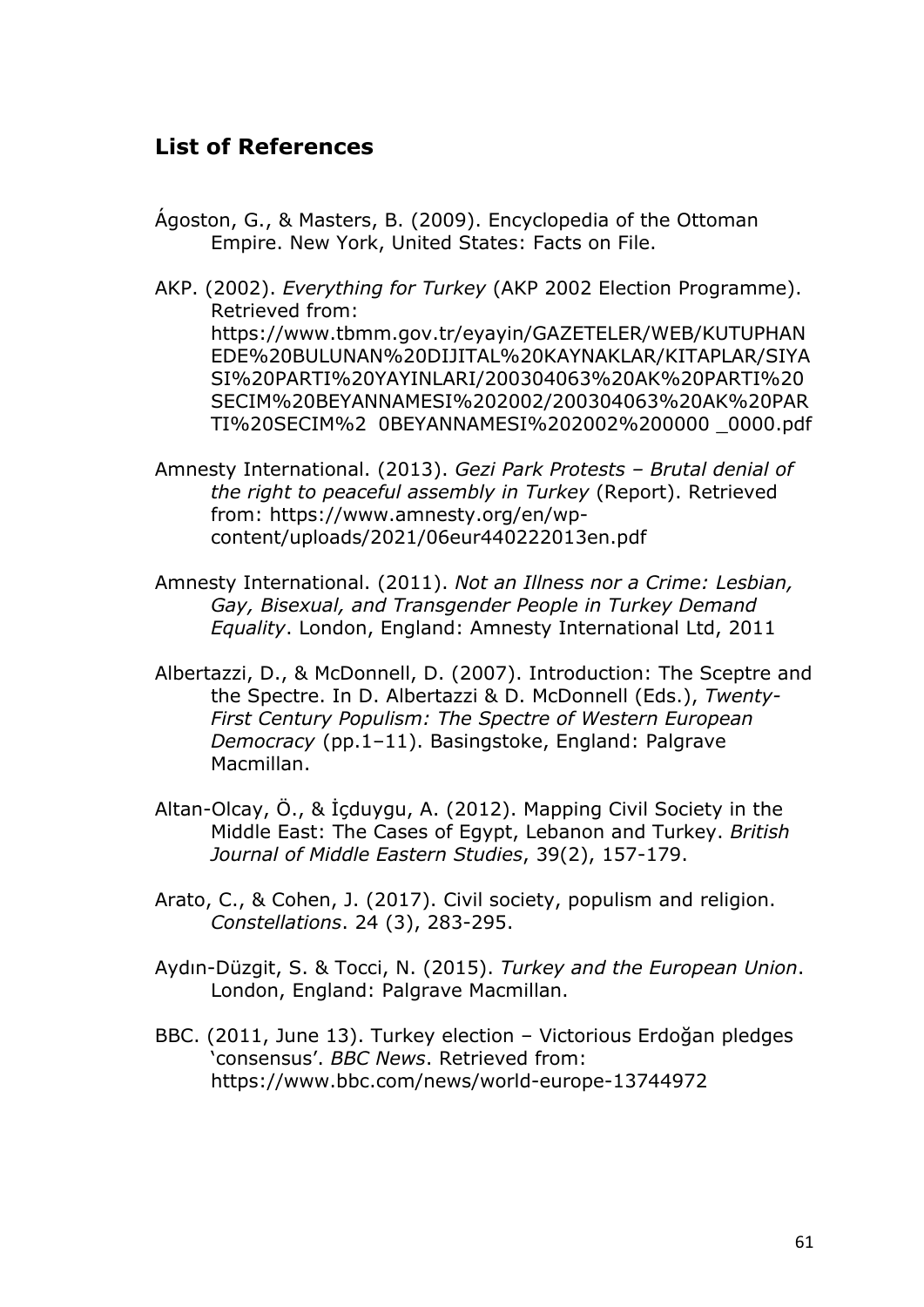- BBC. (2017, March 11). Turkey's Erdogan calls Dutch authorities 'Nazi remnants'. *BBC News*. Retrieved from: https://www.bbc.com/news/world- europe-39242707
- Ben-Porat, G., Filc, D., Öztürk, A., & Ozzano, L. (2021). Populism, religion and family values policies in Israel, Italy and Turkey. *Mediterranean Politics*. doi:10.1080/13629395.2021.1901484.
- Britannica, Editors of the Encyclopaedia. (2021). Tanzimat. Encyclopaedia Britannica. Retrieved from: https://www.britannica.com/event/Tanzimat
- Bucknill, J. & Utidjian, H. (1913). The Imperial Ottoman Penal Code A translation from the Turkish text. London, England: Humphrey Milford.
- Çalış, Ş. (2016). *Türkiye-Avrupa Birliği İlişkileri: Kimlik Arayışı, Politik Aktörler ve Değişim*. Ankara, Turkey: Nobel İyinlari.
- Çelik, E. (2011, February 03). LGBT'lere Bir Ayrımcılık da, 'Ayrımcılıkla Mücadele Taslağı'nda. *Bianet*. Retrieved from: https://m.bianet.org/bianet/azinliklar/127614-lgbt-lere-birayrimcilik-da-ayrimcilikla-mucadele-taslagi-nda
- Çetin, Z. (2016). *The Dynamics of the Queer Movement in Turkey before and during the Conservative AKP Government* (Working Paper, Research Group EU/Europe 2016/01, Stiftung Wissenschaft und Politik, Berlin). Retrieved from: https://www.swpberlin.org/publications/products/arbeitspapier e/WP \_RG\_Europe\_2016\_01.pdf
- Cop, B., & Zihnioğlu, Ö. (2017). Turkish Foreign Policy under AKP rule: Making sense of the turbulence. *Political Studies Review*, 15(1), 28-38.
- Coşgel, M., Ergene, B., Etkes, H., & Miceli, T. (2013). Crime and Punishment in Ottoman Times – Corruption and fines. Journal of Interdisciplinary History, 43(3), 353-376.
- Depeli, G. (2013). Anayasa Yazım Sürecine LGBT Müda- hilliğinin Merkez Medyadaki Görünümü. Ankara, Turkey: Hacettepe Üniversitesi.
- Engin, C. (2015). LGBT in Turkey: Policies and Experiences. *Social Sciences*, 4, 838-858.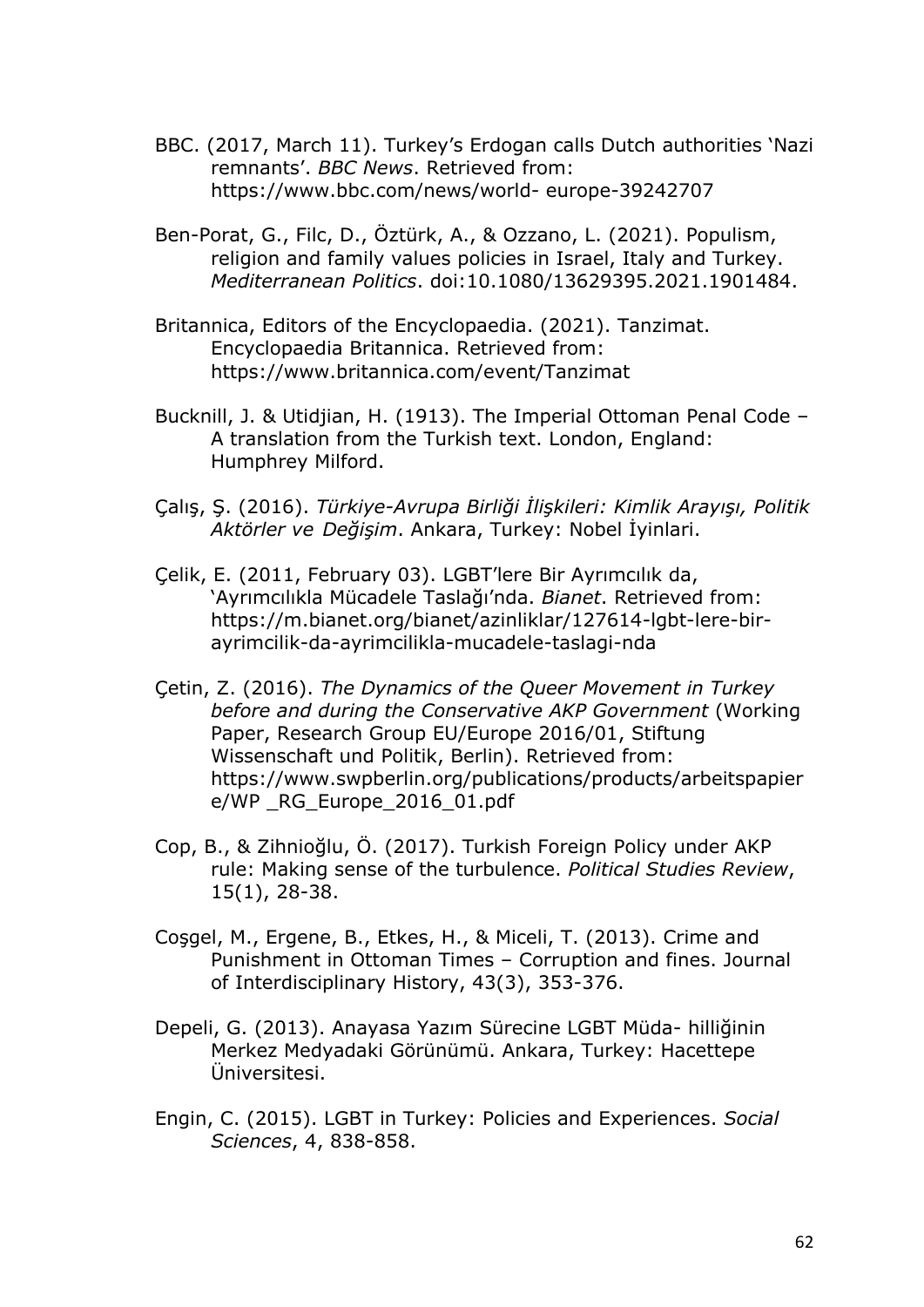Eurobarometer. (2008). *Eurobarometer Report on Turkey*. Autumn 2008. Retrieved from:

https://www.avrupa.info.tr/en/news/eurobarometer-turkishnational-report-was-published-2620

European Commission. (2004). *Communication from the Commission to the Parliament and the Council regarding the Recommendation of the European Commission for Turkey's Progress towards Accession*. Retrieved from: https://eur-lex.europa.eu/legalcontent/EN/TXT/?uri=CELEX%3A52004DC0656

European Council. (2002). *Presidency Conclusions of the European Council in Copenhagen on the 12th and 13th of December 2002*. Retrieved from: https://www.consilium.europa.eu/media/20906/73842.pdf

European Court of Auditors. (2018). *EU Pre-Accession Assistance to Turkey: Only Limited Results So Far* (Special Report Number 7). Retrieved from: https://www.eca.europa.eu/en/Pages/DocItem.aspx?did=4514 8

Faheem, K. (2021, February 04). Students and faculty at top Turkish university battle Erdoğan's attempt at control. *The Washington Post*. Retrieved from: https://www,washingtonpost.com/world/middle\_east/tukreyprotests-bogazici-university-erdogan/2021/02/04/b6089964- 6640-11eb-bab8-707f8769d785\_story.html

Fishman, L. (2013). Turkey and LGBT rights: a historical and global perspective. *Turkish Policy Quarterly*, 11(4), 149-159.

- Genç, K. (2019). Erdogan's Way: The Rise and Rule of Turkey's Islamist Shapeshifter. *Foreign Affairs*. 98(5). Retrieved from: https://www.foreignaffairs.com/articles/turkey/2019-08- 12/erdogans-way
- Grigoriadis, I. (2009). Islam and democratisation in Turkey Secularism and trust in a divided society. *Democratization*, 16(6), 1194-1213.
- Göksel, D., & Güneş, R. (2005). The Role of NGOs in the European integration process: The Turkish experience. *South European Society and Politics*, 10(1), 57-72.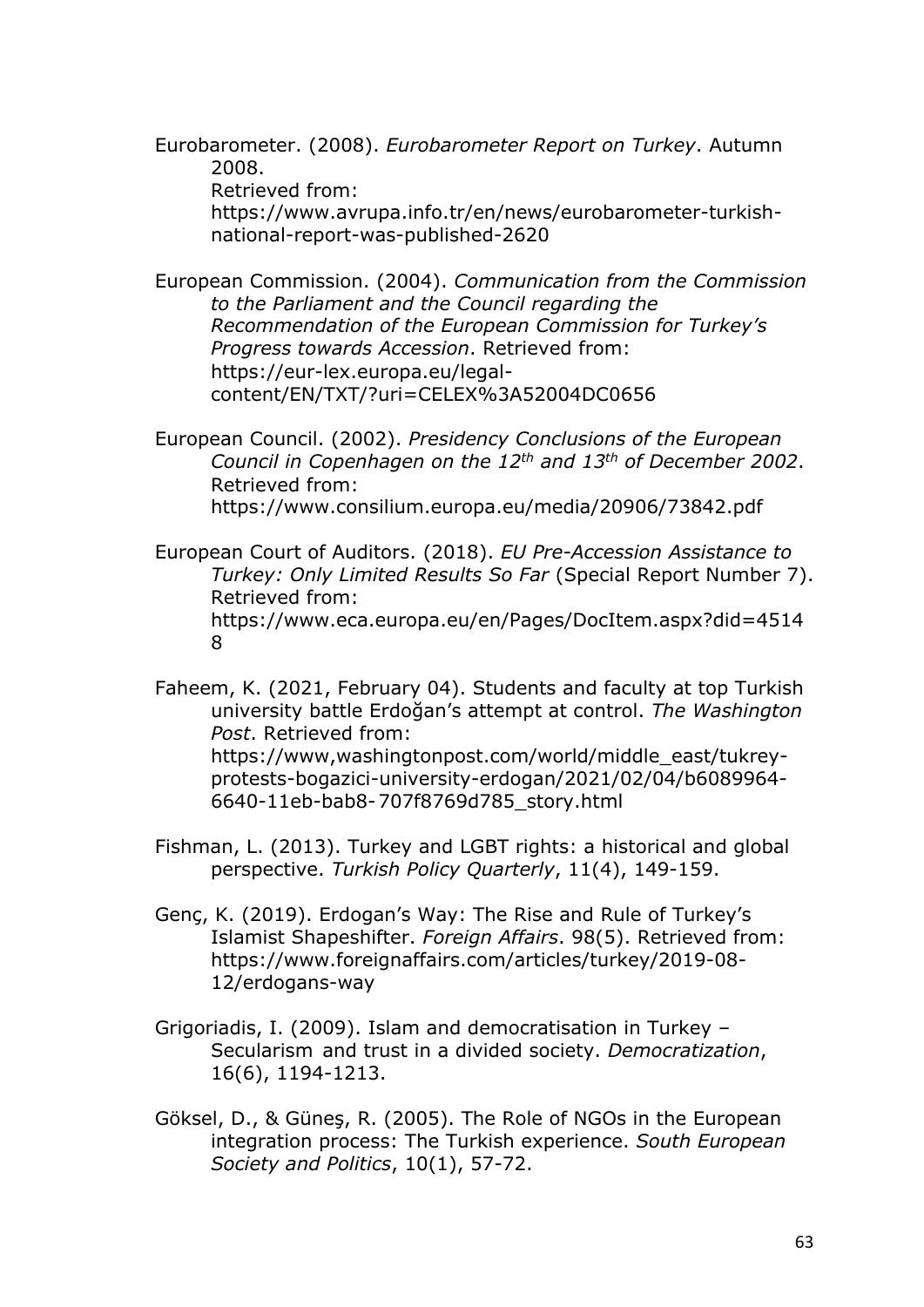- Guardian. (2014, July 22). Turkish police accused of spying on prime minister are arrested. *The Guardian*. Retrieved from: https://www.theguardian.com/world/2014/jul/22/turkishpolice-accused-spying-prime-minister-arrested
- Güneş, A., & Doğangün, G. (2017). Gender politics of the AKP: Restoration of a religio-conservative gender climate. *Journal of Balkan and Near Eastern Studies*, 19(6), 610-627.
- Habib, S. (2010). *Islam and Homosexuality (Volume I)*. Santa Barbara, California, United States: ABC CLIO.
- Hirschfeld, M. (2000). The homosexuality of men and women. Amherst, NY, US: Prometheus Books.
- Holbrooke, R. (2007, September 27). A Conversation with Recep Tayyip Erdoğan. (Interview). *Council on Foreign Relations*. Retrieved from: https://www.cfr.org/event/conversation-recep-tayyip-erdogan- $\Omega$
- Human Rights Watch. (2008, May). Kurtulusumuz Icin Bize Bir Yasa Gerek – Türkiye'de Toplumsal Cinsiyet, Cinsellik ve İnsan Hakları (Report). Retrieved from: https://www.hrw.org/reports/2008/turkey0508/turkey0508tuw eb.pdf

İdil, N. (2021, February 03). 'We do exist': Turkey's LGBT community anxious but defiant in the face of fresh gov't attacks. *Duvar English*. Retrieved from: https://www.duvarenglish.com/we-do-exist-turkeys-lgbtcommunity-anxious-but-defiant-in-the-face-of-fresh-govtattacks-news-56017

- Kaliber, A. (2016). De-Europeanisation of Civil Society and Public Debates in Turkey: The Kurdish Question Revisited. *South European Society and Politics*, 21(1), 59-74.
- Kalaycıoğlu, E. (2002). State and Civil Society in Turkey: Democracy, Development and Protest. In A. Sajoo (Ed.), *Civil Society in the Muslim World: Contemporary Perspectives*. New York, United States: IB Tauris.
- KAOS GL. (2011. September 21). LGBT head meets with Minister. Retrieved from: http://www.kaosgl.com/page.php?id=9689)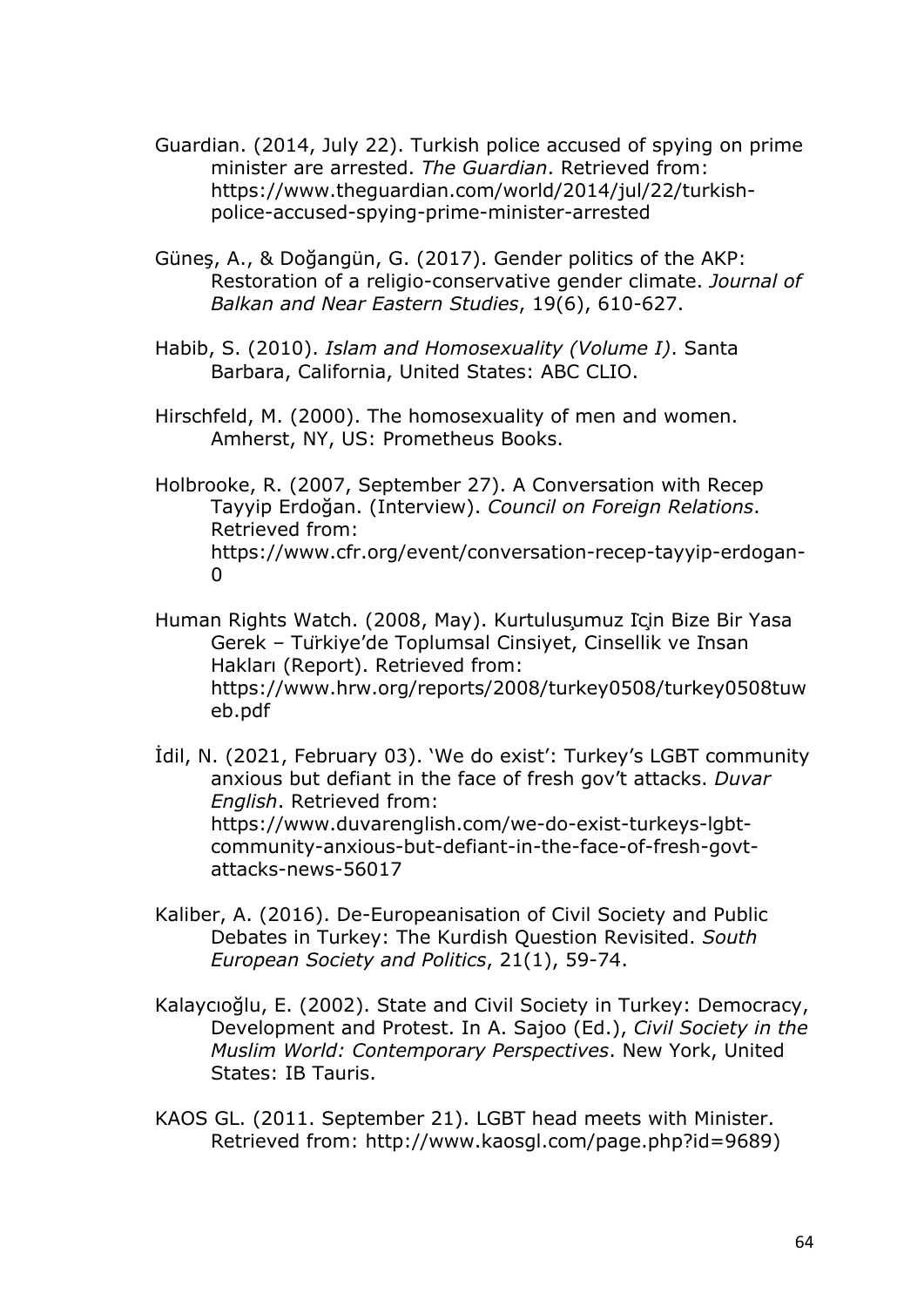- KAOS GL. (2012, May 28). LGBT Initiative from Prime Minister Erdoğan. Retrieved from: https://kaosgl.org/en/singlenews/lgbt-initiative-from-prime-minister-erdogan.
- Kaya, A. and Marchetti, R. (2014). *Europeanisation – Framing Competition and Civil Society in the EU and Turkey* (Working Paper No. 6. Instituto Affari Internazionali). Retrieved from: https://www.iai.it/en/pubblicazioni/europeanization-framingcompetition-and-civil-society-eu-and-turkey
- Lüküslü, D., & Yücel, H. (2013). Sınıf, Kimlik, Kültür ve Siyaset Ekseninde Gençlik ve Gençlik Araştırmaları. In D. Lüküslü & H. Yücel (Eds.), *Gençlik Halleri: 2000'li Yıllar Türkiye 'sinde Genç Olmak*. Ankara, Turkey: Efil Publishers.

Ménage, V. (Ed.). (1973). Studies in Old Ottoman Law by Uriel Heyd.

- McKernan, B. (2019, March 11). From Reformer to 'New Sultan': Erdoğan's populist evolution. *The Guardian*. Retrieved from: https://www.theguardian.com/world/2019/mar/11/fromreformer-to-new-sultan-erdogans-populist-evolution
- Mudde, C. (2004). The Populist Zeitgeist. *Government and Opposition,* 39(4), 541-563.
- Müftüler-Baç, M. (2016). The Pandora's Box: Democratisation and Rule of Law in Turkey. *Asia Europe Journal*, 14(1), 61-77.

Mutluer, N. (2019). The intersectionality of gender, sexuality, and religion: Novelties and continuities in Turkey during the AKP era. *Southeast European and Black Sea* Studies, 19(1), 99-118.

OHCHR. (2021). *UN women's rights committee urges Turkey to reconsider withdrawal from Istanbul Convention as decision takes effect* (Report). Office of the United Nations High for Human Rights. Geneva, Switzerland: United Nations. Retrieved from:

https://www.ohchr.org/EN/NewsEvents/Pages/DisplayNews.asp x?NewsID=27242&LangID=E

Oltermann, P. (2017, March 05). Erdoğan accuses Germany of 'Nazi practices' over blocked political rallies. The Guardian. Retrieved from: https://www.theguardian.com/world/2017/mar/05/erdoganaccuses-germany-of-nazi-practices-over-blocked-election-rallies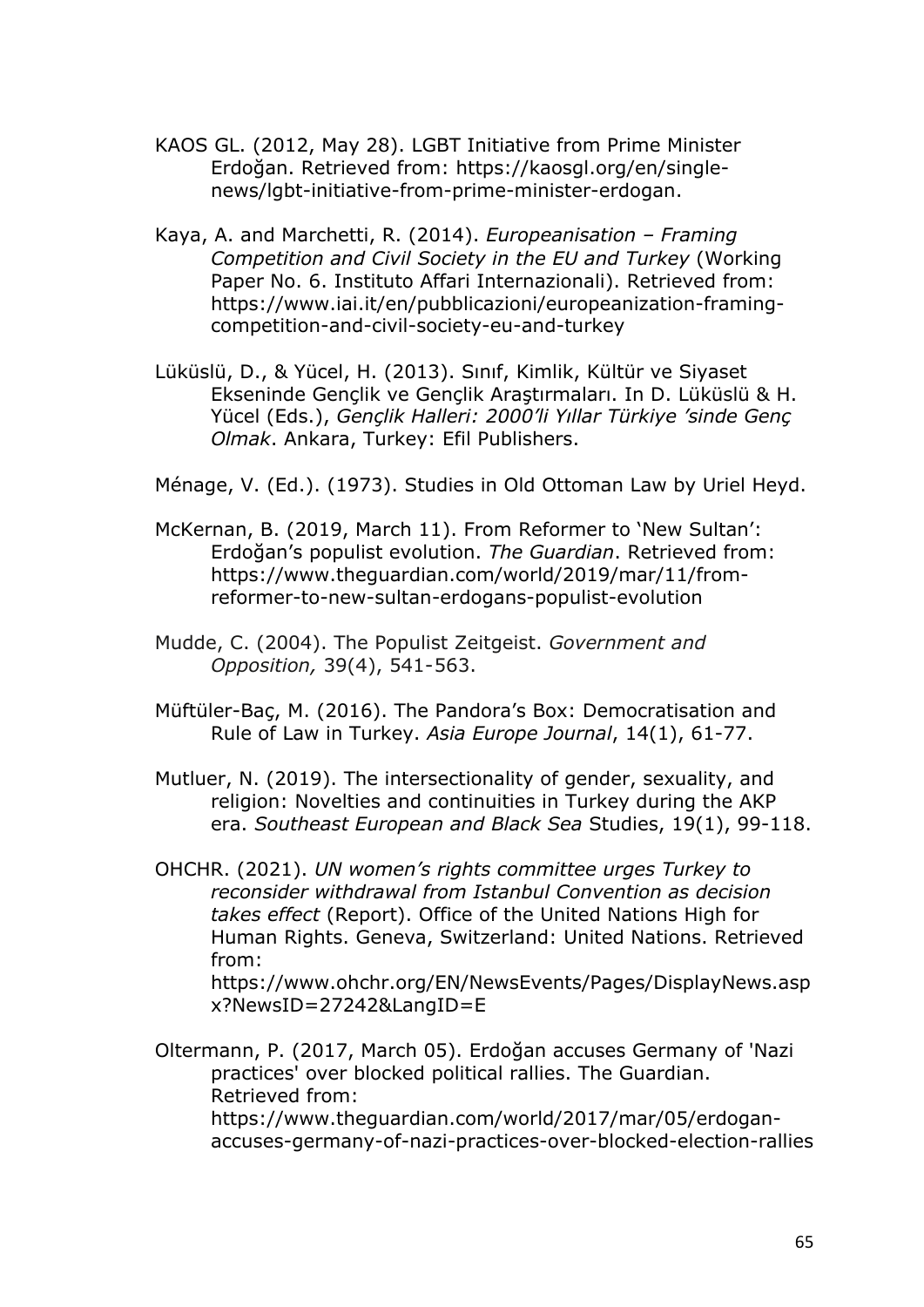- Ozsoy, E. (2020). Decolonizing Decriminalization Analyses: Did the Ottomans Decriminalize Homosexuality in 1858? *Journal of Homosexuality*, 1–24. doi: 10.1080/00918369.2020.1715142.
- Özbay, C. (2015). Same-Sex Sexualities in Turkey. In J. Wright (Ed.), *International Encyclopaedia of the Social & Behavioural Sciences* (pp. 870-874), (2nd ed.). Amsterdam, Netherlands: Elsevier.
- Özbay, C., & Öktem, K. (2021). Turkey's Queer Times. *New Perspectives on Turkey, 64*, 117-130.
- Özkırımlı, U. (2008). *Milliyetcilik ve Türkiye-AB İlişkileri*. İstanbul, Turkey: Tesev.
- Poushter, J., & Kent, N. (2020, June 25). The Global Divide on Homosexuality Persists (Report). *Pew Research.*  Retrieved from: https://www.pewresearch.org/global/2020/06/25/global-divideon-homosexuality-persists
- Puar, J. (2007). *Terrorist Assemblages: Homonationalism in Queer Times*. Durham, United States: Duke University Press.
- Puar, J. (2013). Rethinking Homonationalism. *International Journal of Middle East Studies*. 45(2). 336-339.
- Reuters. (2016, July 16). Death toll rises to 265 in failed Turkey coup: official. Retrieved from: https://www.rueters.com/article/us-turkey-security-casualtiesidUSKCN0ZW132
- Reuters. (2017, April 03). Erdogan says Turks in Europe should defy 'grandchildren of Nazism'. Retrieved from: https://www.reuters.com/article/us-turkey-referendum-europeerdogan-idUSKBN17517P
- Reynolds, J. (2013, December 27). Turkey's Erdoğan and year of 'foreign plot'. *BBC News*. Retrieved from: https://www.bbc.com/news/world-europe-25497127
- Rumelili, B., & Boşnak, B. (2015). Taking stock of the Europeanisation of Civil Society in Turkey – The Case of NGOs. In A. Tekin and A. Güney (Eds.), *The Europeanisation of Turkey: Polity and Politics*. London, England: Routledge.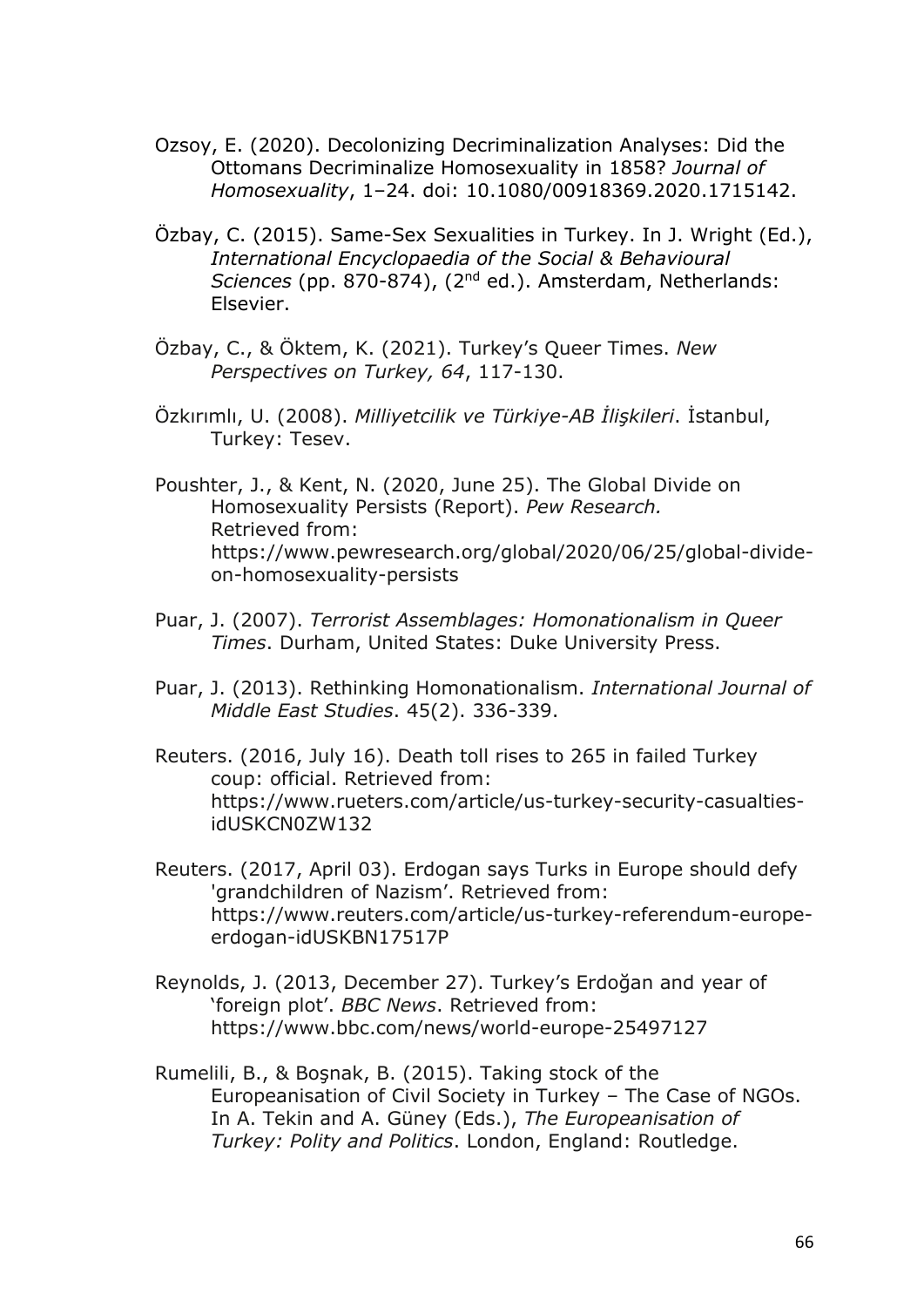- Rumelili, B., & Süleymanoğlu-Kürüm, R. (2017). Brand Turkey: Liminal Identity and its Limits. *Geopolitics,* 22(3), 549-570.
- Saral, M. (2017). *Turkey's 'Self' and 'Other': Definitions in the Course of the EU Accession Process*. Amsterdam, Netherlands: Amsterdam University Press.
- SBS. (2021, February 04). Turkey's President says 'there's no such thing as LGBT' and calls student protesters 'terrorists'. *SBS News*. Retrieved from: https://www.sbs.com.au/news/turkey-s-president-says-theres-no- such- thing-as-lgbt-and-calls-student-protesters-terrorists
- Schimmelfennig, F. (2008). EU Political Accession Conditionality after the 2004 Enlargement: Consistency and Effectiveness. *Journal of European Public Policy*, 15(6), 918-937.
- Schimmelfennig, F., & Sedelmeier, U. (2004). Governance by Conditionality: EU Rule Transfer to the Candidate Countries of Central and Eastern Europe. *Journal of European Public Policy*, 11(4), 661–679.
- Schimmelfennig, F., & Sedelmeier, U. (2005). *The Europeanisation of Central and Eastern Europe, Cornell Studies in Political Economy*. Ithaca and New York: Cornell University Press.
- Schimmelfennig, F., & Sedelmeier, U. (2020). The Europeanization of Eastern Europe: the external incentives model revisited. *Journal of European Public Policy*, 27(06), 814-833.
- Söyle, F. (2008, March 29). Lambdaistanbul'a Karşı Kapatma Davası Kronolojisi. *Bianet*. Retrieved from: http://www.bianet.org/bianet/toplumsal-cinsiyet/114196 lambdaistanbula-karsi-kapatma- davasi- kronolojisi
- Söyler, M. (2009). Der demokratische Reformprozess in der Türkei (Report). *Aus Politik und Zeitgeschichte*, 39-40. Berlin, Germany: Bundeszentrale für politische Bildung. Retrieved from:

https://www.google.com/url?sa=t&rct=j&q=&esrc=s&source= web&cd=&ved=2ahUKEwjg8IWzuczyAhVUt6QKHcuXBiYQFnoEC AMQAQ&url=https%3A%2F%2Fm.bpb.de%2Fsystem%2Ffiles% 2Fpdf%2FGATMNY.pdf&usg=AOvVaw2Yw4dwCzjBxbKghL7fv-xy

Spierings, N. (2020). Why Gender and Sexuality are both Trivial and Pivotal in Populist Radical Right Politics. In Dietze and Roth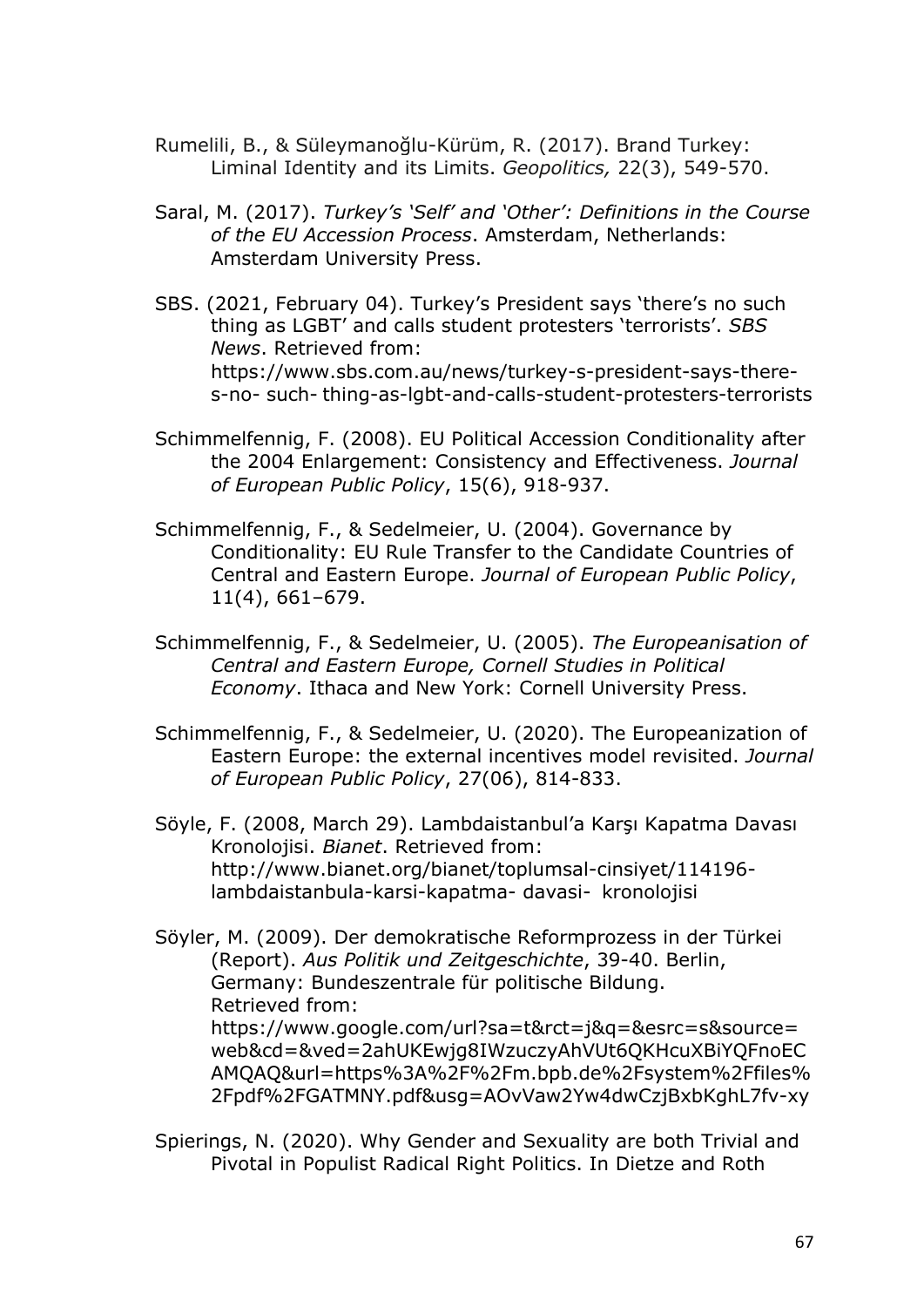(Eds.), *Right-wing Populism and Gender*. Bielefeld, Germany: Transcript Verlag.

- Toshkov, D., Kortenska, E., Dimitrova, A. & Fagan, A. (2014). The 'old' and the 'new' Europeans: analyses of public opinion on EU enlargement in review (Working Paper). Berlin, Germany: MAXCAP. Retrieved from: http://userpage.fuberlin.de/kfgeu/maxcap/news/out-now-maxcap-working-paperno-2.html
- Uras, U. (2016, June 16). Hardliner groups vow to prevent Istanbul Gay Pride. *Al Jazeera*.
- Von Bar, L. (2007). *A history of continental criminal law.* New Jersey, United States: The Law Book Exchange.
- World Bank. (2021). *Worldwide Governance Indicators* (Datasets). Retrieved from: https://info.worldbank.org/governance/wgi/Home/Reports
- Yalvaç, F., & Joseph, J. (2019). Understanding populist politics in Turkey: a hegemonic depth approach. *Review of International Studies*, 45(5), 786-804.
- Yaşama Dair Vakif. (2014). *Sivil Toplum Kurulurşlarına Yönelik Algı ve Yaklaşımlar*. İstanbul, Turkey: Yaşama Dair Vakif.
- Yılmaz, İ. (2021a, February). Erdoğan's Political Journey: From Victimised Muslim Democrat to Authoritarian, Islamist Populist. *European Centre for Populism Studies*, ECPS Leader Profile Series 7. Retrieved from: https://www.populismstudies.org/wpcontent/uploads/2021/03/ECPS-Leader-Profile-Series-7-2.pdf
- Yılmaz, İ. (2021b). *Creating the Desired Citizen: Ideology, State and Islam in Turkey*. Cambridge, England: Cambridge University Press.
- Yılmaz, V. (2013). The new constitution of Turkey: A Blessing or a curse for LGBT citizens? Turkish Policy, 11(4), 131-140.
- Yılmaz, Z. (2017). The AKP and the spirit of the 'new' Turkey: Imagined victim, reactionary mood, and resentful sovereign. *Turkish Studies*, 18(3), 482-513.